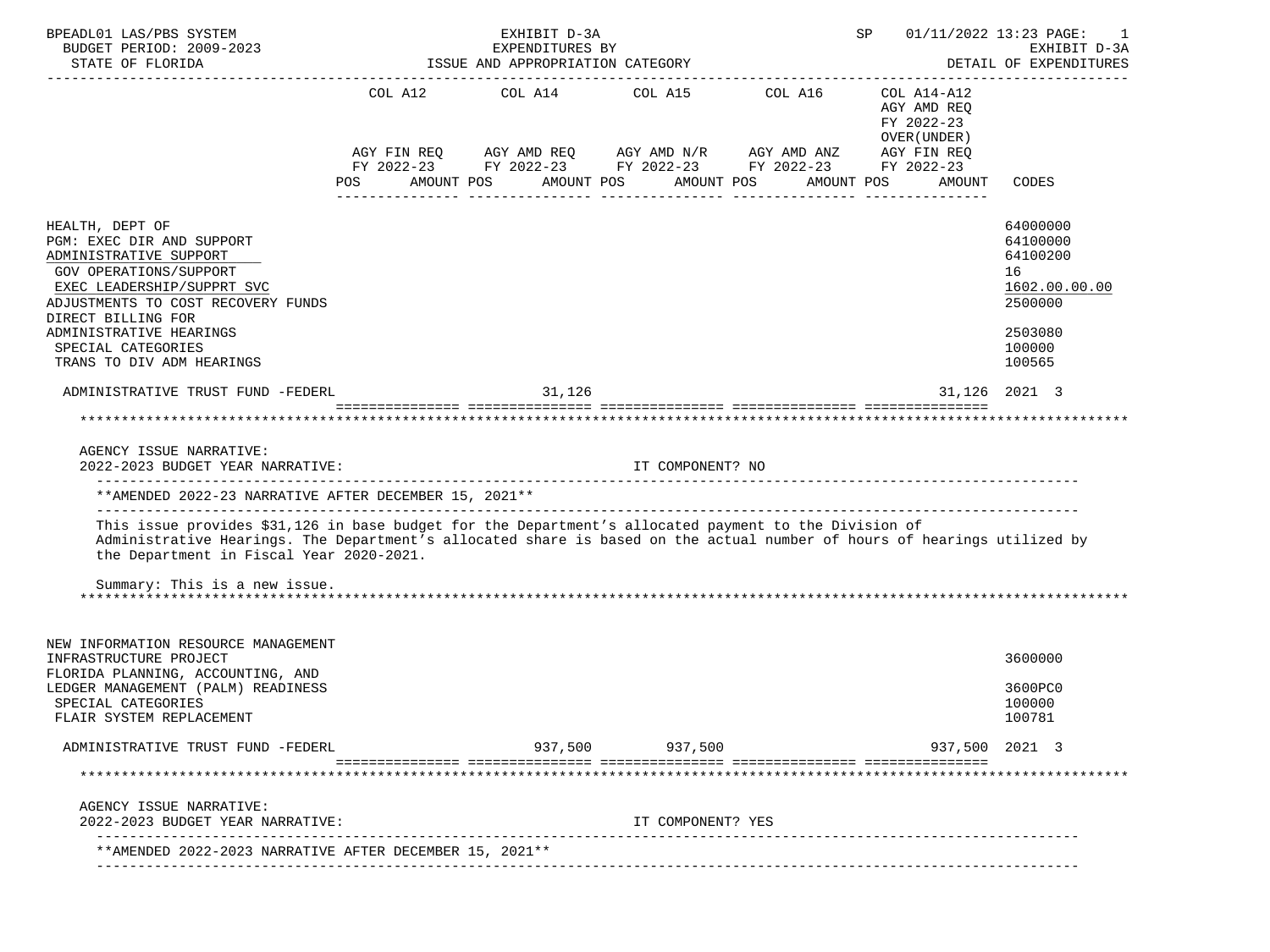| BPEADL01 LAS/PBS SYSTEM<br>BUDGET PERIOD: 2009-2023<br>STATE OF FLORIDA                                                                                               |                                                                                                                               | EXHIBIT D-3A<br>EXPENDITURES BY<br>ISSUE AND APPROPRIATION CATEGORY | SP                                                                                 | 01/11/2022 13:23 PAGE: 2<br>EXHIBIT D-3A<br>DETAIL OF EXPENDITURES              |                                                         |
|-----------------------------------------------------------------------------------------------------------------------------------------------------------------------|-------------------------------------------------------------------------------------------------------------------------------|---------------------------------------------------------------------|------------------------------------------------------------------------------------|---------------------------------------------------------------------------------|---------------------------------------------------------|
|                                                                                                                                                                       |                                                                                                                               |                                                                     | COL A12 COL A14 COL A15 COL A16                                                    | COL A14-A12<br>AGY AMD REO<br>FY 2022-23<br>OVER (UNDER)                        |                                                         |
|                                                                                                                                                                       | AGY FIN REO<br>POS FOR THE POST OF THE STATE STATE STATE STATE STATE STATE STATE STATE STATE STATE STATE STATE STATE STATE ST |                                                                     | AGY AMD REO AGY AMD N/R AGY AMD ANZ<br>FY 2022-23 FY 2022-23 FY 2022-23 FY 2022-23 | AGY FIN REO<br>FY 2022-23<br>AMOUNT POS AMOUNT POS AMOUNT POS AMOUNT POS AMOUNT | CODES                                                   |
| HEALTH, DEPT OF<br>PGM: EXEC DIR AND SUPPORT<br>ADMINISTRATIVE SUPPORT<br>GOV OPERATIONS/SUPPORT<br>EXEC LEADERSHIP/SUPPRT SVC<br>NEW INFORMATION RESOURCE MANAGEMENT |                                                                                                                               |                                                                     |                                                                                    |                                                                                 | 64000000<br>64100000<br>64100200<br>16<br>1602.00.00.00 |
| INFRASTRUCTURE PROJECT<br>FLORIDA PLANNING, ACCOUNTING, AND<br>LEDGER MANAGEMENT (PALM) READINESS                                                                     |                                                                                                                               |                                                                     |                                                                                    |                                                                                 | 3600000<br>3600PC0                                      |

 Title: Project Management and Technology Changes for Transition to the Florida Planning, Accounting, and Ledger Management (PALM) Solution

 Current Situation: The State of Florida Accounting Information Resource (FLAIR) system is based on software developed in the 1970's and implemented as the state's financial system. In fiscal year 2013-2014, because of the risks and shortcomings of FLAIR, the legislature appropriated funds to the Department of Financial Services to conduct a study of replacement options. The result of this study was a recommendation to replace the core functionality of FLAIR and the Treasury Cash Management System (CMS), which has led to the PALM project.

 Many state agencies, including the Department of Health (Department), developed individualized systems and applications to augment FLAIR. These customized systems and applications are critical for agency leadership to monitor their daily financial business as well as meet the requirements of Chapter 154, Florida Statutes. The PALM financial system will impact multiple internal Department financial systems, applications and processes. To prepare, the Department must remediate their business systems to interact with PALM to ensure the continued financial operations of the agency.

 Request: The Department must prepare for the PALM transition. If this issue is not funded, the Department will have to rely on internal staff to perform the planning and remediation tasks described in this request. Internal staff do not have the specific skillsets and are already working at maximum capacity. In addition, if the remediation efforts are unsuccessful, the agency will be unable to meet statutory obligations related to budget, accounting, payroll and reporting functions and delay the PALM project timeline.

 The Department requests \$937,500 in non-recurring budget authority in the Administrative Trust Fund (2021) for the Florida Planning, Accounting and Ledger Management (PALM) transition for FY 2022-2023. The Department will identify and determine additional needs for FY 2023-2024 and FY 2024-2025. This request will enable the Department to procure information technology consulting staff to supplement existing internal information technology personnel focused on the PALM project. These supplemental resources will provide critical capacity and skillsets necessary to ensure the Department's successful transition to the PALM solution.

 The non-recurring FY 2022-2023 cost is \$937,500 for staff augmentation. This cost includes one Project Manager, one Business Process Consultant and three Application Development Analysts:

| (1) Project Manager - Senior Manager -       | $2,000$ Hours/\$150/hour = \$300,000 |
|----------------------------------------------|--------------------------------------|
| (1) Business Process Consultant - Advanced - | $2,000$ Hours/\$105/hour = \$210,000 |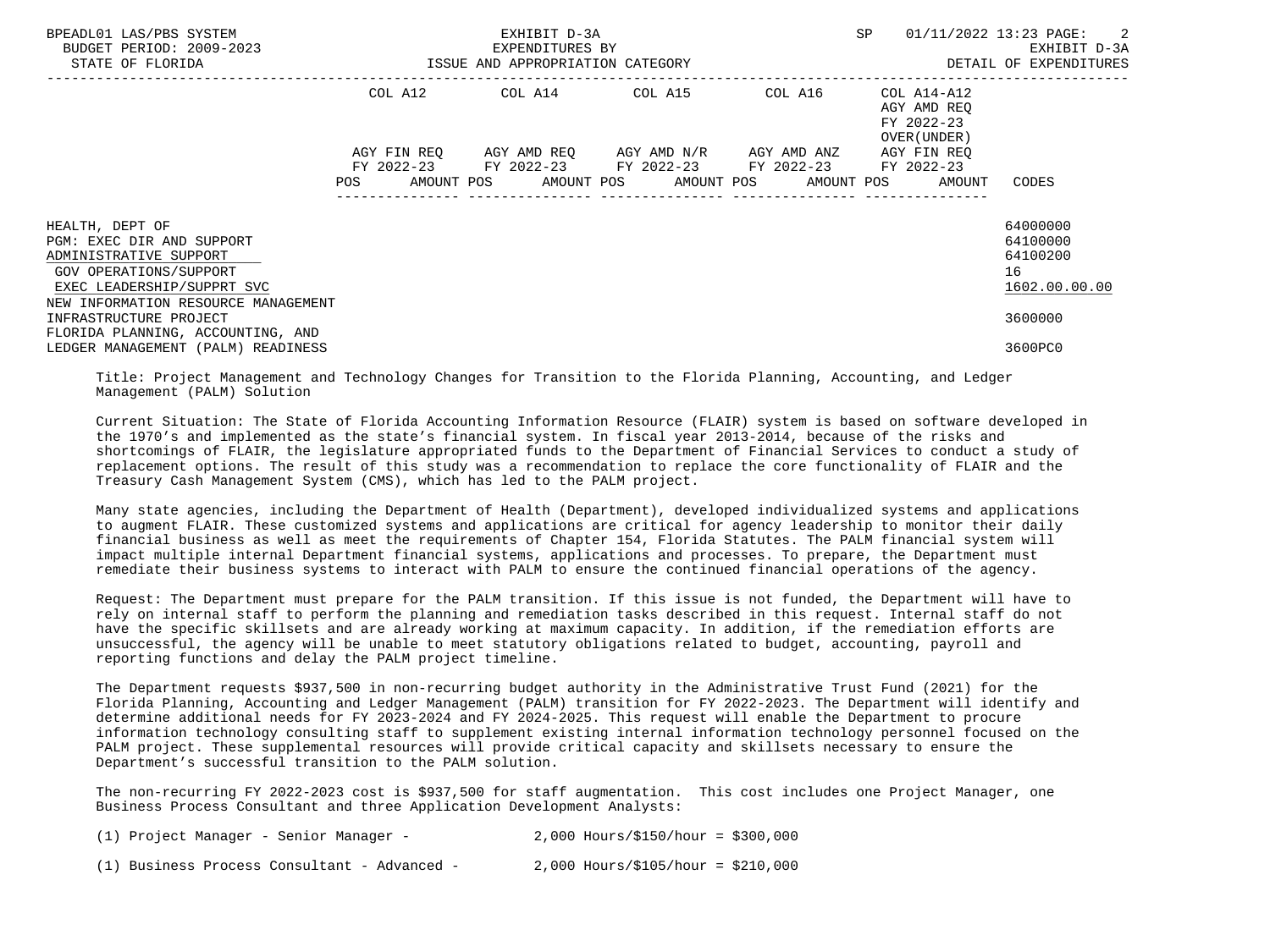| BPEADL01 LAS/PBS SYSTEM<br>-2023 EXPENDITURES BY<br>ISSUE AND APPROPRIATION CATEGORY<br>BUDGET PERIOD: 2009-2023<br>STATE OF FLORIDA                                                                                                                                                                                                                                  |     |  | EXHIBIT D-3A |                                                                                                                                                                       |            | SP |                                                                                                 | 01/11/2022 13:23 PAGE: 3<br>EXHIBIT D-3A<br>DETAIL OF EXPENDITURES            |
|-----------------------------------------------------------------------------------------------------------------------------------------------------------------------------------------------------------------------------------------------------------------------------------------------------------------------------------------------------------------------|-----|--|--------------|-----------------------------------------------------------------------------------------------------------------------------------------------------------------------|------------|----|-------------------------------------------------------------------------------------------------|-------------------------------------------------------------------------------|
|                                                                                                                                                                                                                                                                                                                                                                       | POS |  |              | COL A12 COL A14 COL A15 COL A16<br>AGY FIN REO AGY AMD REO AGY AMD N/R AGY AMD ANZ<br>FY 2022-23 FY 2022-23 FY 2022-23 FY 2022-23<br>AMOUNT POS AMOUNT POS AMOUNT POS | AMOUNT POS |    | COL A14-A12<br>AGY AMD REO<br>FY 2022-23<br>OVER (UNDER)<br>AGY FIN REO<br>FY 2022-23<br>AMOUNT | CODES                                                                         |
| HEALTH, DEPT OF<br>PGM: EXEC DIR AND SUPPORT<br>ADMINISTRATIVE SUPPORT<br>GOV OPERATIONS/SUPPORT<br>EXEC LEADERSHIP/SUPPRT SVC<br>NEW INFORMATION RESOURCE MANAGEMENT<br>INFRASTRUCTURE PROJECT<br>FLORIDA PLANNING, ACCOUNTING, AND<br>LEDGER MANAGEMENT (PALM) READINESS<br>(3) Applications Development Analyst - Intermediate- 1,500 Hours/ \$95/hour = \$427,500 |     |  |              |                                                                                                                                                                       |            |    |                                                                                                 | 64000000<br>64100000<br>64100200<br>16<br>1602.00.00.00<br>3600000<br>3600PC0 |
|                                                                                                                                                                                                                                                                                                                                                                       |     |  |              | FY 2022-2023 Total = \$937,500                                                                                                                                        |            |    |                                                                                                 |                                                                               |
| Budget Summary: The Department requests non-recurring budget authority in the amount of \$937,500 in the Administrative<br>Trust Fund (2021), within the Administrative Support budget entity (64100200), in the FLAIR System Replacement<br>appropriation category (100781), within the Executive Leadership Program Component (16.02.00.00.00).                     |     |  |              |                                                                                                                                                                       |            |    |                                                                                                 |                                                                               |
| LINKAGE TO THE GOVERNOR'S PRIORITIES: HEALTH CARE - Promote innovation in healthcare that reduces the cost of medical<br>procedures and services and increases access to care for Floridians.                                                                                                                                                                         |     |  |              |                                                                                                                                                                       |            |    |                                                                                                 |                                                                               |
| FLORIDA STRATEGIC PLAN: 5.2 Improve the efficiency and effectiveness of government agencies at all levels.                                                                                                                                                                                                                                                            |     |  |              |                                                                                                                                                                       |            |    |                                                                                                 |                                                                               |
| Summary: This is a new issue.                                                                                                                                                                                                                                                                                                                                         |     |  |              |                                                                                                                                                                       |            |    |                                                                                                 |                                                                               |

| TOTAl<br>EXEC LEADERSHIP/SUPPRT SVC |         |         |             | .00.00<br>. ೧೧ |
|-------------------------------------|---------|---------|-------------|----------------|
| FUND TYPE<br><b>RV</b>              |         |         |             |                |
| TPIICT                              | 968,626 | 937,500 | 968<br>.626 | 2000           |
|                                     |         |         |             |                |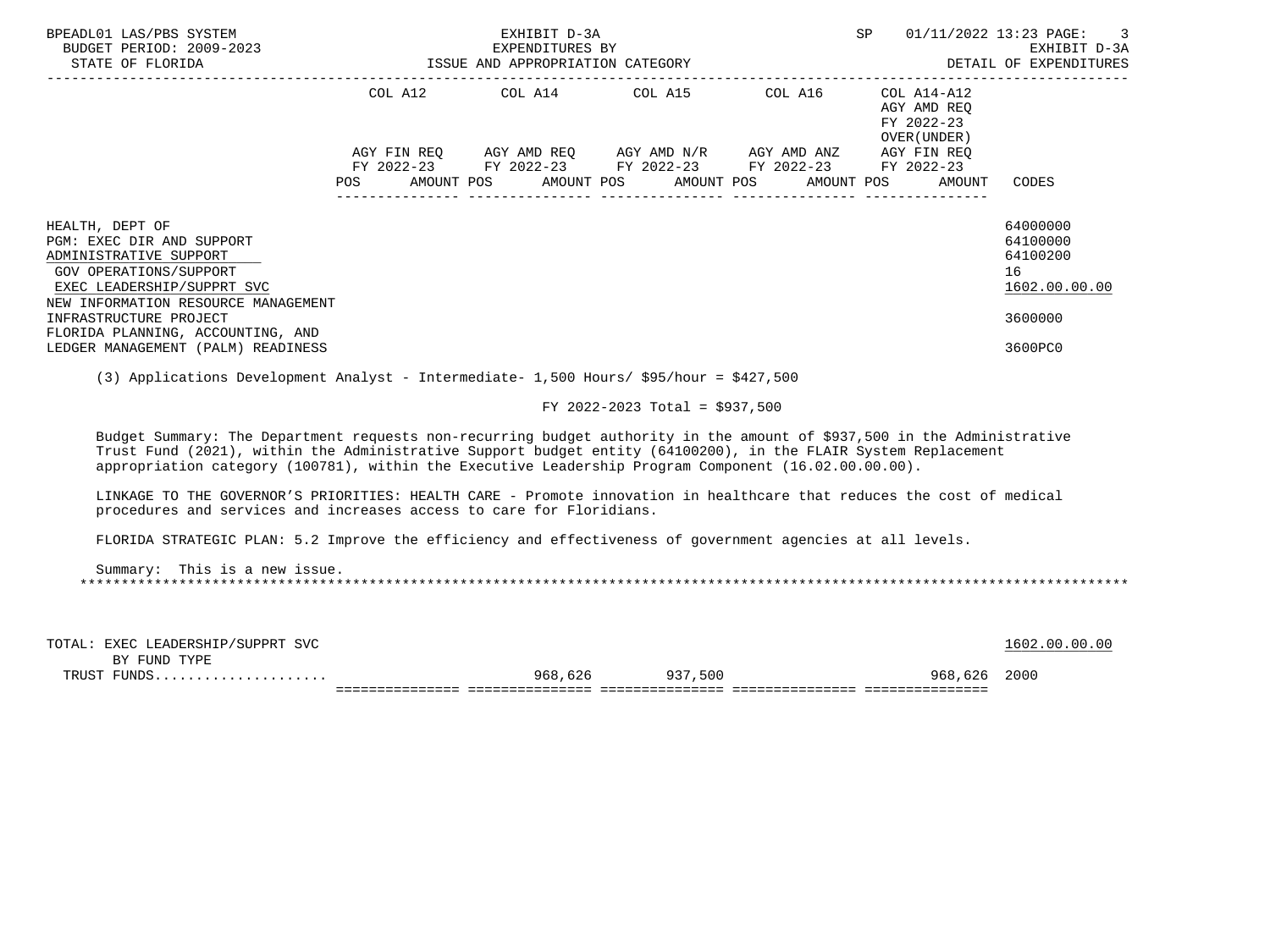| BPEADL01 LAS/PBS SYSTEM<br>BUDGET PERIOD: 2009-2023<br>9-2023<br>ISSUE AND APPROPRIATION CATEGORY ISSUE AND APPROPRIATION CATEGORY<br>STATE OF FLORIDA                  |  | EXHIBIT D-3A |                                                                                                                       |  |                                                              | SP 01/11/2022 13:23 PAGE: 4<br>EXHIBIT D-3A<br>DETAIL OF EXPENDITURES |
|-------------------------------------------------------------------------------------------------------------------------------------------------------------------------|--|--------------|-----------------------------------------------------------------------------------------------------------------------|--|--------------------------------------------------------------|-----------------------------------------------------------------------|
|                                                                                                                                                                         |  |              | COL A12 COL A14 COL A15 COL A16 COL A14-A12                                                                           |  | AGY AMD REO<br>FY 2022-23<br>OVER (UNDER)                    |                                                                       |
|                                                                                                                                                                         |  |              | AGY FIN REQ AGY AMD REQ AGY AMD N/R AGY AMD ANZ AGY FIN REQ<br>FY 2022-23 FY 2022-23 FY 2022-23 FY 2022-23 FY 2022-23 |  | POS AMOUNT POS AMOUNT POS AMOUNT POS AMOUNT POS AMOUNT CODES |                                                                       |
|                                                                                                                                                                         |  |              |                                                                                                                       |  |                                                              |                                                                       |
| HEALTH, DEPT OF<br>PGM: COMMUNITY PUBLIC HLTH<br>COMMUNITY HEALTH PROMOTION<br>HEALTH AND HUMAN SERVICES<br>HEALTH SVCS/INDIVIDUALS<br>A WELLNESS STRATEGY - PREVENTING |  |              |                                                                                                                       |  |                                                              | 64000000<br>64200000<br>64200100<br>13<br>1301.00.00.00               |
| PREMATURE DEATHS<br>TOBACCO CONSTITUTIONAL AMENDMENT<br>SPECIAL CATEGORIES<br>TOBACCO PREVENTION                                                                        |  |              |                                                                                                                       |  |                                                              | 4300000<br>4309000<br>100000<br>106036                                |
| TOBACCO SETTLEMENT TF -STATE 2,750,694 2,672,312                                                                                                                        |  |              |                                                                                                                       |  |                                                              | 78,382-2122 1                                                         |
|                                                                                                                                                                         |  |              |                                                                                                                       |  |                                                              |                                                                       |

 AGENCY ISSUE NARRATIVE: 2022-2023 BUDGET YEAR NARRATIVE: IT COMPONENT? NO Issue Title: Tobacco Constitutional Amendment - Consumer Price Index

 Current Situation: Section 2007-65 Laws of Florida created section 381.84, Florida Statutes that requires the Department of Health (Department) to conduct a statewide tobacco education and use prevention program in order to implement Article X, Section 27 of the State Constitution. Article X also requires an annual adjustment for inflation, using the Consumer Price Index.

 Request: Applying the Consumer Price Index adjustment of 3.70%, from the July 2021 National Economic Estimating Conference, to the current base appropriation for the Tobacco Settlement Trust Fund (2122), will require an annual adjustment for inflation of \$2,750,694.

 Budget Summary: The Department requests \$2,750,694 in recurring appropriation in the Tobacco Settlement Trust Fund (2122), within the Community Health Promotions budget entity (64200100), in the Comprehensive Statewide Tobacco Prevention and Education Program appropriation category (106036), in the Health Services to Individuals program component (1301000000).

 Calculation: Recurring Base Appropriation in the Tobacco Settlement Trust Fund (2122) X the Consumer Price Index Adjustment Percentage = Annual Adjustment for Inflation

 $$74,343,061 \t{X} \t{3.70\t{5} = $2,750,694 \t(rounded)}$ 

 ----------------------------------------------------------------------------------------------------------------------- \*\*AMENDED 2022-2023 NARRATIVE AFTER DECEMBER 15, 2021\*\*  $-$ 

 This issue is for the annual adjustment of inflation using the Consumer Price Index as required by Article X, section 27 of the state constitution for the Tobacco Settlement Trust Fund (2122). Section 381.84, Florida Statues requires the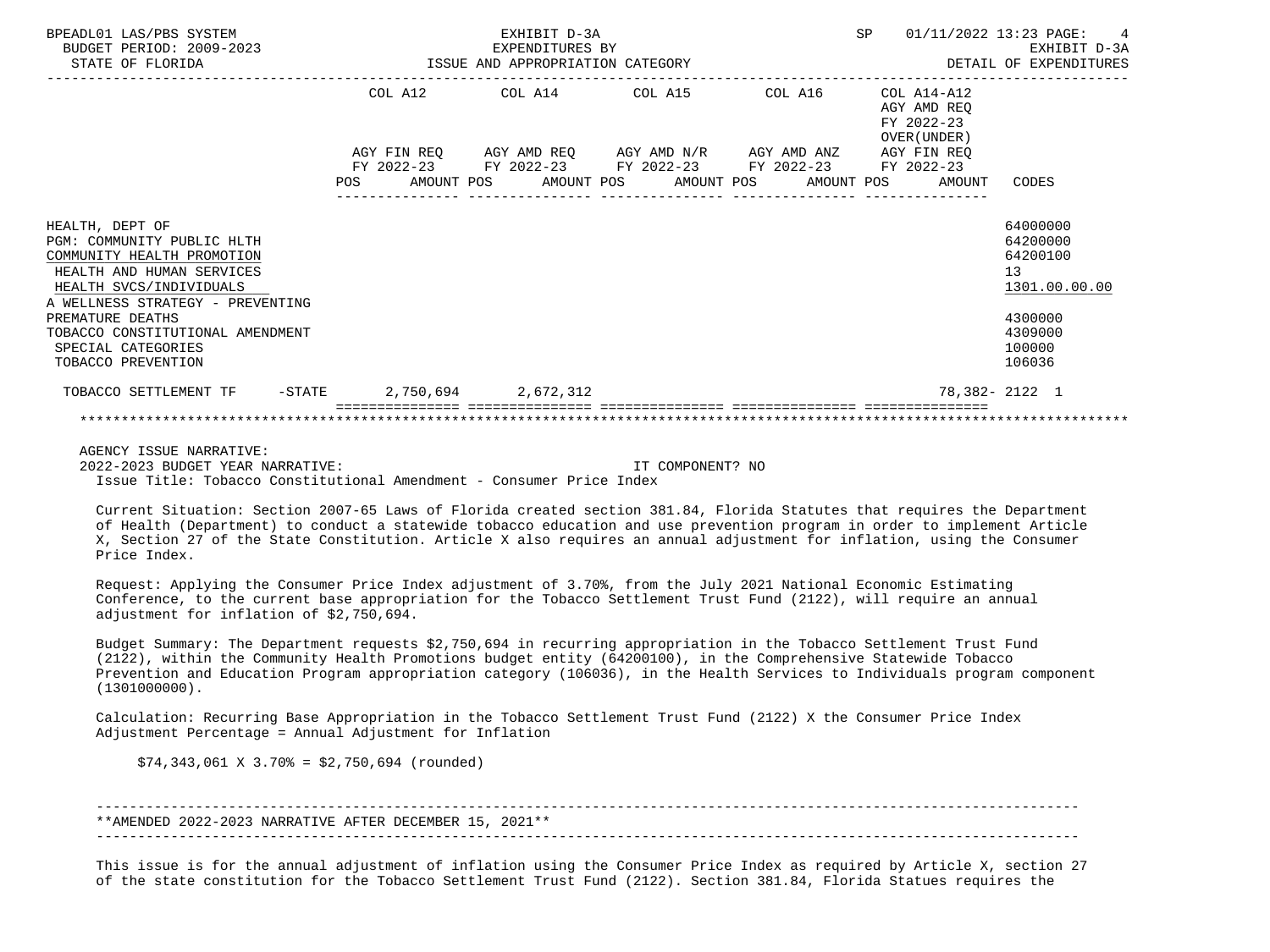| BPEADL01 LAS/PBS SYSTEM<br>BUDGET PERIOD: 2009-2023<br>STATE OF FLORIDA                                                                                                 | ISSUE AND APPROPRIATION CATEGORY | EXHIBIT D-3A<br>EXPENDITURES BY                                                                           | SP | 01/11/2022 13:23 PAGE: 5<br>EXHIBIT D-3A<br>DETAIL OF EXPENDITURES                     |                                                                      |
|-------------------------------------------------------------------------------------------------------------------------------------------------------------------------|----------------------------------|-----------------------------------------------------------------------------------------------------------|----|----------------------------------------------------------------------------------------|----------------------------------------------------------------------|
|                                                                                                                                                                         |                                  | COL A12 COL A14 COL A15                                                                                   |    | COL A16 COL A14-A12<br>AGY AMD REO<br>FY 2022-23<br>OVER (UNDER)                       |                                                                      |
|                                                                                                                                                                         | <b>POS</b>                       | AGY FIN REQ 6GY AMD REQ 6GY AMD N/R 6GY AMD ANZ<br>FY 2022-23 FY 2022-23 FY 2022-23 FY 2022-23 FY 2022-23 |    | AGY FIN REO<br>AMOUNT POS       AMOUNT POS      AMOUNT POS      AMOUNT POS      AMOUNT | CODES                                                                |
| HEALTH, DEPT OF<br>PGM: COMMUNITY PUBLIC HLTH<br>COMMUNITY HEALTH PROMOTION<br>HEALTH AND HUMAN SERVICES<br>HEALTH SVCS/INDIVIDUALS<br>A WELLNESS STRATEGY - PREVENTING |                                  |                                                                                                           |    |                                                                                        | 64000000<br>64200000<br>64200100<br>13 <sup>°</sup><br>1301.00.00.00 |
| PREMATURE DEATHS<br>TOBACCO CONSTITUTIONAL AMENDMENT                                                                                                                    |                                  |                                                                                                           |    |                                                                                        | 4300000<br>4309000                                                   |

Department of Health to conduct a statewide tobacco use and education campaign to stop smoking.

 SUMMARY: The Comprehensive Statewide Tobacco Prevention and Education Program appropriation category (106036), in the Community Health Promotions budget entity (64200100), within the Tobacco Settlement Trust Fund (2122), in the Health Services to Individuals program component (1301000000) has been reduced by (\$78,382). The total requested amount for Fiscal Year 2022-2023 is \$2,672,312. \*\*\*\*\*\*\*\*\*\*\*\*\*\*\*\*\*\*\*\*\*\*\*\*\*\*\*\*\*\*\*\*\*\*\*\*\*\*\*\*\*\*\*\*\*\*\*\*\*\*\*\*\*\*\*\*\*\*\*\*\*\*\*\*\*\*\*\*\*\*\*\*\*\*\*\*\*\*\*\*\*\*\*\*\*\*\*\*\*\*\*\*\*\*\*\*\*\*\*\*\*\*\*\*\*\*\*\*\*\*\*\*\*\*\*\*\*\*\*\*\*\*\*\*\*\*\*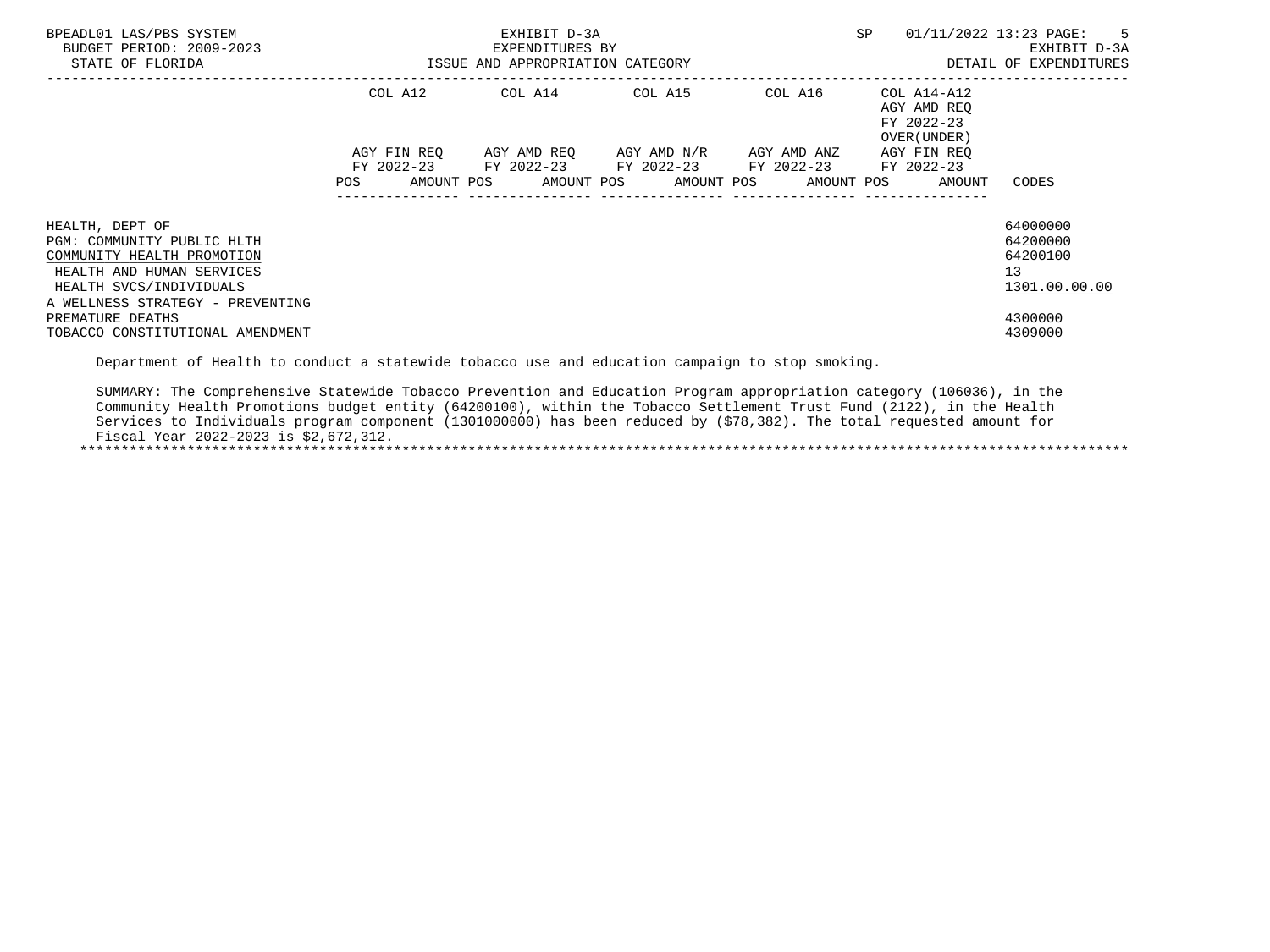| BPEADL01 LAS/PBS SYSTEM<br>BUDGET PERIOD: 2009-2023<br>STATE OF FLORIDA                                                                                                                                                                                                      | EXPENDITURES BY<br>ISSUE AND APPROPRIATION CATEGORY | SP 01/11/2022 13:23 PAGE:<br>DETAIL OF EXPENDITURES                                            | -6<br>EXHIBIT D-3A |  |                                           |                                                                                                   |
|------------------------------------------------------------------------------------------------------------------------------------------------------------------------------------------------------------------------------------------------------------------------------|-----------------------------------------------------|------------------------------------------------------------------------------------------------|--------------------|--|-------------------------------------------|---------------------------------------------------------------------------------------------------|
|                                                                                                                                                                                                                                                                              |                                                     | COL A12 COL A14 COL A15 COL A16 COL A14-A12                                                    |                    |  | AGY AMD REO<br>FY 2022-23<br>OVER (UNDER) |                                                                                                   |
|                                                                                                                                                                                                                                                                              |                                                     | AGY FIN REQ AGY AMD REQ AGY AMD N/R AGY AMD ANZ AGY FIN REQ                                    |                    |  |                                           |                                                                                                   |
|                                                                                                                                                                                                                                                                              |                                                     | FY 2022-23 FY 2022-23 FY 2022-23 FY 2022-23 FY 2022-23<br>POS AMOUNT POS AMOUNT POS AMOUNT POS |                    |  | AMOUNT POS<br>AMOUNT                      | CODES                                                                                             |
| HEALTH, DEPT OF<br>PGM: COMMUNITY PUBLIC HLTH<br>COMMUNITY HEALTH PROMOTION<br>GOV OPERATIONS/SUPPORT<br>EXEC LEADERSHIP/SUPPRT SVC<br>A WELLNESS STRATEGY - PREVENTING<br>PREMATURE DEATHS<br>FLORIDA CANCER CENTER FUNDING<br>SPECIAL CATEGORIES<br>FLORIDA CANCER CENTERS |                                                     |                                                                                                |                    |  |                                           | 64000000<br>64200000<br>64200100<br>16<br>1602.00.00.00<br>4300000<br>4301200<br>100000<br>101506 |
| GENERAL REVENUE FUND -STATE                                                                                                                                                                                                                                                  |                                                     | 37,771,257                                                                                     |                    |  | 37,771,257 1000 1                         |                                                                                                   |
|                                                                                                                                                                                                                                                                              |                                                     |                                                                                                |                    |  |                                           |                                                                                                   |
| AGENCY ISSUE NARRATIVE:                                                                                                                                                                                                                                                      |                                                     |                                                                                                |                    |  |                                           |                                                                                                   |
| 2022-2023 BUDGET YEAR NARRATIVE:                                                                                                                                                                                                                                             |                                                     |                                                                                                | IT COMPONENT? NO   |  |                                           |                                                                                                   |

ISSUE TITLE: Additional Funding for Florida Cancer Centers

 CURRENT SITUATION: Florida has the second highest cancer burden in the nation. In 2011, cancer surpassed heart disease as the leading cause of death and remains one of the top two leading causes of death in Florida. There are more than 100 different types of cancer. According to the Florida Cancer Data System, there's an average of 115,000 new cancers diagnoses each year. The Florida Consortium of National Cancer Institute Centers Program is established to enhance the quality and competitiveness of cancer care, per Section 381.915, Florida Statutes (F.S.), further a statewide biomedical research strategy directly responsive to the health needs of Florida's citizens, and capitalize on the potential educational opportunities available to it's students.

 REQUEST: The Department of Health (Department) shall make payments to Florida-based cancer centers recognized by the National Cancer Institute (NCI) at the National Institutes of Health as NCI-designated cancer centers, and cancer centers working toward achieving NCI designation. Annual funding for the program is subject to an appropriation in the General Appropriations Act. Currently, there are three participating cancer centers: H. Lee Moffitt Cancer Center, University of Florida Shands Cancer Hospital, and University of Miami Sylvester Comprehensive Cancer Center. The three cancer centers are referred to as the Florida Academic Cancer Center Alliance.

 The Department requests an additional \$37,771,257 in recurring budget authority in the General Revenue fund (1000) to increase the existing NCI funding and expand clinical research trials.

 BUDGET SUMMARY: The Department requests \$37,771,257 in recurring budget authority in the General Revenue fund (1000), within the Community Health Promotions budget entity (64200100), in the Florida Consortium of National Cancer Institute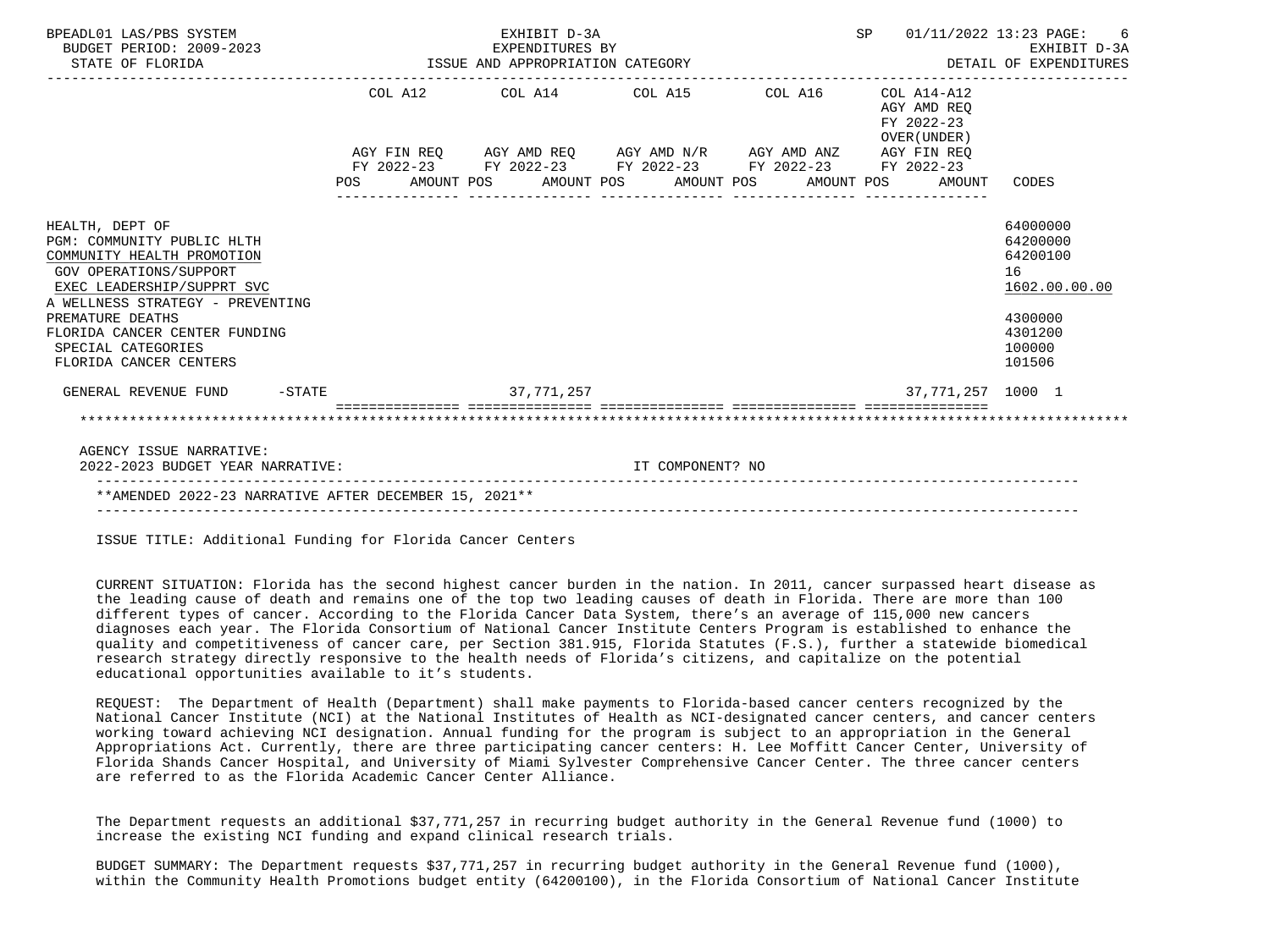| BPEADL01 LAS/PBS SYSTEM<br>BUDGET PERIOD: 2009-2023<br>STATE OF FLORIDA                                                                                                 | ISSUE AND APPROPRIATION CATEGORY                                                                               | EXHIBIT D-3A<br>EXPENDITURES BY                                                                | SP and the set of the set of the set of the set of the set of the set of the set of the set of the set of the set of the set of the set of the set of the set of the set of the set of the set of the set of the set of the se | 01/11/2022 13:23 PAGE: 7<br>EXHIBIT D-3A<br>DETAIL OF EXPENDITURES |                                                         |
|-------------------------------------------------------------------------------------------------------------------------------------------------------------------------|----------------------------------------------------------------------------------------------------------------|------------------------------------------------------------------------------------------------|--------------------------------------------------------------------------------------------------------------------------------------------------------------------------------------------------------------------------------|--------------------------------------------------------------------|---------------------------------------------------------|
|                                                                                                                                                                         |                                                                                                                | COL A12 COL A14 COL A15                                                                        | COL A16                                                                                                                                                                                                                        | COL A14-A12<br>AGY AMD REO<br>FY 2022-23<br>OVER (UNDER )          |                                                         |
|                                                                                                                                                                         |                                                                                                                | AGY FIN REO AGY AMD REO AGY AMD N/R AGY AMD ANZ<br>FY 2022-23 FY 2022-23 FY 2022-23 FY 2022-23 |                                                                                                                                                                                                                                | AGY FIN REO<br>FY 2022-23                                          |                                                         |
|                                                                                                                                                                         | POS FOR THE POST OF THE POST OF THE POST OF THE POST OF THE POST OF THE POST OF THE POST OF THE POST OF THE PO | AMOUNT POS      AMOUNT POS     AMOUNT POS     AMOUNT POS                                       |                                                                                                                                                                                                                                | AMOUNT                                                             | CODES                                                   |
| HEALTH, DEPT OF<br>PGM: COMMUNITY PUBLIC HLTH<br>COMMUNITY HEALTH PROMOTION<br>GOV OPERATIONS/SUPPORT<br>EXEC LEADERSHIP/SUPPRT SVC<br>A WELLNESS STRATEGY - PREVENTING |                                                                                                                |                                                                                                |                                                                                                                                                                                                                                |                                                                    | 64000000<br>64200000<br>64200100<br>16<br>1602.00.00.00 |
| PREMATURE DEATHS<br>FLORIDA CANCER CENTER FUNDING                                                                                                                       |                                                                                                                |                                                                                                |                                                                                                                                                                                                                                |                                                                    | 4300000<br>4301200                                      |

 Centers Program appropriation category (101506), in the Executive Leadership/Support Services program component  $(1602000000)$ .

 LINKAGE TO THE GOVERNOR'S PRIORITIES: Health Care - Promote innovation in healthcare that reduces the cost of medical procedures and services and increases access to care for Floridians.

 FLORIDA STRATEGIC PLAN: 4.2 - Ensure state, regional and local agencies provide collaborative and timely customer service to businesses and workers. 5.2 - Improve the efficiency and effectiveness of government agencies at all levels.

 Summary: This is a new issue. \*\*\*\*\*\*\*\*\*\*\*\*\*\*\*\*\*\*\*\*\*\*\*\*\*\*\*\*\*\*\*\*\*\*\*\*\*\*\*\*\*\*\*\*\*\*\*\*\*\*\*\*\*\*\*\*\*\*\*\*\*\*\*\*\*\*\*\*\*\*\*\*\*\*\*\*\*\*\*\*\*\*\*\*\*\*\*\*\*\*\*\*\*\*\*\*\*\*\*\*\*\*\*\*\*\*\*\*\*\*\*\*\*\*\*\*\*\*\*\*\*\*\*\*\*\*\*

| TOTAL: COMMUNITY HEALTH PROMOTION |           |            |                 | 64200100 |
|-----------------------------------|-----------|------------|-----------------|----------|
| BY FUND TYPE                      |           |            |                 |          |
| GENERAL REVENUE FUND              |           | 37,771,257 | 37,771,257 1000 |          |
| TRUST FUNDS                       | 2,750,694 | 2,672,312  | 78,382-2000     |          |
| TOTAL BUREAU                      | 2,750,694 | 40,443,569 | 37,692,875      |          |
|                                   |           |            |                 |          |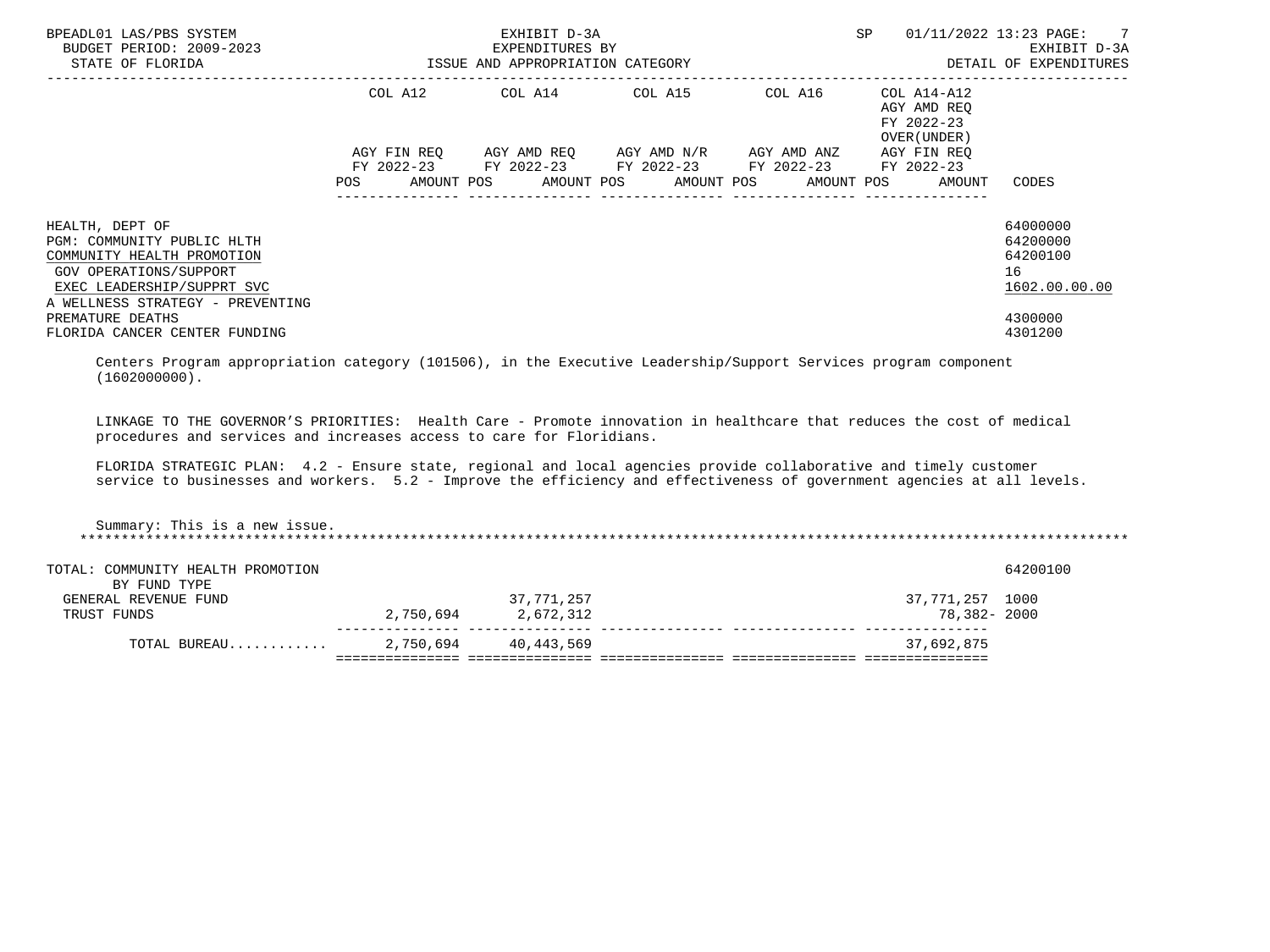| BPEADL01 LAS/PBS SYSTEM<br>BUDGET PERIOD: 2009-2023<br>STATE OF FLORIDA                                                                                                                  |         | EXHIBIT D-3A<br>EXPENDITURES BY<br>ISSUE AND APPROPRIATION CATEGORY |                                                                                                                                                                                                          | SP 01/11/2022 13:23 PAGE: 8 | EXHIBIT D-3A<br>DETAIL OF EXPENDITURES              |                                                                    |
|------------------------------------------------------------------------------------------------------------------------------------------------------------------------------------------|---------|---------------------------------------------------------------------|----------------------------------------------------------------------------------------------------------------------------------------------------------------------------------------------------------|-----------------------------|-----------------------------------------------------|--------------------------------------------------------------------|
|                                                                                                                                                                                          | POS     |                                                                     | COL A12 COL A14 COL A15 COL A16 COL A14-A12<br>AGY FIN REQ AGY AMD REQ AGY AMD N/R AGY AMD ANZ AGY FIN REQ<br>FY 2022-23 FY 2022-23 FY 2022-23 FY 2022-23 FY 2022-23<br>AMOUNT POS AMOUNT POS AMOUNT POS | AMOUNT POS                  | AGY AMD REO<br>FY 2022-23<br>OVER (UNDER)<br>AMOUNT | CODES                                                              |
|                                                                                                                                                                                          |         |                                                                     |                                                                                                                                                                                                          |                             |                                                     |                                                                    |
| HEALTH, DEPT OF<br>PGM: COMMUNITY PUBLIC HLTH<br>DISEASE CNTRL/HLTH PROTECT<br>PUBLIC PROTECTION<br>REGULATION AND LICENSING<br>HEALTH INITIATIVES<br>STATEWIDE EDUCATION AND OUTREACH - |         |                                                                     |                                                                                                                                                                                                          |                             |                                                     | 64000000<br>64200000<br>64200200<br>12<br>1204.00.00.00<br>6200000 |
| MEDICAL MARIJUANA<br><b>EXPENSES</b>                                                                                                                                                     |         |                                                                     |                                                                                                                                                                                                          |                             |                                                     | 6200290<br>040000                                                  |
| GRANTS AND DONATIONS TF -STATE                                                                                                                                                           | 500,000 |                                                                     |                                                                                                                                                                                                          |                             | 500,000-2339 1                                      |                                                                    |
| SPECIAL CATEGORIES<br>CONTRACTED SERVICES                                                                                                                                                |         |                                                                     |                                                                                                                                                                                                          |                             |                                                     | 100000<br>100777                                                   |
| GRANTS AND DONATIONS TF -STATE 3,500,000                                                                                                                                                 |         |                                                                     |                                                                                                                                                                                                          |                             | $3.500.000 - 2339$ 1                                |                                                                    |
| TOTAL: STATEWIDE EDUCATION AND OUTREACH -<br>MEDICAL MARIJUANA                                                                                                                           |         |                                                                     |                                                                                                                                                                                                          |                             |                                                     | 6200290                                                            |
| TOTAL ISSUE $4,000,000$                                                                                                                                                                  |         |                                                                     |                                                                                                                                                                                                          |                             | $4.000.000 -$                                       |                                                                    |
|                                                                                                                                                                                          |         |                                                                     |                                                                                                                                                                                                          |                             |                                                     |                                                                    |
| AGENCY ISSUE NARRATIVE:<br>2022-2023 BUDGET YEAR NARRATIVE:                                                                                                                              |         |                                                                     | IT COMPONENT? NO                                                                                                                                                                                         |                             |                                                     |                                                                    |

ISSUE TITLE: Office of Medical Marijuana Use Statewide Education and Outreach

 CURRENT SITUATION: The Department of Health (Department), Office of Medical Marijuana Use (OMMU) writes and implements the Department's rules for medical marijuana, oversees the statewide Medical Marijuana Use Registry, licenses Florida businesses to cultivate, process and dispense medical marijuana to qualified patients, and certifies marijuana testing laboratories to ensure the health and safety of the public as it relates to medical marijuana. On a daily basis, the OMMU provides qualified patients, caregivers and physicians the information and resources needed, to access Florida's medical marijuana program.

 Pursuant to Section 381.989, Florida Statues, OMMU is statutorily charged with implementing a statewide cannabis and marijuana education and illicit use prevention campaign to publicize accurate information regarding the legal, healthy and safe use of medical marijuana particularly amongst children, and other related education determined necessary to protect public health and safety. The OMMU is also directed to provide educational materials regarding the eligibility for medical use of marijuana for individuals with a qualifying condition (Cancer, Epilepsy, Glaucoma, HIV/AIDS, Post-traumatic stress disorder (PTSD), Amyotrophic lateral, sclerosis (ALS), Crohn's disease, Parkinson's disease, Multiple sclerosis (MS), a diagnosed terminal condition, medical conditions of the same kind or class as/or comparable to the others listed or chronic nonmalignant pain caused by a qualifying medical condition). The OMMU is authorized to work with school districts, community organizations, businesses, and other entities to provide training and educational programming.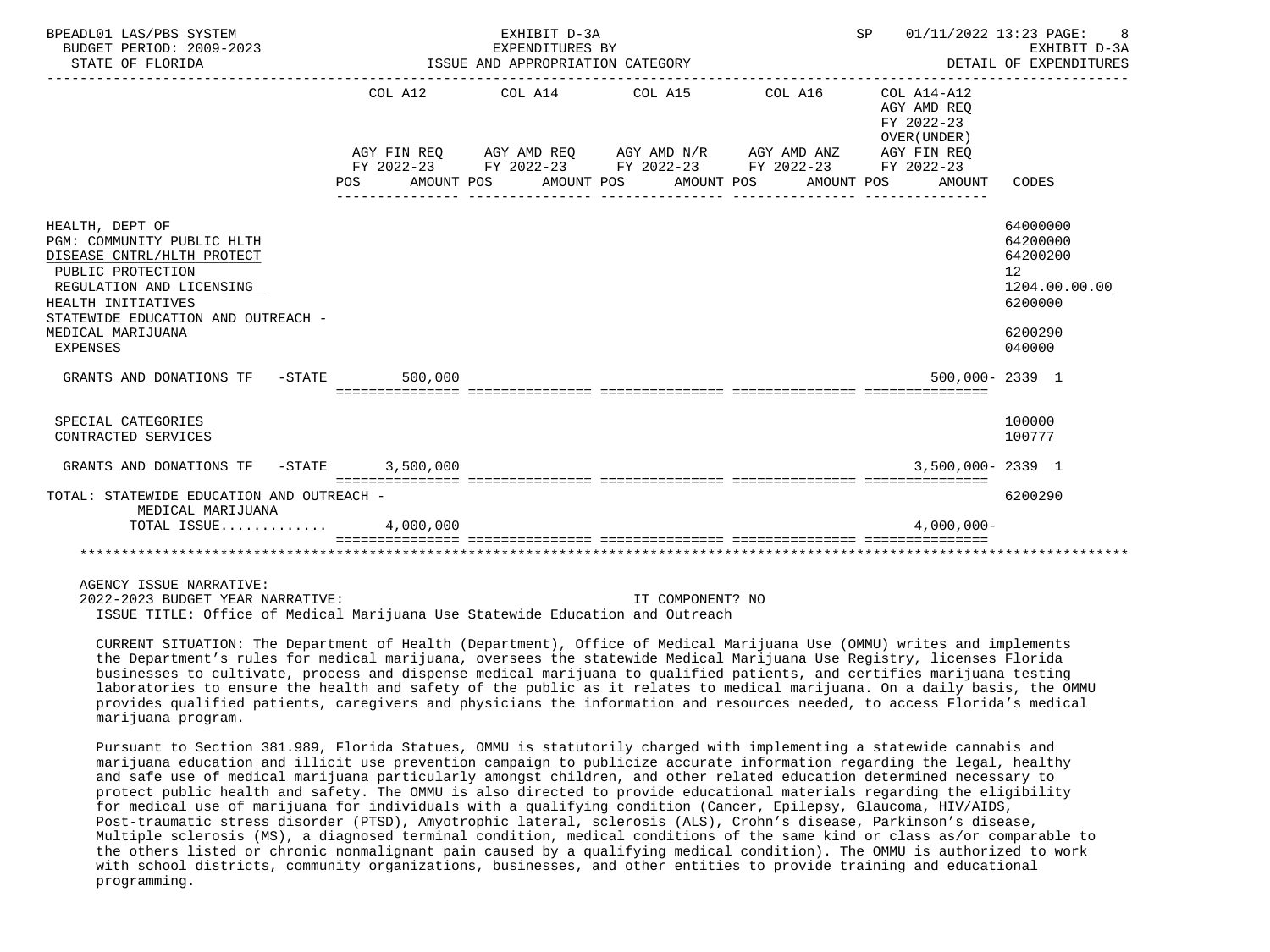| BPEADL01 LAS/PBS SYSTEM<br>BUDGET PERIOD: 2009-2023<br>STATE OF FLORIDA                                                                                                                  | ISSUE AND APPROPRIATION CATEGORY | EXHIBIT D-3A<br>EXPENDITURES BY | SP                                                                                                                                       | 01/11/2022 13:23 PAGE: 9<br>EXHIBIT D-3A<br>DETAIL OF EXPENDITURES |                                                          |                                                                    |
|------------------------------------------------------------------------------------------------------------------------------------------------------------------------------------------|----------------------------------|---------------------------------|------------------------------------------------------------------------------------------------------------------------------------------|--------------------------------------------------------------------|----------------------------------------------------------|--------------------------------------------------------------------|
|                                                                                                                                                                                          | COL A12                          |                                 | COL A14 COL A15                                                                                                                          | COL A16                                                            | COL A14-A12<br>AGY AMD REO<br>FY 2022-23<br>OVER (UNDER) |                                                                    |
|                                                                                                                                                                                          | AGY FIN REO<br>POS               |                                 | AGY AMD REO AGY AMD N/R AGY AMD ANZ<br>FY 2022-23 FY 2022-23 FY 2022-23 FY 2022-23<br>AMOUNT POS AMOUNT POS AMOUNT POS AMOUNT POS AMOUNT |                                                                    | AGY FIN REO<br>FY 2022-23                                | CODES                                                              |
| HEALTH, DEPT OF<br>PGM: COMMUNITY PUBLIC HLTH<br>DISEASE CNTRL/HLTH PROTECT<br>PUBLIC PROTECTION<br>REGULATION AND LICENSING<br>HEALTH INITIATIVES<br>STATEWIDE EDUCATION AND OUTREACH - |                                  |                                 |                                                                                                                                          |                                                                    |                                                          | 64000000<br>64200000<br>64200200<br>12<br>1204.00.00.00<br>6200000 |
| MEDICAL MARIJUANA                                                                                                                                                                        |                                  |                                 |                                                                                                                                          |                                                                    |                                                          | 6200290                                                            |

 The OMMU has participated in stakeholder outreach events and conferences, throughout the state, within the Office's existing resources since its inception. With the number of stakeholders increasing every day, the OMMU needs to initiate a statewide targeted educational campaign to publicize accurate information to Floridians on the safe and legal use of medical marijuana. The OMMU has started rulemaking development to implement a supplemental fee required by Florida Statutes to fund the costs necessary to administer the statewide education and illicit use prevention campaign.

 REQUEST: The OMMU requests \$4,000,000 in recurring budget authority to implement a statewide education and illicit use prevention campaign using television messaging, radio broadcasts, print media, digital strategies, social media, and other forms of messaging to reach the target audiences for this campaign with the available appropriation. The OMMU has sufficient available cash in the Grants and Donation Trust Fund (2339) to implement this campaign without compromising its ability to adequately fund regulatory operations.

 The OMMU intends to enhance existing outreach efforts to law enforcement personnel and physicians, and expand additional outreach opportunities to state and community partners, such as poison control centers, veteran groups and community organizations that provide services to individuals with a qualifying medical condition(s) for medical marijuana. Additional key target audiences for this campaign will be those in the Hispanic and Haitian Creole communities, as well as minority health organizations.

The purpose of the campaign is to:

- \* Publicize accurate information regarding the healthy, legal, and safe use and possession of marijuana;
- \* Enhance existing outreach and continuing education initiatives to law enforcement personnel and physicians; and
- \* Expand new outreach opportunities to state and community partners.

 BUDGET SUMMARY: The Department requests a total of \$4,000,000 (recurring) budget authority, \$500,000 in the Expense appropriation category (040000) and \$3,500,000 in the Contractual Services appropriation category (100777), in Grants and Donations Trust Fund (2339), within the Disease Control and Health Protection Budget Entity (64200200), in the Regulation and Licensing program component (1204000000).

Expense (0400000):

\* Travel, conference fees and printing and postage costs - \$500,000

Contractual Services (100777):

- \* Ad Development and Multi-Media Messaging Contracts \$3,000,000
	- \* Television messaging, radio broadcasts, print media, digital strategies, social media, etc.
	- \* Hiring of outside communications firm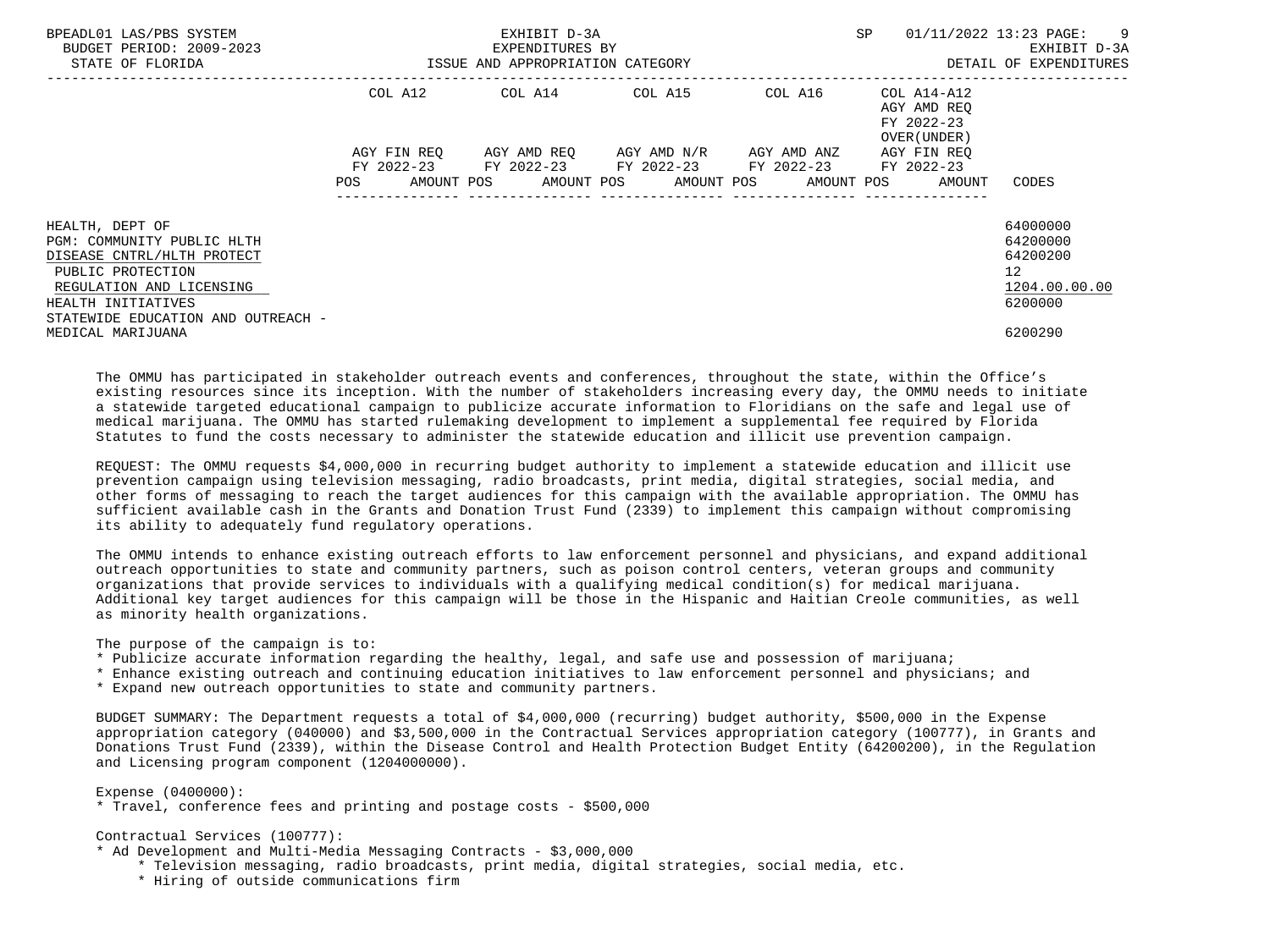| BPEADL01 LAS/PBS SYSTEM<br>BUDGET PERIOD: 2009-2023<br>STATE OF FLORIDA                                                                                                                  |                                                                                                                | EXHIBIT D-3A<br>EXPENDITURES BY<br>ISSUE AND APPROPRIATION CATEGORY                                                                           | SP                                     | 01/11/2022 13:23 PAGE: 10<br>EXHIBIT D-3A<br>DETAIL OF EXPENDITURES |                                                                                 |
|------------------------------------------------------------------------------------------------------------------------------------------------------------------------------------------|----------------------------------------------------------------------------------------------------------------|-----------------------------------------------------------------------------------------------------------------------------------------------|----------------------------------------|---------------------------------------------------------------------|---------------------------------------------------------------------------------|
|                                                                                                                                                                                          |                                                                                                                | COL A12 COL A14 COL A15 COL A16                                                                                                               |                                        | COL A14-A12<br>AGY AMD REO<br>FY 2022-23<br>OVER (UNDER)            |                                                                                 |
|                                                                                                                                                                                          | POS FOR THE POST OF THE POST OF THE POST OF THE POST OF THE POST OF THE POST OF THE POST OF THE POST OF THE PO | AGY FIN REO AGY AMD REO AGY AMD N/R AGY AMD ANZ<br>FY 2022-23 FY 2022-23 FY 2022-23 FY 2022-23<br>AMOUNT POS AMOUNT POS AMOUNT POS AMOUNT POS | ______________________________________ | AGY FIN REO<br>FY 2022-23<br>AMOUNT                                 | CODES                                                                           |
| HEALTH, DEPT OF<br>PGM: COMMUNITY PUBLIC HLTH<br>DISEASE CNTRL/HLTH PROTECT<br>PUBLIC PROTECTION<br>REGULATION AND LICENSING<br>HEALTH INITIATIVES<br>STATEWIDE EDUCATION AND OUTREACH - |                                                                                                                |                                                                                                                                               |                                        |                                                                     | 64000000<br>64200000<br>64200200<br>12 <sup>7</sup><br>1204.00.00.00<br>6200000 |
| MEDICAL MARIJUANA                                                                                                                                                                        |                                                                                                                |                                                                                                                                               |                                        |                                                                     | 6200290                                                                         |

\* Independent Evaluation and Baseline Surveys - \$500,000

 LINKAGE TO THE GOVERNOR'S PRIORITIES: Health Care - Promote innovation in healthcare that reduces the cost of medical procedures and services and increases access to care for Floridians.

 FLORIDA STRATEGIC PLAN: 5.3 Strengthen local, regional, and statewide partnerships to accomplish Florida's economic and quality of life & quality places goals.

 ---------------------------------------------------------------------------------------------------------------------- \*\*AMENDED 2022-2023 NARRATIVE AFTER DECEMBER 15, 2021\*\* ---------------------------------------------------------------------------------------------------------------------- Summary: The Department is withdrawing this issue. \*\*\*\*\*\*\*\*\*\*\*\*\*\*\*\*\*\*\*\*\*\*\*\*\*\*\*\*\*\*\*\*\*\*\*\*\*\*\*\*\*\*\*\*\*\*\*\*\*\*\*\*\*\*\*\*\*\*\*\*\*\*\*\*\*\*\*\*\*\*\*\*\*\*\*\*\*\*\*\*\*\*\*\*\*\*\*\*\*\*\*\*\*\*\*\*\*\*\*\*\*\*\*\*\*\*\*\*\*\*\*\*\*\*\*\*\*\*\*\*\*\*\*\*\*\*\*

| TOTAL: REGULATION AND LICENSING |           |                 | 1204.00.00.00 |
|---------------------------------|-----------|-----------------|---------------|
| BY FUND TYPE                    |           |                 |               |
| TRUST FUNDS                     | 4,000,000 | 4,000,000- 2000 |               |
|                                 |           |                 |               |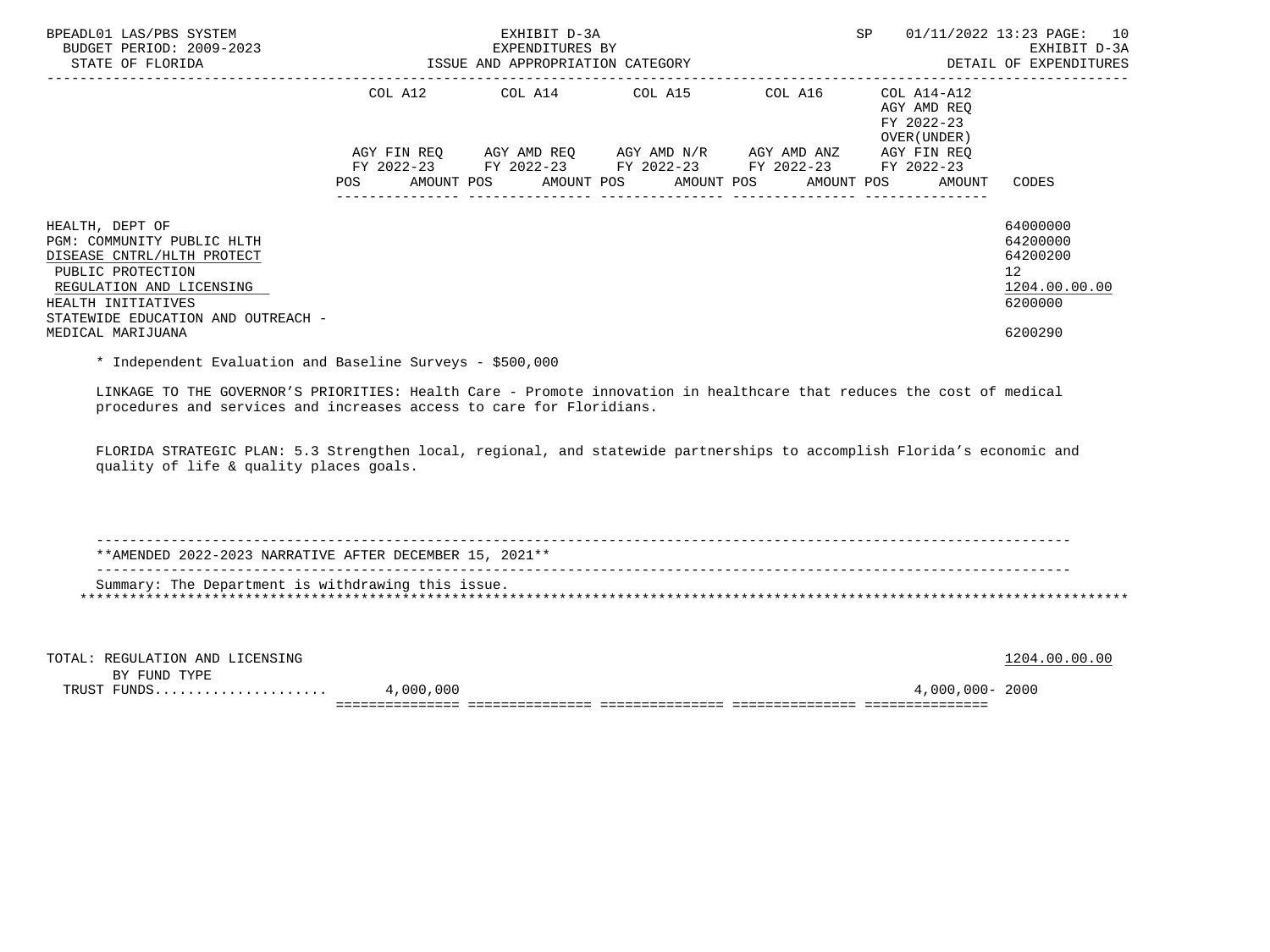| BPEADL01 LAS/PBS SYSTEM<br>BUDGET PERIOD: 2009-2023<br>ISSUE AND APPROPRIATION CATEGORY<br>STATE OF FLORIDA                                                                                                                                                  |                                                                     | EXHIBIT D-3A<br>EXPENDITURES BY |                                        |  | <b>SP</b> |                                                              | 01/11/2022 13:23 PAGE: 11<br>EXHIBIT D-3A<br>DETAIL OF EXPENDITURES                               |
|--------------------------------------------------------------------------------------------------------------------------------------------------------------------------------------------------------------------------------------------------------------|---------------------------------------------------------------------|---------------------------------|----------------------------------------|--|-----------|--------------------------------------------------------------|---------------------------------------------------------------------------------------------------|
|                                                                                                                                                                                                                                                              | COL A12 COL A14 COL A15 COL A16                                     |                                 |                                        |  |           | $COL A14 - A12$<br>AGY AMD REO<br>FY 2022-23<br>OVER (UNDER) |                                                                                                   |
|                                                                                                                                                                                                                                                              | AGY FIN REQ 6 AGY AMD REQ 6 AGY AMD N/R 6 AGY AMD ANZ 6 AGY FIN REQ |                                 |                                        |  |           |                                                              |                                                                                                   |
|                                                                                                                                                                                                                                                              | FY 2022-23 FY 2022-23 FY 2022-23 FY 2022-23 FY 2022-23              | ---------------                 | ______________________________________ |  |           | POS AMOUNT POS AMOUNT POS AMOUNT POS AMOUNT POS AMOUNT CODES |                                                                                                   |
| HEALTH, DEPT OF<br>PGM: COMMUNITY PUBLIC HLTH<br>DISEASE CNTRL/HLTH PROTECT<br>HEALTH AND HUMAN SERVICES<br>ENVIRONMENTAL HEALTH<br>IMPROVING HEALTH INFRASTRUCTURE<br>GROUP CARE PROGRAM SERVICES<br>AID TO LOCAL GOVERNMENTS<br>CONTR TO COUNTY HLTH UNITS |                                                                     |                                 |                                        |  |           |                                                              | 64000000<br>64200000<br>64200200<br>13<br>1302.00.00.00<br>6400000<br>6400510<br>050000<br>050329 |
| GENERAL REVENUE FUND -STATE 3,823,283                                                                                                                                                                                                                        |                                                                     |                                 |                                        |  |           | $3,823,283 - 1000$ 1                                         |                                                                                                   |
|                                                                                                                                                                                                                                                              |                                                                     |                                 |                                        |  |           |                                                              |                                                                                                   |

 AGENCY ISSUE NARRATIVE: 2022-2023 BUDGET YEAR NARRATIVE: IT COMPONENT? NO ISSUE TITLE: Group Care Program Services

 CURRENT SITUATION: Section 381.006(15), Florida Statutes, provides that the Environmental Health program shall include a group care facilities function to protect the safety and health of residents, staff and patrons of these facilities. The Department of Children and Families (DCF) and the Agency for Health Care Administration (AHCA) license the residential facilities, while schools are required to register with the Department of Education (DOE). The Department of Health (Department) has not established any fees for the health and sanitation inspections of group care facilities as fee authority was given to the other agencies upon the dissolution of the former Department of Health and Rehabilitative Services (HRS) (currently Department). The Department entered separate, non-financial interagency agreements with AHCA and DCF to prevent duplicative regulatory oversight between agencies and ensure clarity regarding each agency's role. As DOE has no regulatory function, the Department has always taken on the role and expense of inspections for these facilities.

 The Department uses 73.41 full time equivalents (FTE) in the County Health Departments (CHD) to provide services (inspections and complaint investigations) to group care facilities. In FY 2019/2020, total expenditures for the CHDs was \$5,323,283. Local fee resolutions collected by some of the CHDs in the amount of \$1,500,000 is used to offset the cost of administering the program; however, expenditures incurred exceeds the amount collected by \$3,823,283 leaving the program in need of additional funding.

 REQUEST: This request is for recurring General Revenue funds (1000) in the amount of \$3,823,283. This covers the funding gap between the local fees collected (\$1,500,000) and expenses incurred with the administration of the group care program (\$5,323,283) based on fiscal year 2019/2020 comparison of direct revenue to total expenditures. This will provide both reliable funding for this critical function in the absence of fees for over 23,000 services provided to approximately 11,000 facilities, to protect the health and safety of residents, staff and patrons of group care facilities.

 BUDGET SUMMARY: The Department requests a total of \$3,823,283 (recurring) budget authority for Contract to County Health Units appropriation category (050329), within Disease Control and Health Protection budget entity (64200200), General Revenue (1000), in the Environmental Health program component (1302000000).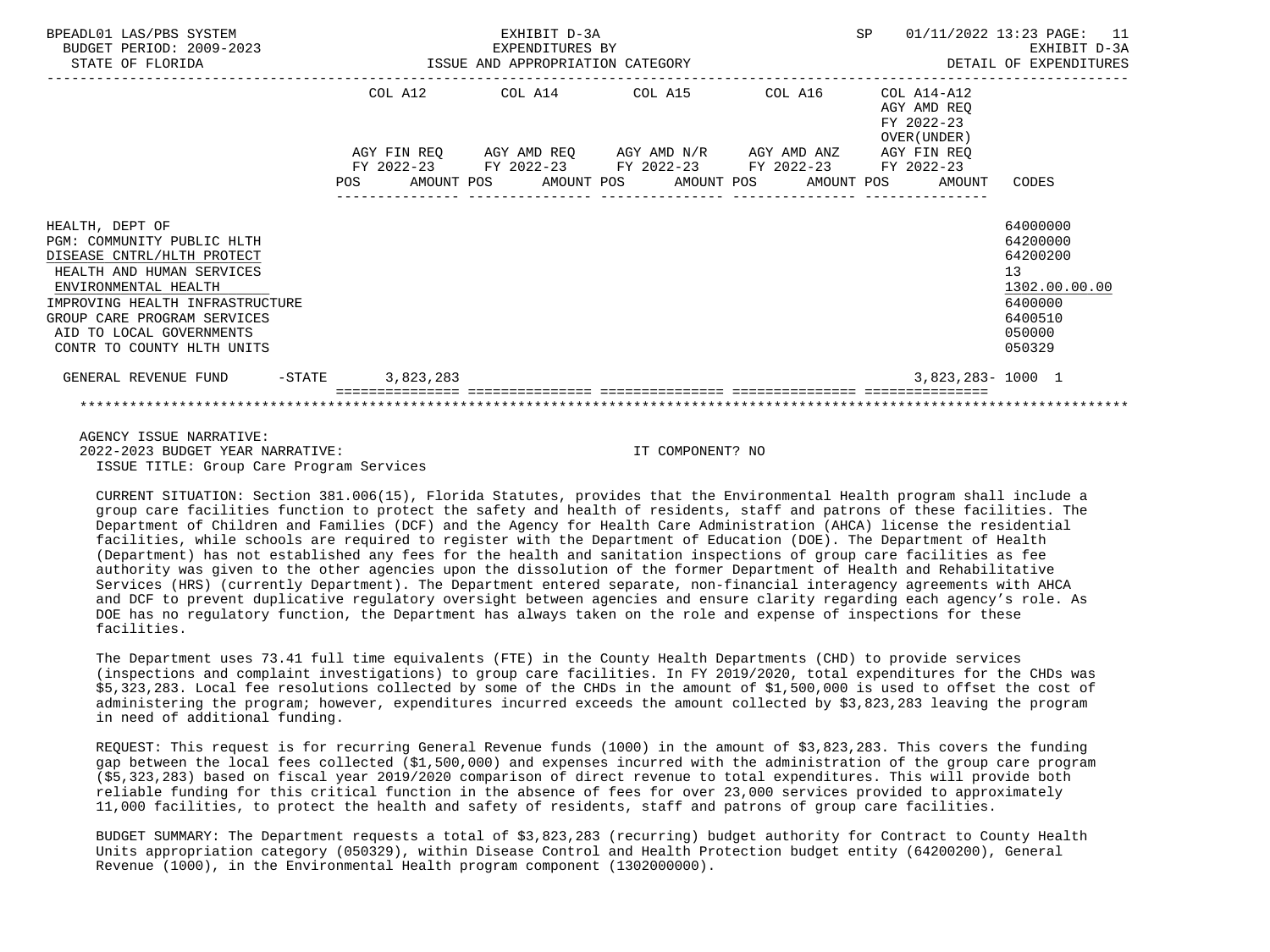| BPEADL01 LAS/PBS SYSTEM<br>BUDGET PERIOD: 2009-2023<br>STATE OF FLORIDA | EXHIBIT D-3A<br>EXPENDITURES BY<br>ISSUE AND APPROPRIATION CATEGORY |             |  |  |  |                                                        |  | SP      |  | 01/11/2022 13:23 PAGE: 12<br>EXHIBIT D-3A<br>DETAIL OF EXPENDITURES |                    |  |
|-------------------------------------------------------------------------|---------------------------------------------------------------------|-------------|--|--|--|--------------------------------------------------------|--|---------|--|---------------------------------------------------------------------|--------------------|--|
|                                                                         |                                                                     | COL A12     |  |  |  | COL A14 COL A15                                        |  | COL A16 |  | COL A14-A12<br>AGY AMD REQ<br>FY 2022-23<br>OVER (UNDER)            |                    |  |
|                                                                         |                                                                     | AGY FIN REO |  |  |  | AGY AMD REO      AGY AMD N/R      AGY AMD ANZ          |  |         |  | AGY FIN REO                                                         |                    |  |
|                                                                         | POS                                                                 |             |  |  |  | FY 2022-23 FY 2022-23 FY 2022-23 FY 2022-23 FY 2022-23 |  |         |  | AMOUNT POS AMOUNT POS AMOUNT POS AMOUNT POS AMOUNT                  | CODES              |  |
| HEALTH, DEPT OF                                                         |                                                                     |             |  |  |  |                                                        |  |         |  |                                                                     | 64000000           |  |
| PGM: COMMUNITY PUBLIC HLTH                                              |                                                                     |             |  |  |  |                                                        |  |         |  |                                                                     | 64200000           |  |
| DISEASE CNTRL/HLTH PROTECT                                              |                                                                     |             |  |  |  |                                                        |  |         |  |                                                                     | 64200200           |  |
| HEALTH AND HUMAN SERVICES                                               |                                                                     |             |  |  |  |                                                        |  |         |  |                                                                     | 13 <sup>°</sup>    |  |
| ENVIRONMENTAL HEALTH                                                    |                                                                     |             |  |  |  |                                                        |  |         |  |                                                                     | 1302.00.00.00      |  |
| IMPROVING HEALTH INFRASTRUCTURE<br>GROUP CARE PROGRAM SERVICES          |                                                                     |             |  |  |  |                                                        |  |         |  |                                                                     | 6400000<br>6400510 |  |
|                                                                         |                                                                     |             |  |  |  |                                                        |  |         |  |                                                                     |                    |  |

 LINKAGE TO THE GOVERNOR'S PRIORITIES: Health Care - Promote innovation in healthcare that reduces the cost of medical procedures and services and increases access to care for Floridians.

 FLORIDA STRATEGIC PLAN: 4.2 Ensure state, regional and local agencies provide collaborative and timely customer service to businesses and workers.

| **AMENDED 2022-2023 NARRATIVE AFTER DECEMBER 15, 2021** |
|---------------------------------------------------------|
| Summary: The Department is withdrawing this issue.      |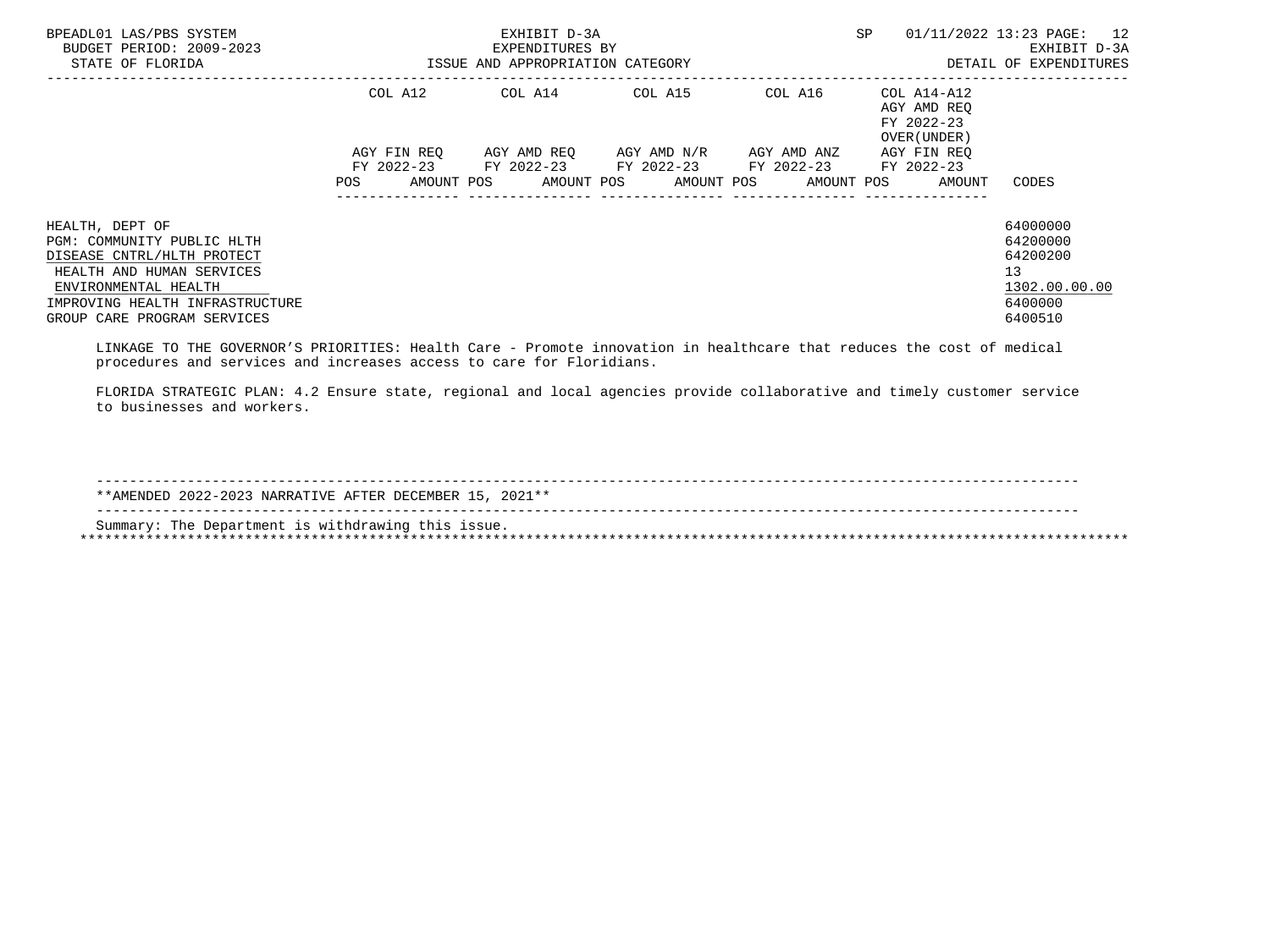| BPEADL01 LAS/PBS SYSTEM<br>BUDGET PERIOD: 2009-2023<br>STATE OF FLORIDA                                                                                                                                                 |           |                       | EXHIBIT D-3A<br>EXPENDITURES BY<br>ISSUE AND APPROPRIATION CATEGORY                                                                            |                  |            |                       |          |                                                          | SP 01/11/2022 13:23 PAGE: 13<br>EXHIBIT D-3A<br>DETAIL OF EXPENDITURES |  |
|-------------------------------------------------------------------------------------------------------------------------------------------------------------------------------------------------------------------------|-----------|-----------------------|------------------------------------------------------------------------------------------------------------------------------------------------|------------------|------------|-----------------------|----------|----------------------------------------------------------|------------------------------------------------------------------------|--|
|                                                                                                                                                                                                                         | POS       | COL A12<br>AMOUNT POS | COL A14<br>AGY FIN REQ AGY AMD REQ AGY AMD N/R AGY AMD ANZ AGY FIN REQ<br>FY 2022-23 FY 2022-23 FY 2022-23 FY 2022-23 FY 2022-23<br>AMOUNT POS | COL A15          | AMOUNT POS | COL A16<br>AMOUNT POS |          | COL A14-A12<br>AGY AMD REO<br>FY 2022-23<br>OVER (UNDER) |                                                                        |  |
|                                                                                                                                                                                                                         |           |                       |                                                                                                                                                |                  |            |                       |          | AMOUNT                                                   | CODES                                                                  |  |
| HEALTH, DEPT OF<br>PGM: COMMUNITY PUBLIC HLTH<br>DISEASE CNTRL/HLTH PROTECT<br>GOV OPERATIONS/SUPPORT<br>LABORATORY SERVICES<br>FUND SHIFT<br>TRANSFER SALARIES AND EXPENSES FROM<br>PLANNING AND EVALUATION TRUST FUND |           |                       |                                                                                                                                                |                  |            |                       |          |                                                          | 64000000<br>64200000<br>64200200<br>16<br>1602.02.00.00<br>3400000     |  |
| TO GENERAL REVENUE FOR TUBERCULOSIS<br>LABORATORY - ADD                                                                                                                                                                 |           |                       |                                                                                                                                                |                  |            |                       |          |                                                          | 3408350                                                                |  |
| SALARIES AND BENEFITS                                                                                                                                                                                                   | 4.00      |                       |                                                                                                                                                |                  |            |                       | $4.00 -$ |                                                          | 010000                                                                 |  |
| GENERAL REVENUE FUND                                                                                                                                                                                                    | $-$ STATE | 229,024               |                                                                                                                                                |                  |            |                       |          | $229,024 - 1000$ 1                                       |                                                                        |  |
| <b>EXPENSES</b>                                                                                                                                                                                                         |           |                       |                                                                                                                                                |                  |            |                       |          |                                                          | 040000                                                                 |  |
| GENERAL REVENUE FUND                                                                                                                                                                                                    | $-$ STATE | 23,311                |                                                                                                                                                |                  |            |                       |          |                                                          | 23, 311 - 1000 1                                                       |  |
| SPECIAL CATEGORIES<br>TR/DMS/HR SVCS/STW CONTRCT                                                                                                                                                                        |           |                       |                                                                                                                                                |                  |            |                       |          |                                                          | 100000<br>107040                                                       |  |
| GENERAL REVENUE FUND                                                                                                                                                                                                    |           | $-STATE$ 1,324        |                                                                                                                                                |                  |            |                       |          |                                                          | $1,324 - 1000$ 1                                                       |  |
| TOTAL: TRANSFER SALARIES AND EXPENSES FROM<br>PLANNING AND EVALUATION TRUST FUND<br>TO GENERAL REVENUE FOR TUBERCULOSIS<br>LABORATORY - ADD                                                                             |           |                       |                                                                                                                                                |                  |            |                       |          |                                                          | 3408350                                                                |  |
| TOTAL POSITIONS 4.00<br>TOTAL ISSUE                                                                                                                                                                                     |           | 253,659               |                                                                                                                                                |                  |            |                       | $4.00 -$ | $253.659-$                                               |                                                                        |  |
|                                                                                                                                                                                                                         |           |                       |                                                                                                                                                |                  |            |                       |          |                                                          |                                                                        |  |
| AGENCY ISSUE NARRATIVE:<br>2022-2023 BUDGET YEAR NARRATIVE:<br>ISSUE TITLE: Tuberculosis Laboratory                                                                                                                     |           |                       |                                                                                                                                                | IT COMPONENT? NO |            |                       |          |                                                          |                                                                        |  |

 CURRENT SITUATION: Florida's Tuberculosis (TB) program is an interdisciplinary team composed of the TB Program in The Department of Health (Department), Bureau of Communicable Disease, County Health Departments (CHDs) and the Bureau of Public Health Laboratories (BPHL). The BPHL Mycobacteriology laboratory, located in Jacksonville, provides TB testing services for the entire state. The TB laboratory provides state-of-the-art testing that is crucial to the Department's TB program. BPHL fulfills three essential testing roles: 1) The rapid and accurate diagnosis of TB; 2) Drug susceptibility testing and 3) Genotyping for surveillance.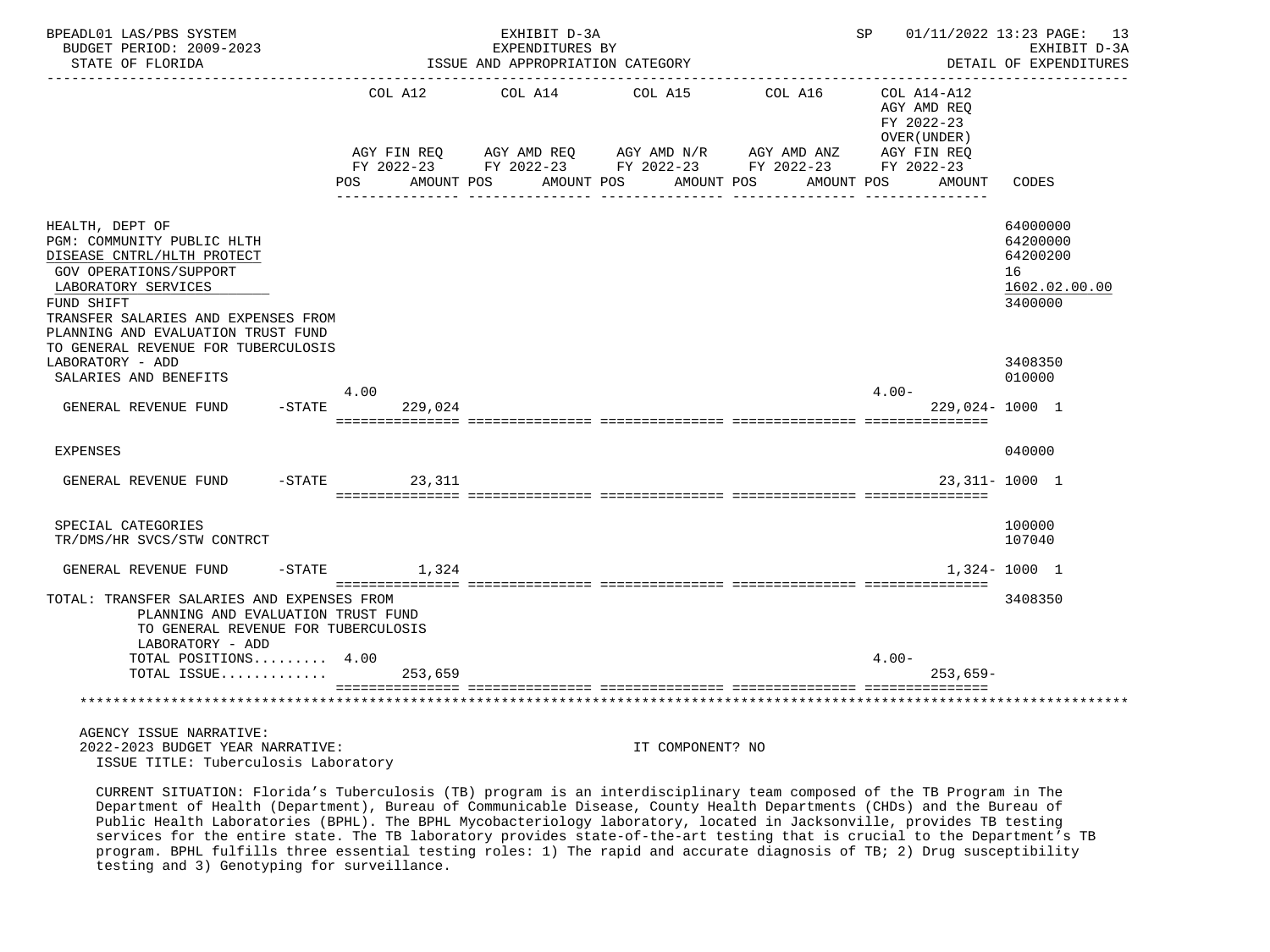| BPEADL01 LAS/PBS SYSTEM<br>BUDGET PERIOD: 2009-2023<br>STATE OF FLORIDA                                                                                                                                                                                        | SP<br>EXHIBIT D-3A<br>EXPENDITURES BY<br>ISSUE AND APPROPRIATION CATEGORY |             |  |  |  |                                                                                                                                  |  |            | $01/11/2022$ 13:23 PAGE: 14<br>EXHIBIT D-3A<br>DETAIL OF EXPENDITURES |                                                          |                                                                    |
|----------------------------------------------------------------------------------------------------------------------------------------------------------------------------------------------------------------------------------------------------------------|---------------------------------------------------------------------------|-------------|--|--|--|----------------------------------------------------------------------------------------------------------------------------------|--|------------|-----------------------------------------------------------------------|----------------------------------------------------------|--------------------------------------------------------------------|
|                                                                                                                                                                                                                                                                |                                                                           |             |  |  |  | COL A12 COL A14 COL A15 COL A16                                                                                                  |  |            |                                                                       | COL A14-A12<br>AGY AMD REO<br>FY 2022-23<br>OVER (UNDER) |                                                                    |
|                                                                                                                                                                                                                                                                | POS                                                                       | AGY FIN REQ |  |  |  | AGY AMD REO      AGY AMD N/R      AGY AMD ANZ<br>FY 2022-23 FY 2022-23 FY 2022-23 FY 2022-23<br>AMOUNT POS AMOUNT POS AMOUNT POS |  | AMOUNT POS |                                                                       | AGY FIN REO<br>FY 2022-23<br>AMOUNT                      | CODES                                                              |
| HEALTH, DEPT OF<br>PGM: COMMUNITY PUBLIC HLTH<br>DISEASE CNTRL/HLTH PROTECT<br>GOV OPERATIONS/SUPPORT<br>LABORATORY SERVICES<br>FUND SHIFT<br>TRANSFER SALARIES AND EXPENSES FROM<br>PLANNING AND EVALUATION TRUST FUND<br>TO GENERAL REVENUE FOR TUBERCULOSIS |                                                                           |             |  |  |  |                                                                                                                                  |  |            |                                                                       |                                                          | 64000000<br>64200000<br>64200200<br>16<br>1602.02.00.00<br>3400000 |
| LABORATORY - ADD                                                                                                                                                                                                                                               |                                                                           |             |  |  |  |                                                                                                                                  |  |            |                                                                       |                                                          | 3408350                                                            |

 There are significant costs associated with TB infection. This includes hospitalization costs, treatment and isolation expenses, drug therapy costs and loss of productivity for the patient. The cost to treat an extremely drug-resistant case is approximately \$563,000. In addition, there are costs associated with the long-term health consequences of TB. According to the Centers for Disease Control and Prevention (CDC), between 1995 and 2014, TB control efforts have prevented up to 319,000 TB cases and averted up to \$14,500,000,000 in societal costs. A robust TB program, that incudes laboratory services, is essential to reducing the serious health consequences, significant costs associated with TB infection and to reach the goal of TB elimination.

 The TB testing program spends approximately \$1,300,000 annually for staffing and testing expenses. The program employs medical laboratory scientists, which require a clinical laboratory license and specialized training to perform this complex testing. The CDC Division of TB Elimination provides federal funding to support the TB laboratory testing program. This grant funds six (6) of eighteen (18) TB laboratory positions and covers some of the laboratory operating costs.

 The TB Program provides testing and services to anyone, regardless of health care coverage because TB is an infectious disease potentially that impacts all Floridians (sections 392.61, 392.51, 392.56 F.S.). The TB laboratory provides testing services to CHD patients and other vulnerable populations. According to the CDC in 2019, 88% of TB cases in the U.S. occurred in racial or ethnic minority groups. In addition, the homeless population, the prison population, and long-term care facility residents are at a higher risk for TB infection. In 2019, the CDC reported 8,916 cases of TB in the U.S. with an incidence rate of 2.7 cases per 100,000 persons. Florida, which ranks fourth in the nation, reported 6.3% of U.S. cases in 2019, behind California (23.7%), Texas (13%) and New York (8.5%).

 BPHL has historically utilized revenue generated from the Planning & Evaluation Trust Fund (2531) to support laboratory testing programs, including TB. The BPHL has also relied upon General Revenue (GR) (1000) funding to supplement the revenues. However, GR funding has been continuously decreasing over the last 14 years, causing increased dependence upon the Trust Fund to sustain laboratory operations. Recently, the Trust Fund cash balance has also been declining, resulting in a decrease of funding available for TB laboratory testing. Consequently, BPHL can no longer sustain testing operations for the TB program without additional GR funding.

 REQUEST: The Department is requesting \$253,659 in GR to provide continued support for the BPHL TB laboratory. BPHL has eighteen (18) Full-Time Employees (FTE). The TB Elimination grant funds six (6) positions, and GR funds eight (8) more. The remaining four (4) positions are funded by the Planning and Evaluation Trust Fund (2531), which is currently in a deficit. Funding to support the remaining personnel is needed because this testing is highly complex and requires specialized training. Funding is also needed to support testing which includes a complex testing algorithm, with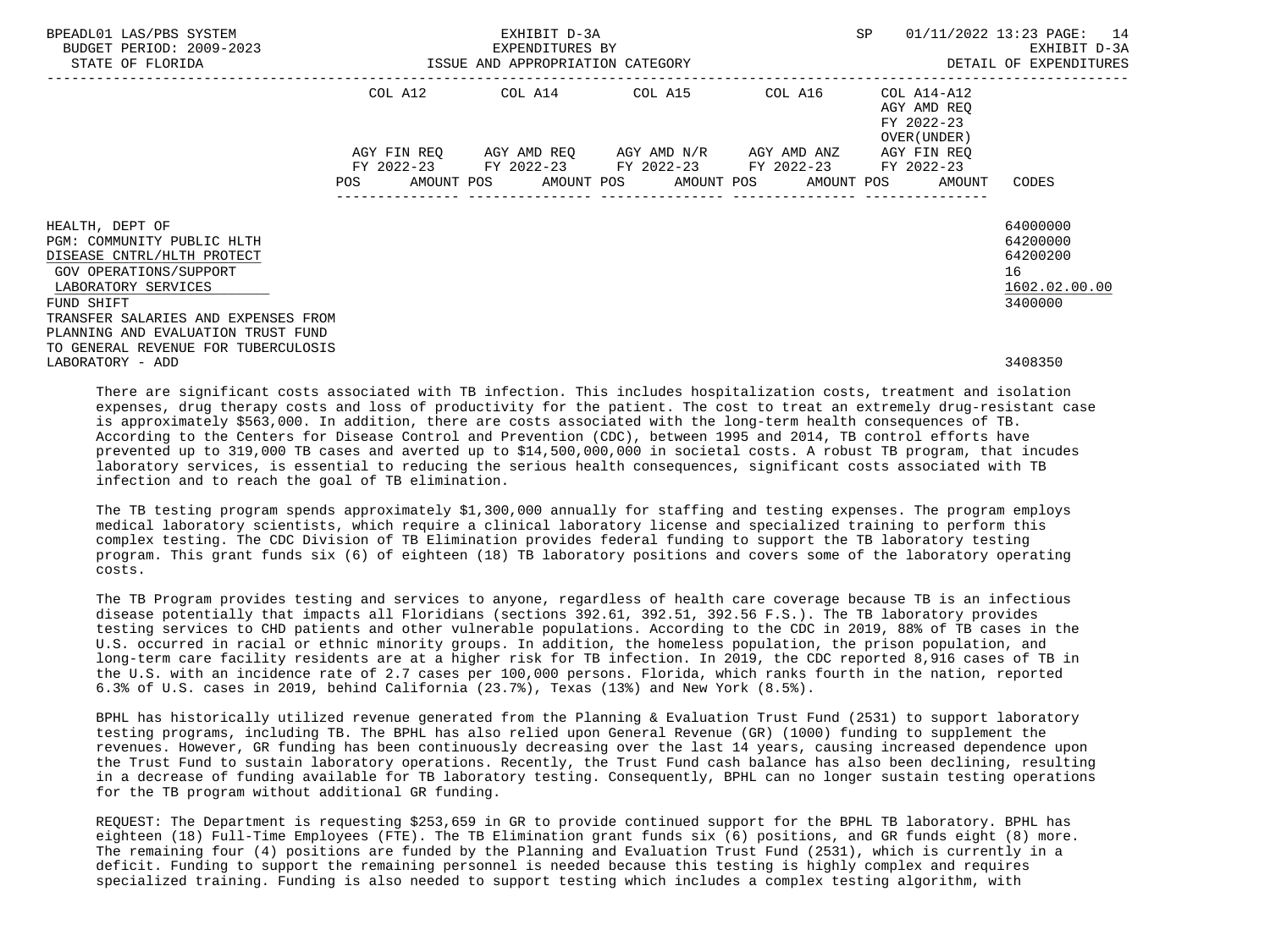| BPEADL01 LAS/PBS SYSTEM<br>BUDGET PERIOD: 2009-2023<br>STATE OF FLORIDA     | ISSUE AND APPROPRIATION CATEGORY | EXHIBIT D-3A<br>EXPENDITURES BY |                                                                                                                                                          | SP                                                       | 01/11/2022 13:23 PAGE: 15<br>EXHIBIT D-3A<br>DETAIL OF EXPENDITURES |
|-----------------------------------------------------------------------------|----------------------------------|---------------------------------|----------------------------------------------------------------------------------------------------------------------------------------------------------|----------------------------------------------------------|---------------------------------------------------------------------|
|                                                                             |                                  | . _ _ _ _ _ _ _ _ _ _ _ _ _ _ _ |                                                                                                                                                          |                                                          |                                                                     |
|                                                                             |                                  |                                 | COL A12 COL A14 COL A15 COL A16                                                                                                                          | COL A14-A12<br>AGY AMD REO<br>FY 2022-23<br>OVER (UNDER) |                                                                     |
|                                                                             | AGY FIN REO<br><b>POS</b>        |                                 | AGY AMD REQ       AGY AMD N/R       AGY AMD ANZ<br>FY 2022-23 FY 2022-23 FY 2022-23 FY 2022-23 FY 2022-23<br>AMOUNT POS AMOUNT POS AMOUNT POS AMOUNT POS | AGY FIN REO<br>AMOUNT                                    | CODES                                                               |
|                                                                             |                                  |                                 |                                                                                                                                                          |                                                          |                                                                     |
| HEALTH, DEPT OF<br>PGM: COMMUNITY PUBLIC HLTH<br>DISEASE CNTRL/HLTH PROTECT |                                  |                                 |                                                                                                                                                          |                                                          | 64000000<br>64200000<br>64200200                                    |
| GOV OPERATIONS/SUPPORT<br>LABORATORY SERVICES                               |                                  |                                 |                                                                                                                                                          |                                                          | 16<br>1602.02.00.00                                                 |
| FUND SHIFT                                                                  |                                  |                                 |                                                                                                                                                          |                                                          | 3400000                                                             |
| TRANSFER SALARIES AND EXPENSES FROM                                         |                                  |                                 |                                                                                                                                                          |                                                          |                                                                     |
| PLANNING AND EVALUATION TRUST FUND                                          |                                  |                                 |                                                                                                                                                          |                                                          |                                                                     |
| TO GENERAL REVENUE FOR TUBERCULOSIS<br>LABORATORY - ADD                     |                                  |                                 |                                                                                                                                                          |                                                          | 3408350                                                             |

 essential testing supplies, testing reagents, and equipment, including the recent implementation of next generation sequencing.

 The BPHL TB laboratory performs testing to support the TB elimination efforts of the state of Florida. The TB laboratory provides state-of-the-art laboratory services, many of which are not available in the private sector. Consequently, BPHL is the sole provider of comprehensive TB testing services. This includes rapid molecular testing for TB and multi-drug resistance, which reduces result times and guides appropriate treatment for the patient. To further guide patient treatment decisions, BPHL also performs phenotypic drug susceptibility testing for 12 anti-tuberculous drugs, including drugs not commonly tested for. BPHL also performs sequencing for additional molecular detection of drug resistance and identification of TB species and genotype. The genotype information is also used in epidemiological investigations of TB clusters and outbreaks.

 In 2019, BPHL tested more than 19,000 clinical samples isolates from more than 4,100 individual patients and is often the first diagnostic test to identify patients with TB. These testing services were provided regardless of the patient's insurance status and subsequent reimbursement to BPHL.

 BUDGET SUMMARY: The Department requests \$253,659 in recurring budget authority within the Disease Control and Health Protection Budget Entity (64200200), in General Revenue (1000), \$229,024 in the Salary and Benefits appropriation category (010000), \$23,311 in the Expense appropriation category (040000) and \$1,324 in the TR/DMS/HR Services appropriation category (107040) in the Laboratory Services program component (1602020000).

|          | Salary and Benefits (010000)           |          |          |          |
|----------|----------------------------------------|----------|----------|----------|
| Position | Class Title                            | Salary   | Fringe   | Total    |
| 64053434 | Laboratory Technician III              | \$30,048 | \$20,080 | \$50,128 |
| 64053432 | Medical Laboratory Scientist II        | \$32,664 | \$20,563 | \$53,227 |
| 64026285 | Medical Laboratory Scientist III - SES | \$43,840 | \$22,627 | \$66,467 |
| 64031372 | Medical Laboratory Scientist III       | \$37.707 | \$21,495 | \$59,202 |

 $$229,024$ 

Expense (040000)- \$23,311

\* One (1) Non-professional recurring expense standard \$5,107

\* Three (3) Professional recurring expense standard \$6,068 \* 3 = \$18,204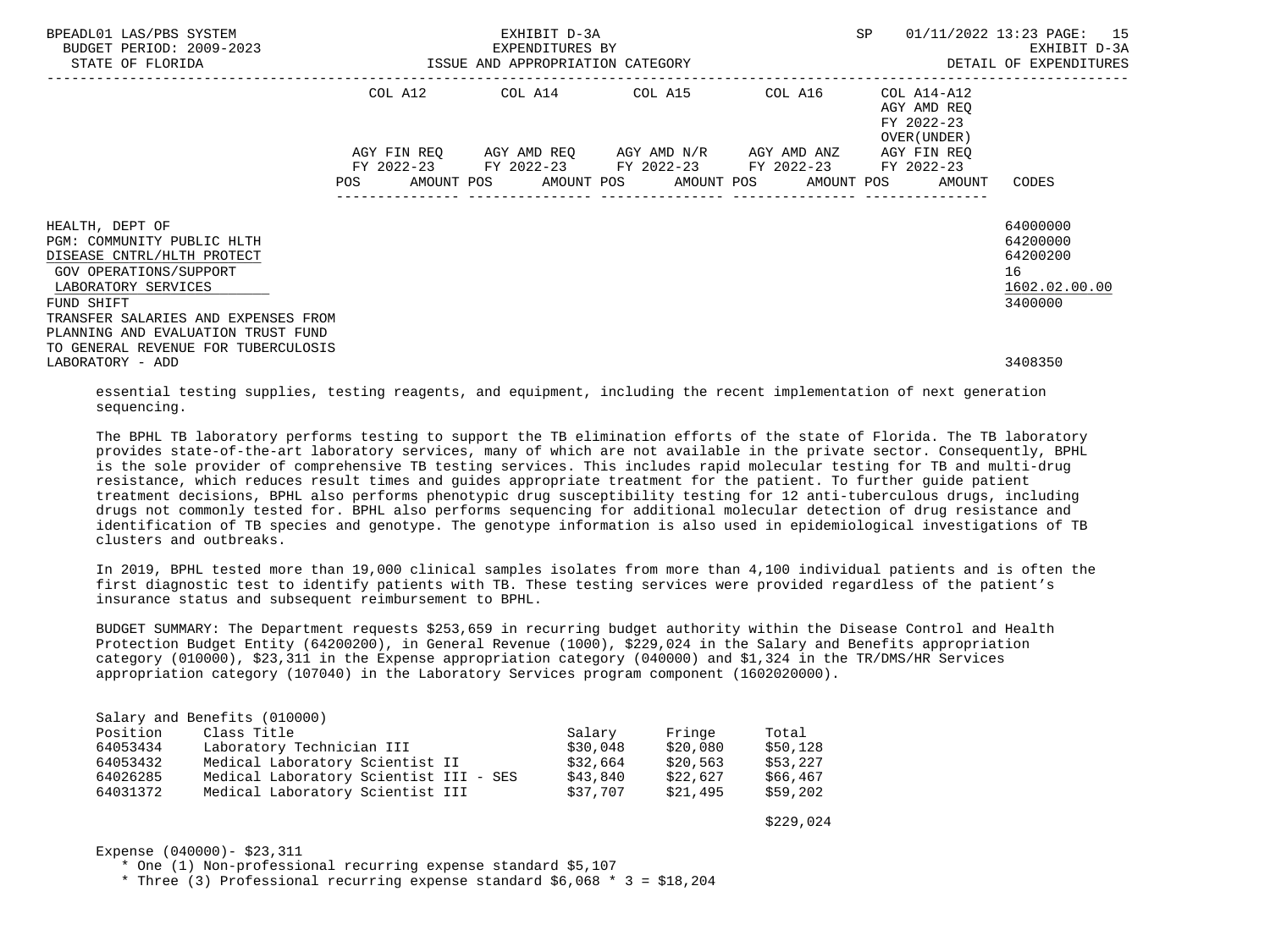| BPEADL01 LAS/PBS SYSTEM<br>BUDGET PERIOD: 2009-2023<br>STATE OF FLORIDA                                                                                                                                                 |     | EXHIBIT D-3A<br>EXPENDITURES BY<br>ISSUE AND APPROPRIATION CATEGORY |                                                                                                                                                                                              | SP 01/11/2022 13:23 PAGE: 16<br>EXHIBIT D-3A<br>DETAIL OF EXPENDITURES           |                                                                    |  |
|-------------------------------------------------------------------------------------------------------------------------------------------------------------------------------------------------------------------------|-----|---------------------------------------------------------------------|----------------------------------------------------------------------------------------------------------------------------------------------------------------------------------------------|----------------------------------------------------------------------------------|--------------------------------------------------------------------|--|
|                                                                                                                                                                                                                         | POS |                                                                     | COL A12 COL A14 COL A15 COL A16<br>AGY FIN REQ AGY AMD REQ AGY AMD N/R AGY AMD ANZ AGY FIN REQ<br>FY 2022-23 FY 2022-23 FY 2022-23 FY 2022-23 FY 2022-23<br>AMOUNT POS AMOUNT POS AMOUNT POS | COL A14-A12<br>AGY AMD REO<br>FY 2022-23<br>OVER (UNDER)<br>AMOUNT POS<br>AMOUNT | CODES                                                              |  |
| HEALTH, DEPT OF<br>PGM: COMMUNITY PUBLIC HLTH<br>DISEASE CNTRL/HLTH PROTECT<br>GOV OPERATIONS/SUPPORT<br>LABORATORY SERVICES<br>FUND SHIFT<br>TRANSFER SALARIES AND EXPENSES FROM<br>PLANNING AND EVALUATION TRUST FUND |     |                                                                     |                                                                                                                                                                                              |                                                                                  | 64000000<br>64200000<br>64200200<br>16<br>1602.02.00.00<br>3400000 |  |
| TO GENERAL REVENUE FOR TUBERCULOSIS<br>LABORATORY - ADD                                                                                                                                                                 |     |                                                                     |                                                                                                                                                                                              |                                                                                  | 3408350                                                            |  |
| HR Services (107040) - \$1,324<br>* Four (4) FTES \$331 * 4 = \$1,324                                                                                                                                                   |     |                                                                     |                                                                                                                                                                                              |                                                                                  |                                                                    |  |
| *Please see companion issue: 3408360                                                                                                                                                                                    |     |                                                                     |                                                                                                                                                                                              |                                                                                  |                                                                    |  |
| LINKAGE TO THE GOVERNOR'S PRIORITIES: Health Care - Focus resources on continuing to combat the opioid crisis and<br>substance abuse in general and addressing mental health.                                           |     |                                                                     |                                                                                                                                                                                              |                                                                                  |                                                                    |  |
| FLORIDA STRATEGIC PLAN: 4.2 Ensure state, regional and local agencies provide collaborative and timely customer service<br>to businesses and workers.                                                                   |     |                                                                     |                                                                                                                                                                                              |                                                                                  |                                                                    |  |
|                                                                                                                                                                                                                         |     |                                                                     |                                                                                                                                                                                              |                                                                                  |                                                                    |  |
| **AMENDED 2022-2023 NARRATIVE AFTER DECEMBER 15, 2021**                                                                                                                                                                 |     |                                                                     |                                                                                                                                                                                              |                                                                                  |                                                                    |  |
| Summary: The Department is withdrawing this issue.                                                                                                                                                                      |     |                                                                     |                                                                                                                                                                                              |                                                                                  |                                                                    |  |
|                                                                                                                                                                                                                         |     |                                                                     |                                                                                                                                                                                              |                                                                                  |                                                                    |  |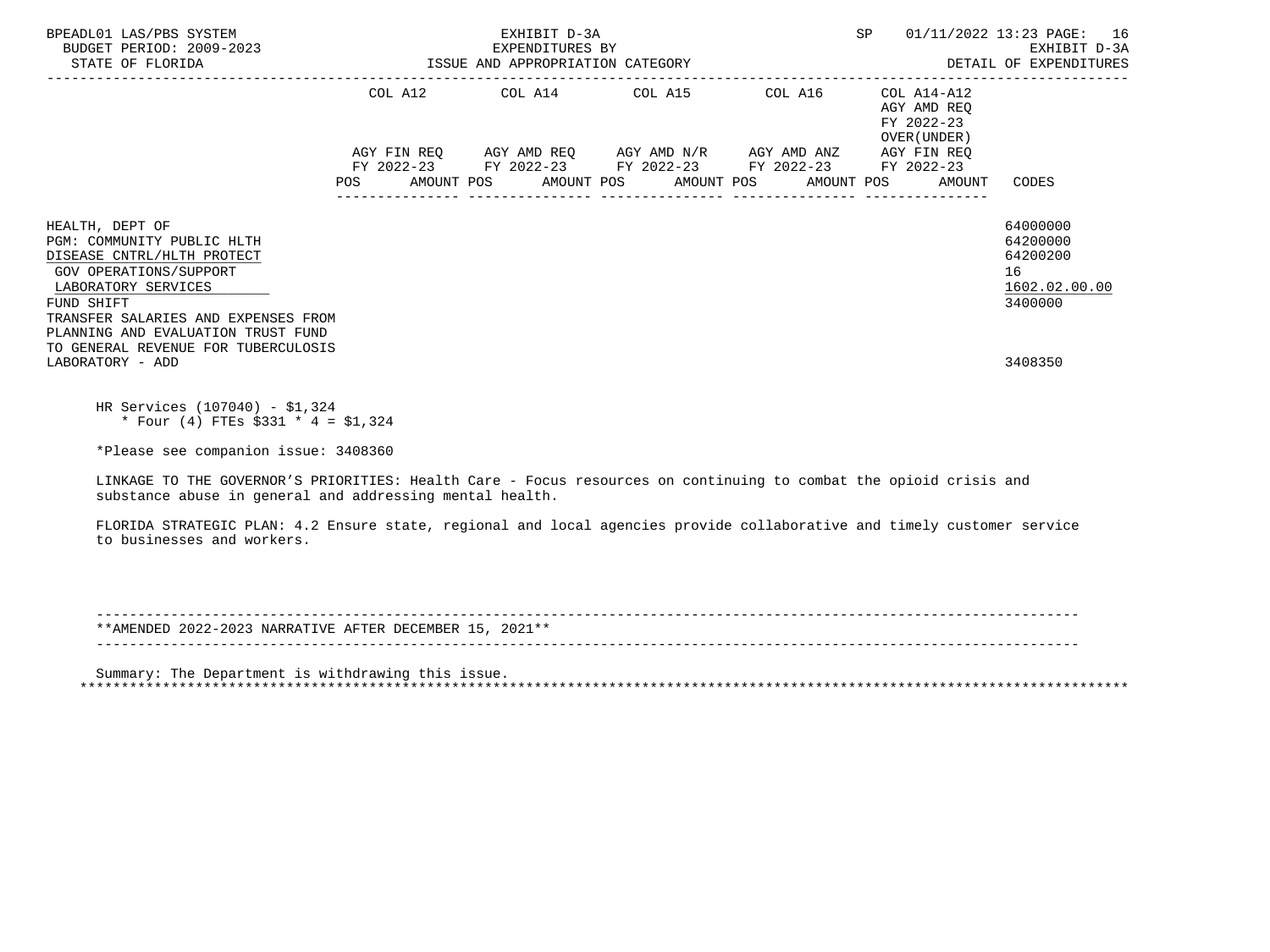| BPEADL01 LAS/PBS SYSTEM<br>BUDGET PERIOD: 2009-2023<br>STATE OF FLORIDA                                                                                                                                                 |      | EXHIBIT D-3A<br>EXPENDITURES BY<br>ISSUE AND APPROPRIATION CATEGORY<br>------------------------------------- |                                                                                                                                     |                       |                                                                        | SP 01/11/2022 13:23 PAGE: 17<br>EXHIBIT D-3A<br>DETAIL OF EXPENDITURES |
|-------------------------------------------------------------------------------------------------------------------------------------------------------------------------------------------------------------------------|------|--------------------------------------------------------------------------------------------------------------|-------------------------------------------------------------------------------------------------------------------------------------|-----------------------|------------------------------------------------------------------------|------------------------------------------------------------------------|
|                                                                                                                                                                                                                         | POS  | COL A12 COL A14 COL A15<br>AMOUNT POS                                                                        | AGY FIN REQ AGY AMD REQ AGY AMD N/R AGY AMD ANZ AGY FIN REQ<br>FY 2022-23 FY 2022-23 FY 2022-23 FY 2022-23 FY 2022-23<br>AMOUNT POS | COL A16<br>AMOUNT POS | COL A14-A12<br>AGY AMD REO<br>FY 2022-23<br>OVER (UNDER)<br>AMOUNT POS | AMOUNT CODES                                                           |
| HEALTH, DEPT OF<br>PGM: COMMUNITY PUBLIC HLTH<br>DISEASE CNTRL/HLTH PROTECT<br>GOV OPERATIONS/SUPPORT<br>LABORATORY SERVICES<br>FUND SHIFT<br>TRANSFER SALARIES AND EXPENSES FROM<br>PLANNING AND EVALUATION TRUST FUND |      |                                                                                                              |                                                                                                                                     |                       |                                                                        | 64000000<br>64200000<br>64200200<br>16<br>1602.02.00.00<br>3400000     |
| TO GENERAL REVENUE FOR TUBERCULOSIS<br>LABORATORY - ADD                                                                                                                                                                 |      |                                                                                                              |                                                                                                                                     |                       |                                                                        | 3408350                                                                |
| POSITION DETAIL OF SALARIES AND BENEFITS:                                                                                                                                                                               | FTE  |                                                                                                              | BASE RATE ADDITIVES BENEFITS                                                                                                        |                       |                                                                        | LAPSE LAPSED SALARIES<br>SUBTOTAL $\frac{1}{6}$ AND BENEFITS           |
| A12 - AGY FIN REQ FY 2022-23                                                                                                                                                                                            |      |                                                                                                              |                                                                                                                                     |                       |                                                                        |                                                                        |
| CHANGES TO CURRENTLY AUTHORIZED POSITIONS<br>5021 LABORATORY TECHNICIAN III                                                                                                                                             |      |                                                                                                              |                                                                                                                                     |                       |                                                                        |                                                                        |
| 53434 001<br>5070 MEDICAL LABORATORY SCIENTIST II                                                                                                                                                                       |      | 1.00 30,048                                                                                                  |                                                                                                                                     | 20,080                | 50,128 0.00                                                            | 50,128                                                                 |
| 53432 001<br>5071 MEDICAL LABORATORY SCIENTIST III                                                                                                                                                                      | 1.00 | 32,664                                                                                                       |                                                                                                                                     | 20,563                | 53,227 0.00                                                            | 53,227                                                                 |
| 26285 001                                                                                                                                                                                                               |      | 43,840                                                                                                       |                                                                                                                                     |                       |                                                                        | 66,467 0.00 66,467                                                     |
| 31372 001                                                                                                                                                                                                               | 1.00 | 37,707                                                                                                       |                                                                                                                                     | 21,495                |                                                                        | 59,202                                                                 |
| TOTALS FOR ISSUE BY FUND<br>1000 GENERAL REVENUE FUND                                                                                                                                                                   |      |                                                                                                              |                                                                                                                                     |                       |                                                                        | 229,024                                                                |
|                                                                                                                                                                                                                         |      | 4.00 144,259                                                                                                 |                                                                                                                                     |                       | 84,765 229,024                                                         | --------------<br>229,024                                              |
|                                                                                                                                                                                                                         | 1.00 |                                                                                                              |                                                                                                                                     | 22,627                |                                                                        | 59,202 0.00                                                            |

\*\*\*\*\*\*\*\*\*\*\*\*\*\*\*\*\*\*\*\*\*\*\*\*\*\*\*\*\*\*\*\*\*\*\*\*\*\*\*\*\*\*\*\*\*\*\*\*\*\*\*\*\*\*\*\*\*\*\*\*\*\*\*\*\*\*\*\*\*\*\*\*\*\*\*\*\*\*\*\*\*\*\*\*\*\*\*\*\*\*\*\*\*\*\*\*\*\*\*\*\*\*\*\*\*\*\*\*\*\*\*\*\*\*\*\*\*\*\*\*\*\*\*\*\*\*\*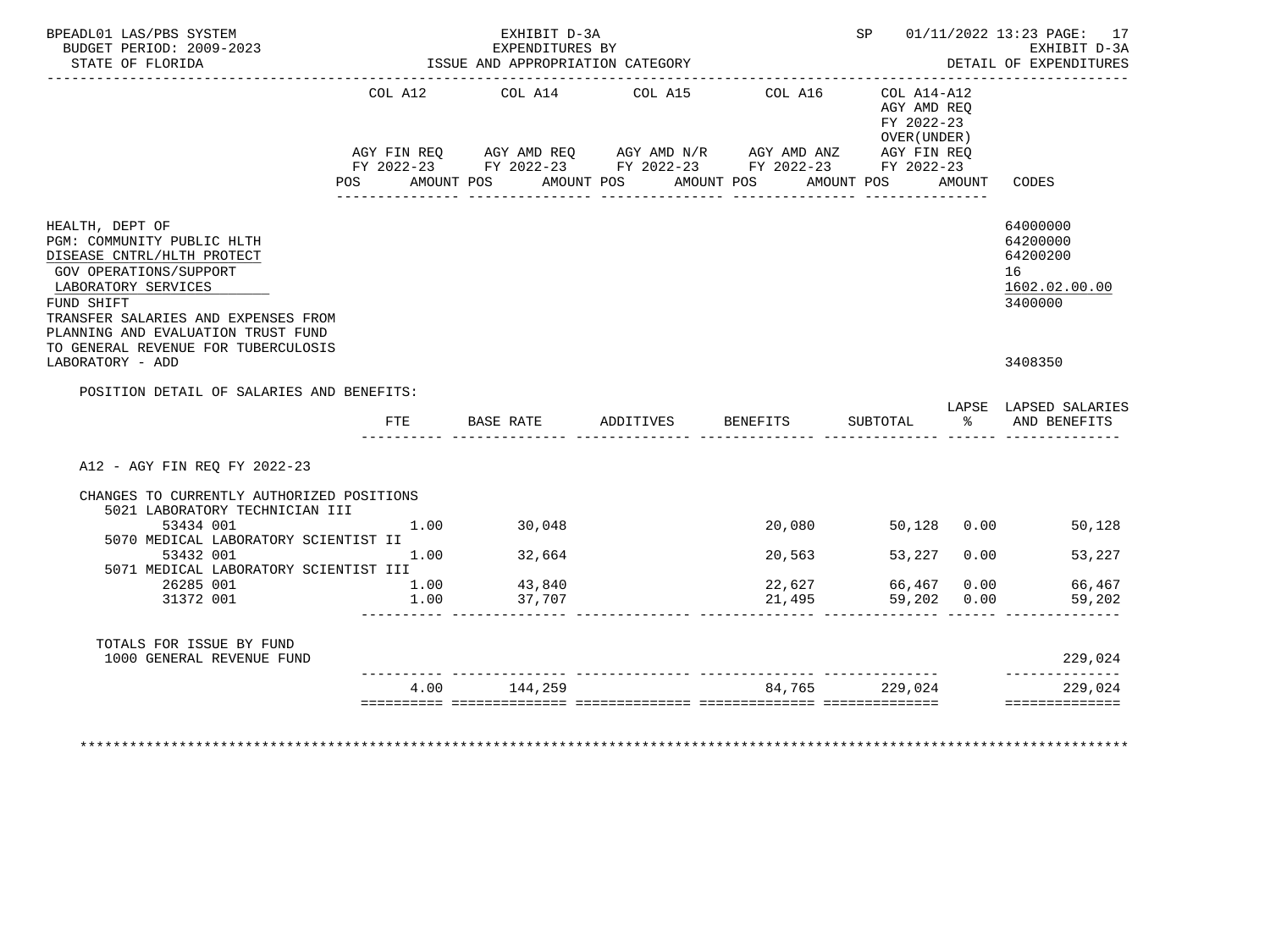| BPEADL01 LAS/PBS SYSTEM<br>BUDGET PERIOD: 2009-2023<br>STATE OF FLORIDA                                                                        |                       | EXHIBIT D-3A<br>EXPENDITURES BY<br>ISSUE AND APPROPRIATION CATEGORY |                          |                                                             | SP 01/11/2022 13:23 PAGE: 18                             | EXHIBIT D-3A<br>DETAIL OF EXPENDITURES |
|------------------------------------------------------------------------------------------------------------------------------------------------|-----------------------|---------------------------------------------------------------------|--------------------------|-------------------------------------------------------------|----------------------------------------------------------|----------------------------------------|
|                                                                                                                                                | COL A12               | COL A14                                                             | COL A15                  | COL A16                                                     | COL A14-A12<br>AGY AMD REO<br>FY 2022-23<br>OVER (UNDER) |                                        |
|                                                                                                                                                |                       |                                                                     |                          | AGY FIN REQ AGY AMD REQ AGY AMD N/R AGY AMD ANZ AGY FIN REQ |                                                          |                                        |
|                                                                                                                                                | AMOUNT POS<br>POS FOR |                                                                     | AMOUNT POS<br>AMOUNT POS | FY 2022-23 FY 2022-23 FY 2022-23 FY 2022-23 FY 2022-23      | AMOUNT POS<br>AMOUNT                                     | CODES                                  |
| HEALTH, DEPT OF<br>PGM: COMMUNITY PUBLIC HLTH<br>DISEASE CNTRL/HLTH PROTECT                                                                    |                       |                                                                     |                          |                                                             |                                                          | 64000000<br>64200000<br>64200200       |
| GOV OPERATIONS/SUPPORT<br>LABORATORY SERVICES<br>FUND SHIFT                                                                                    |                       |                                                                     |                          |                                                             |                                                          | 16<br>1602.02.00.00<br>3400000         |
| TRANSFER SALARIES AND EXPENSES FROM<br>PLANNING AND EVALUATION TRUST FUND<br>TO GENERAL REVENUE FOR TUBERCULOSIS<br>LABORATORY - DEDUCT        |                       |                                                                     |                          |                                                             |                                                          | 3408360                                |
| SALARIES AND BENEFITS                                                                                                                          |                       |                                                                     |                          |                                                             |                                                          | 010000                                 |
| PLANNING AND EVALUATION TF-STATE 229,024-                                                                                                      | $4 \cdot 00 -$        |                                                                     |                          |                                                             | 4.00<br>229,024 2531 1                                   |                                        |
| <b>EXPENSES</b>                                                                                                                                |                       |                                                                     |                          |                                                             |                                                          | 040000                                 |
| PLANNING AND EVALUATION TF-STATE                                                                                                               | $23,311-$             |                                                                     |                          |                                                             |                                                          | 23, 311 2531 1                         |
| SPECIAL CATEGORIES<br>TR/DMS/HR SVCS/STW CONTRCT                                                                                               |                       |                                                                     |                          |                                                             |                                                          | 100000<br>107040                       |
| PLANNING AND EVALUATION TF-STATE                                                                                                               | $1,324-$              |                                                                     |                          |                                                             |                                                          | 1,324 2531 1                           |
| TOTAL: TRANSFER SALARIES AND EXPENSES FROM<br>PLANNING AND EVALUATION TRUST FUND<br>TO GENERAL REVENUE FOR TUBERCULOSIS<br>LABORATORY - DEDUCT |                       |                                                                     |                          |                                                             |                                                          | 3408360                                |
| TOTAL POSITIONS $4.00-$<br>TOTAL ISSUE                                                                                                         | $253.659 -$           |                                                                     |                          |                                                             | 4.00<br>253,659                                          |                                        |
|                                                                                                                                                |                       |                                                                     |                          |                                                             |                                                          |                                        |
| AGENCY ISSUE NARRATIVE:<br>2022-2023 BUDGET YEAR NARRATIVE:<br>ISSUE TITLE: Tuberculosis Laboratory                                            |                       |                                                                     | IT COMPONENT? NO         |                                                             |                                                          |                                        |

 CURRENT SITUATION: Florida's Tuberculosis (TB) program is an interdisciplinary team composed of the TB Program in The Department of Health (Department), Bureau of Communicable Disease, County Health Departments (CHDs) and the Bureau of Public Health Laboratories (BPHL). The BPHL Mycobacteriology laboratory, located in Jacksonville, provides TB testing services for the entire state. The TB laboratory provides state-of-the-art testing that is crucial to the Department's TB program. BPHL fulfills three essential testing roles: 1) The rapid and accurate diagnosis of TB; 2) Drug susceptibility testing and 3) Genotyping for surveillance.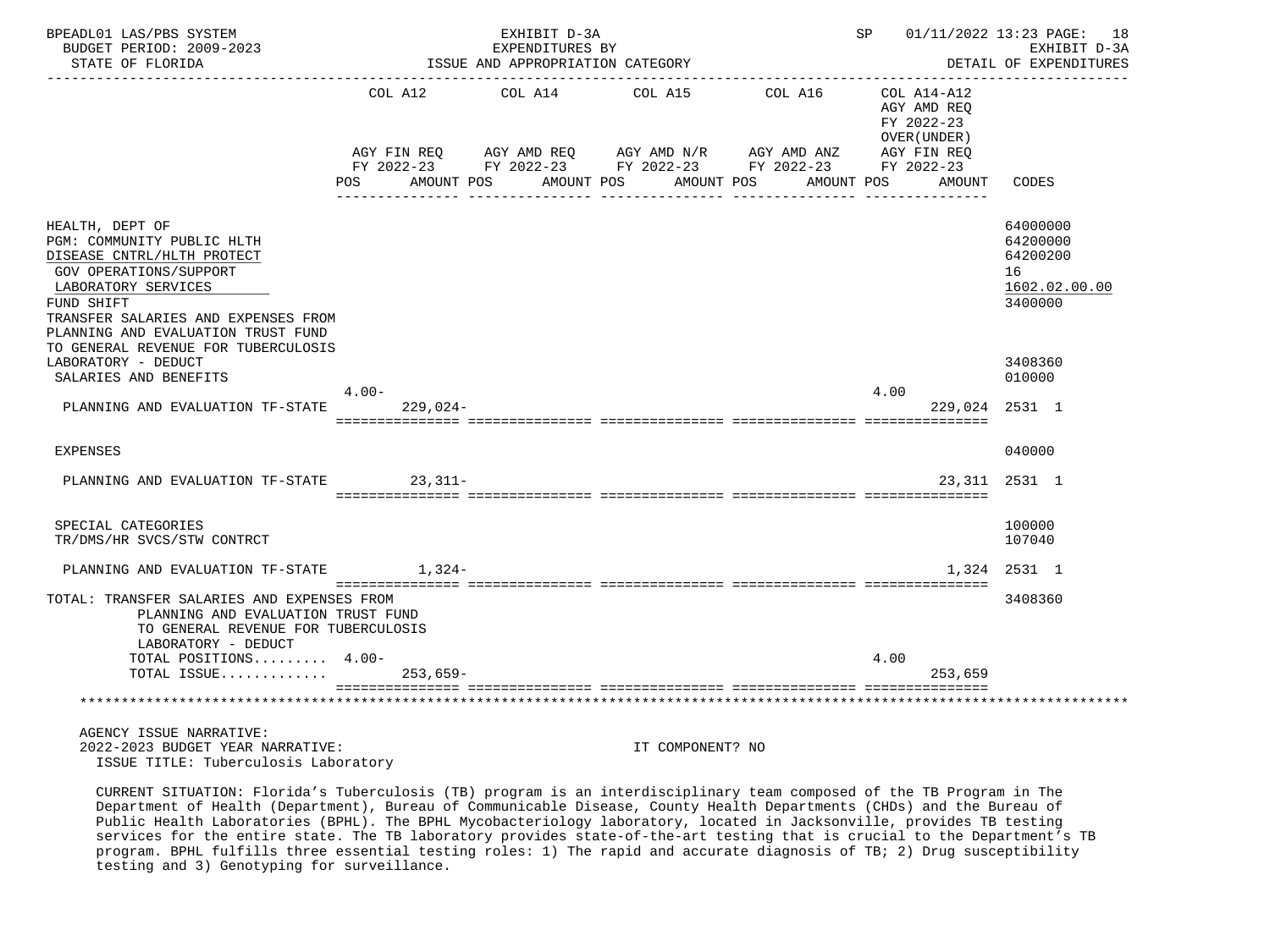| BPEADL01 LAS/PBS SYSTEM<br>BUDGET PERIOD: 2009-2023<br>STATE OF FLORIDA                                                                                                                                                                                        |     | EXHIBIT D-3A<br>EXPENDITURES BY<br>ISSUE AND APPROPRIATION CATEGORY                                                                           |  | <b>SP</b>                   | 01/11/2022 13:23 PAGE: 19<br>EXHIBIT D-3A<br>DETAIL OF EXPENDITURES |                                                                    |
|----------------------------------------------------------------------------------------------------------------------------------------------------------------------------------------------------------------------------------------------------------------|-----|-----------------------------------------------------------------------------------------------------------------------------------------------|--|-----------------------------|---------------------------------------------------------------------|--------------------------------------------------------------------|
|                                                                                                                                                                                                                                                                |     | COL A12 COL A14 COL A15 COL A16                                                                                                               |  | --------------------------- | COL A14-A12<br>AGY AMD REO<br>FY 2022-23<br>OVER (UNDER)            |                                                                    |
|                                                                                                                                                                                                                                                                | POS | AGY FIN REO AGY AMD REO AGY AMD N/R AGY AMD ANZ<br>FY 2022-23 FY 2022-23 FY 2022-23 FY 2022-23<br>AMOUNT POS AMOUNT POS AMOUNT POS AMOUNT POS |  |                             | AGY FIN REO<br>FY 2022-23<br>AMOUNT                                 | CODES                                                              |
| HEALTH, DEPT OF<br>PGM: COMMUNITY PUBLIC HLTH<br>DISEASE CNTRL/HLTH PROTECT<br>GOV OPERATIONS/SUPPORT<br>LABORATORY SERVICES<br>FUND SHIFT<br>TRANSFER SALARIES AND EXPENSES FROM<br>PLANNING AND EVALUATION TRUST FUND<br>TO GENERAL REVENUE FOR TUBERCULOSIS |     |                                                                                                                                               |  |                             |                                                                     | 64000000<br>64200000<br>64200200<br>16<br>1602.02.00.00<br>3400000 |
| LABORATORY - DEDUCT                                                                                                                                                                                                                                            |     |                                                                                                                                               |  |                             |                                                                     | 3408360                                                            |

 There are significant costs associated with TB infection. This includes hospitalization costs, treatment and isolation expenses, drug therapy costs and loss of productivity for the patient. The cost to treat an extremely drug-resistant case is approximately \$563,000. In addition, there are costs associated with the long-term health consequences of TB. According to the Centers for Disease Control and Prevention (CDC), between 1995 and 2014, TB control efforts have prevented up to 319,000 TB cases and averted up to \$14,500,000,000 in societal costs. A robust TB program, that incudes laboratory services, is essential to reducing the serious health consequences, significant costs associated with TB infection and to reach the goal of TB elimination.

 The TB testing program spends approximately \$1,300,000 annually for staffing and testing expenses. The program employs medical laboratory scientists, which require a clinical laboratory license and specialized training to perform this complex testing. The CDC Division of TB Elimination provides federal funding to support the TB laboratory testing program. This grant funds six (6) of eighteen (18) TB laboratory positions and covers some of the laboratory operating costs.

 The TB Program provides testing and services to anyone, regardless of health care coverage because TB is an infectious disease potentially that impacts all Floridians (sections 392.61, 392.51, 392.56 F.S.). The TB laboratory provides testing services to CHD patients and other vulnerable populations. According to the CDC in 2019, 88% of TB cases in the U.S. occurred in racial or ethnic minority groups. In addition, the homeless population, the prison population, and long-term care facility residents are at a higher risk for TB infection. In 2019, the CDC reported 8,916 cases of TB in the U.S. with an incidence rate of 2.7 cases per 100,000 persons. Florida, which ranks fourth in the nation, reported 6.3% of U.S. cases in 2019, behind California (23.7%), Texas (13%) and New York (8.5%).

 BPHL has historically utilized revenue generated from the Planning & Evaluation Trust Fund (2531) to support laboratory testing programs, including TB. The BPHL has also relied upon General Revenue (GR) (1000) funding to supplement the revenues. However, GR funding has been continuously decreasing over the last 14 years, causing increased dependence upon the Trust Fund to sustain laboratory operations. Recently, the Trust Fund cash balance has also been declining, resulting in a decrease of funding available for TB laboratory testing. Consequently, BPHL can no longer sustain testing operations for the TB program without additional GR funding.

 REQUEST: The Department is requesting \$253,659 in GR to provide continued support for the BPHL TB laboratory. BPHL has eighteen (18) Full-Time Employees (FTE). The TB Elimination grant funds six (6) positions, and GR funds eight (8) more. The remaining four (4) positions are funded by the Planning and Evaluation Trust Fund (2531), which is currently in a deficit. Funding to support the remaining personnel is needed because this testing is highly complex and requires specialized training. Funding is also needed to support testing which includes a complex testing algorithm, with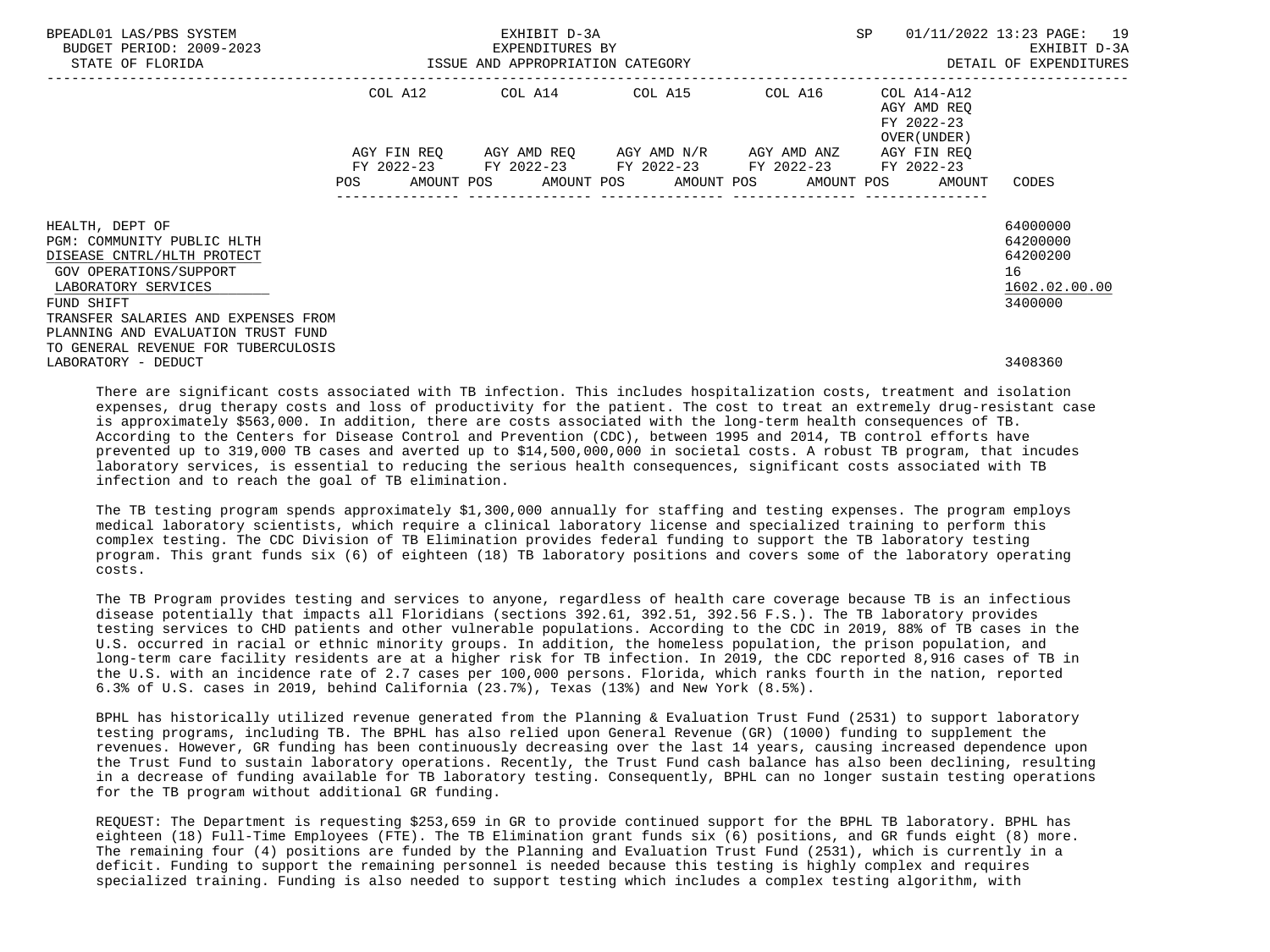| BPEADL01 LAS/PBS SYSTEM<br>BUDGET PERIOD: 2009-2023<br>STATE OF FLORIDA |             |  |  | EXHIBIT D-3A<br>EXPENDITURES BY<br>ISSUE AND APPROPRIATION CATEGORY | SP |                                                        | 01/11/2022 13:23 PAGE: 20<br>EXHIBIT D-3A<br>DETAIL OF EXPENDITURES |  |                            |                      |  |
|-------------------------------------------------------------------------|-------------|--|--|---------------------------------------------------------------------|----|--------------------------------------------------------|---------------------------------------------------------------------|--|----------------------------|----------------------|--|
|                                                                         |             |  |  | -------------------------------                                     |    | COL A12 COL A14 COL A15 COL A16                        |                                                                     |  | COL A14-A12                |                      |  |
|                                                                         |             |  |  |                                                                     |    |                                                        |                                                                     |  | AGY AMD REO                |                      |  |
|                                                                         |             |  |  |                                                                     |    |                                                        |                                                                     |  | FY 2022-23<br>OVER (UNDER) |                      |  |
|                                                                         | AGY FIN REO |  |  |                                                                     |    | AGY AMD REO AGY AMD N/R AGY AMD ANZ                    |                                                                     |  | AGY FIN REO                |                      |  |
|                                                                         |             |  |  |                                                                     |    | FY 2022-23 FY 2022-23 FY 2022-23 FY 2022-23 FY 2022-23 |                                                                     |  |                            |                      |  |
|                                                                         | <b>POS</b>  |  |  |                                                                     |    | AMOUNT POS AMOUNT POS AMOUNT POS AMOUNT POS            |                                                                     |  | AMOUNT                     | CODES                |  |
|                                                                         |             |  |  |                                                                     |    |                                                        |                                                                     |  |                            |                      |  |
| HEALTH, DEPT OF<br>PGM: COMMUNITY PUBLIC HLTH                           |             |  |  |                                                                     |    |                                                        |                                                                     |  |                            | 64000000<br>64200000 |  |
| DISEASE CNTRL/HLTH PROTECT                                              |             |  |  |                                                                     |    |                                                        |                                                                     |  |                            | 64200200             |  |
| GOV OPERATIONS/SUPPORT                                                  |             |  |  |                                                                     |    |                                                        |                                                                     |  |                            | 16                   |  |
| LABORATORY SERVICES                                                     |             |  |  |                                                                     |    |                                                        |                                                                     |  |                            | 1602.02.00.00        |  |
| FUND SHIFT                                                              |             |  |  |                                                                     |    |                                                        |                                                                     |  |                            | 3400000              |  |
| TRANSFER SALARIES AND EXPENSES FROM                                     |             |  |  |                                                                     |    |                                                        |                                                                     |  |                            |                      |  |
| PLANNING AND EVALUATION TRUST FUND                                      |             |  |  |                                                                     |    |                                                        |                                                                     |  |                            |                      |  |
| TO GENERAL REVENUE FOR TUBERCULOSIS                                     |             |  |  |                                                                     |    |                                                        |                                                                     |  |                            | 3408360              |  |
| LABORATORY - DEDUCT                                                     |             |  |  |                                                                     |    |                                                        |                                                                     |  |                            |                      |  |

 essential testing supplies, testing reagents, and equipment, including the recent implementation of next generation sequencing.

 The BPHL TB laboratory performs testing to support the TB elimination efforts of the state of Florida. The TB laboratory provides state-of-the-art laboratory services, many of which are not available in the private sector. Consequently, BPHL is the sole provider of comprehensive TB testing services. This includes rapid molecular testing for TB and multi-drug resistance, which reduces result times and guides appropriate treatment for the patient. To further guide patient treatment decisions, BPHL also performs phenotypic drug susceptibility testing for 12 anti-tuberculous drugs, including drugs not commonly tested for. BPHL also performs sequencing for additional molecular detection of drug resistance and identification of TB species and genotype. The genotype information is also used in epidemiological investigations of TB clusters and outbreaks.

 In 2019, BPHL tested more than 19,000 clinical samples isolates from more than 4,100 individual patients and is often the first diagnostic test to identify patients with TB. These testing services were provided regardless of the patient's insurance status and subsequent reimbursement to BPHL.

 BUDGET SUMMARY: The Department requests \$253,659 in recurring budget authority within the Disease Control and Health Protection Budget Entity (64200200), in General Revenue (1000), \$229,024 in the Salary and Benefits appropriation category (010000), \$23,311 in the Expense appropriation category (040000) and \$1,324 in the TR/DMS/HR Services appropriation category (107040) in the Laboratory Services program component (1602020000).

|          | Salary and Benefits (010000)           |          |          |           |
|----------|----------------------------------------|----------|----------|-----------|
| Position | Class Title                            | Salary   | Fringe   | Total     |
| 64053434 | Laboratory Technician III              | \$30.048 | \$20,080 | \$50,128  |
| 64053432 | Medical Laboratory Scientist II        | \$32,664 | \$20,563 | \$53.227  |
| 64026285 | Medical Laboratory Scientist III - SES | \$43,840 | \$22,627 | \$66.467  |
| 64031372 | Medical Laboratory Scientist III       | \$37,707 | \$21,495 | \$59,202  |
|          |                                        |          |          | \$229,024 |

Expense (040000)- \$23,311

\* One (1) Non-professional recurring expense standard \$5,107

\* Three (3) Professional recurring expense standard \$6,068 \* 3 = \$18,204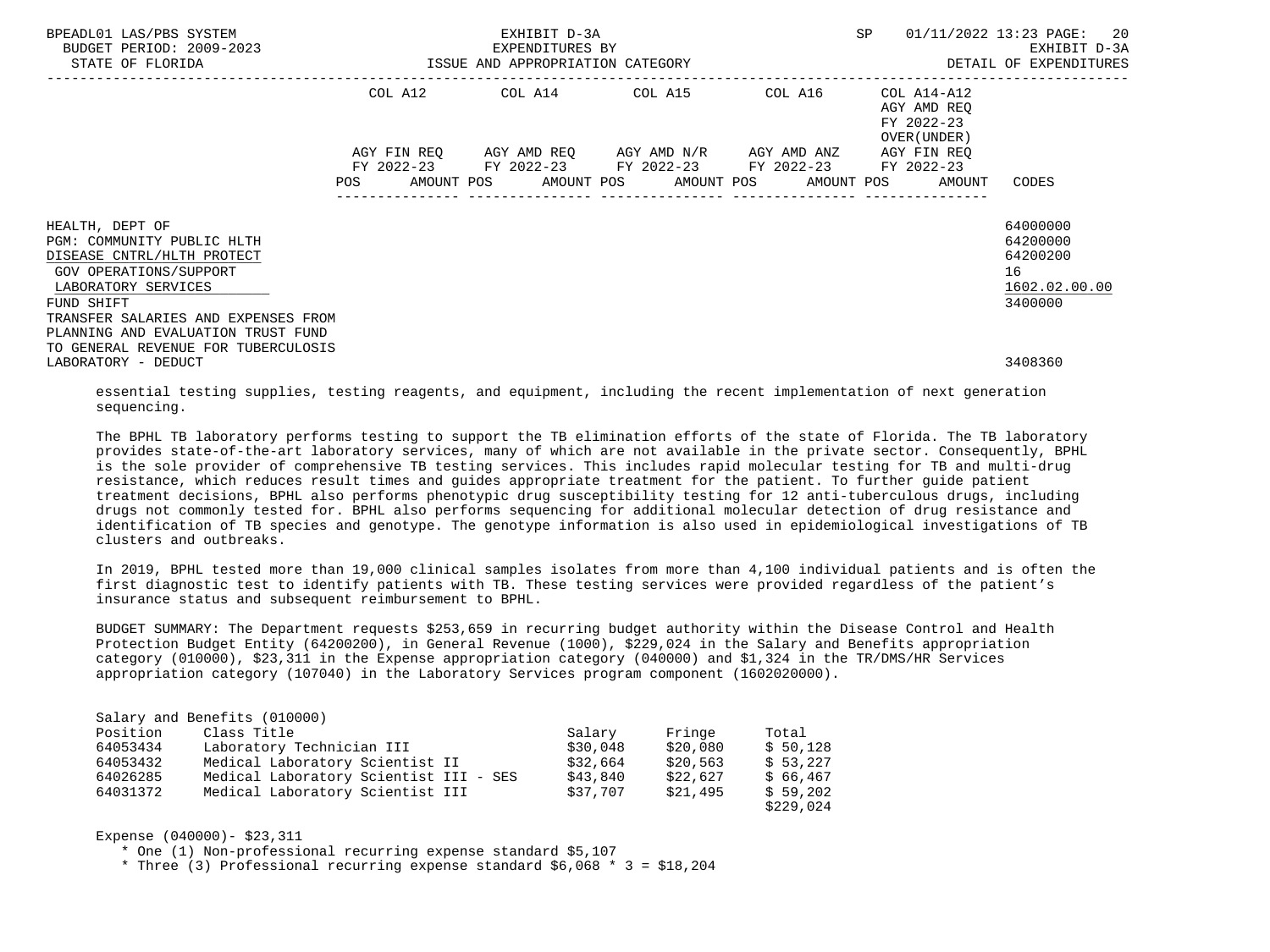| BPEADL01 LAS/PBS SYSTEM<br>BUDGET PERIOD: 2009-2023<br>STATE OF FLORIDA                                                                                                                                                                                                                                                                                                                                               |                   | EXHIBIT D-3A<br>EXPENDITURES BY<br>ISSUE AND APPROPRIATION CATEGORY |                                                                                                                                                                      |                 |                                            | SP 01/11/2022 13:23 PAGE: 21<br>EXHIBIT D-3A<br>DETAIL OF EXPENDITURES |
|-----------------------------------------------------------------------------------------------------------------------------------------------------------------------------------------------------------------------------------------------------------------------------------------------------------------------------------------------------------------------------------------------------------------------|-------------------|---------------------------------------------------------------------|----------------------------------------------------------------------------------------------------------------------------------------------------------------------|-----------------|--------------------------------------------|------------------------------------------------------------------------|
|                                                                                                                                                                                                                                                                                                                                                                                                                       |                   |                                                                     | COL A12 COL A14 COL A15 COL A16 COL A14-A12<br>AGY FIN REQ AGY AMD REQ AGY AMD N/R AGY AMD ANZ AGY FIN REQ<br>FY 2022-23 FY 2022-23 FY 2022-23 FY 2022-23 FY 2022-23 |                 | AGY AMD REO<br>FY 2022-23<br>OVER (UNDER ) |                                                                        |
|                                                                                                                                                                                                                                                                                                                                                                                                                       | AMOUNT POS<br>POS |                                                                     | AMOUNT POS                                                                                                                                                           | AMOUNT POS      | AMOUNT POS                                 | AMOUNT<br>CODES                                                        |
| HEALTH, DEPT OF<br>PGM: COMMUNITY PUBLIC HLTH<br>DISEASE CNTRL/HLTH PROTECT<br>GOV OPERATIONS/SUPPORT<br>LABORATORY SERVICES<br>FUND SHIFT<br>TRANSFER SALARIES AND EXPENSES FROM                                                                                                                                                                                                                                     |                   |                                                                     |                                                                                                                                                                      |                 |                                            | 64000000<br>64200000<br>64200200<br>16<br>1602.02.00.00<br>3400000     |
| PLANNING AND EVALUATION TRUST FUND<br>TO GENERAL REVENUE FOR TUBERCULOSIS<br>LABORATORY - DEDUCT                                                                                                                                                                                                                                                                                                                      |                   |                                                                     |                                                                                                                                                                      |                 |                                            | 3408360                                                                |
| * Four (4) FTEs $$331 * 4 = $1,324$<br>*Please see companion issue: 3408350<br>LINKAGE TO THE GOVERNOR'S PRIORITIES: Health Care - Focus resources on continuing to combat the opioid crisis and<br>substance abuse in general and addressing mental health.<br>FLORIDA STRATEGIC PLAN: 4.2 Ensure state, regional and local agencies provide collaborative and timely customer service<br>to businesses and workers. |                   |                                                                     |                                                                                                                                                                      |                 |                                            |                                                                        |
| **AMENDED 2022-2023 NARRATIVE AFTER DECEMBER 15, 2021**                                                                                                                                                                                                                                                                                                                                                               |                   |                                                                     |                                                                                                                                                                      |                 |                                            |                                                                        |
| Summary: The Department is withdrawing this issue.<br>POSITION DETAIL OF SALARIES AND BENEFITS:                                                                                                                                                                                                                                                                                                                       | FTE.              |                                                                     | BASE RATE ADDITIVES                                                                                                                                                  | <b>BENEFITS</b> | SUBTOTAL                                   | LAPSE LAPSED SALARIES<br>ిన<br>AND BENEFITS                            |
| A12 - AGY FIN REO FY 2022-23                                                                                                                                                                                                                                                                                                                                                                                          |                   |                                                                     |                                                                                                                                                                      |                 |                                            |                                                                        |
| CHANGES TO CURRENTLY AUTHORIZED POSITIONS                                                                                                                                                                                                                                                                                                                                                                             |                   |                                                                     |                                                                                                                                                                      |                 |                                            |                                                                        |
| 5021 LABORATORY TECHNICIAN III<br>53434 001<br>5070 MEDICAL LABORATORY SCIENTIST II                                                                                                                                                                                                                                                                                                                                   | $1.00-$           | 30,048-                                                             |                                                                                                                                                                      | $20,080-$       | $50,128 - 0.00$                            | $50,128-$                                                              |
| 53432 001                                                                                                                                                                                                                                                                                                                                                                                                             | $1.00-$           | $32,664-$                                                           |                                                                                                                                                                      | $20,563-$       | $53,227 - 0.00$                            | $53,227-$                                                              |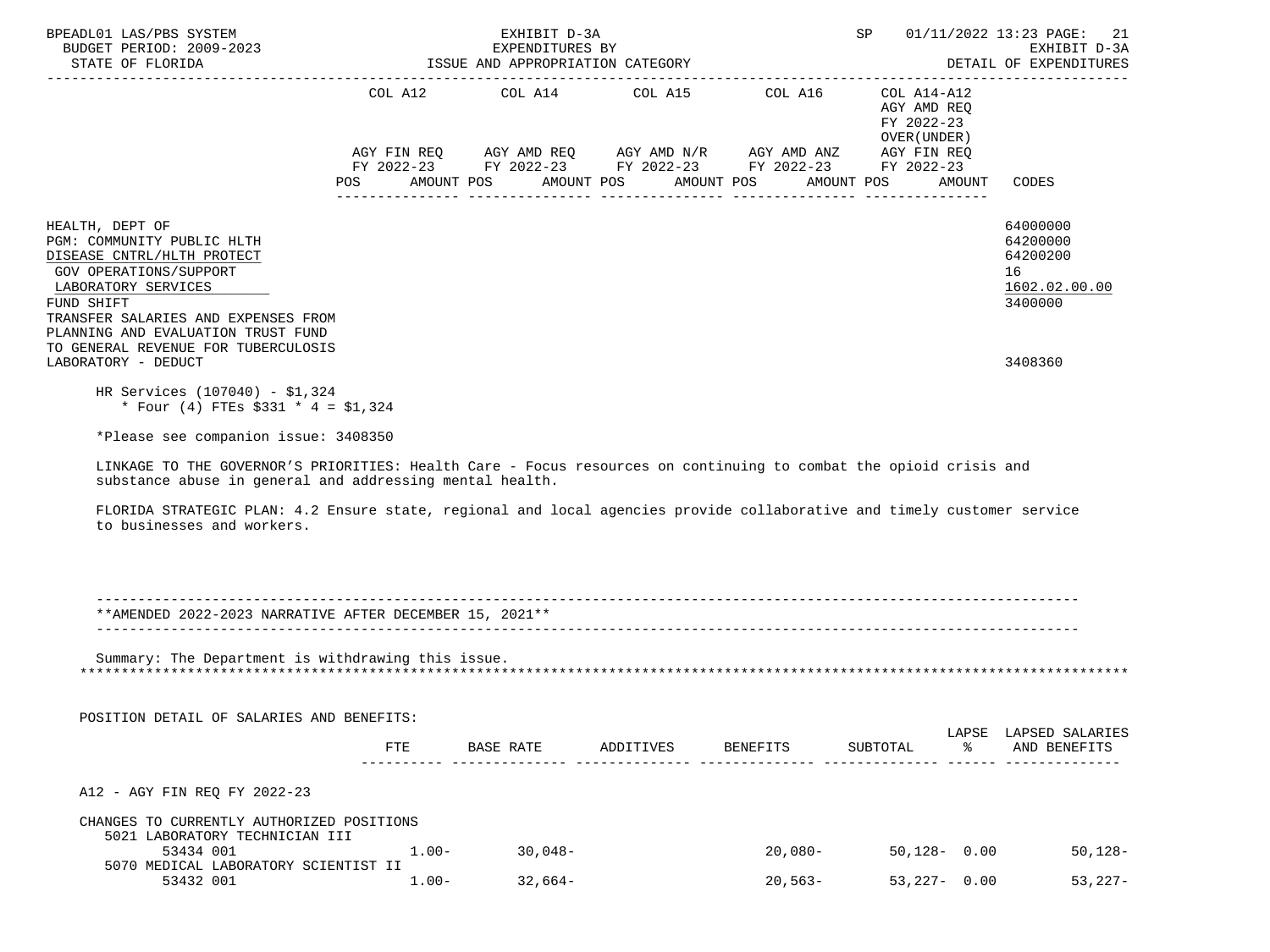| BPEADL01 LAS/PBS SYSTEM<br>BUDGET PERIOD: 2009-2023<br>STATE OF FLORIDA                                                                                                                                                                                        | _____________________ | EXHIBIT D-3A<br>EXPENDITURES BY<br>ISSUE AND APPROPRIATION CATEGORY                                                                                                                                    |                       |         |                                                                                  | SP 01/11/2022 13:23 PAGE: 22<br>EXHIBIT D-3A<br>DETAIL OF EXPENDITURES |  |  |
|----------------------------------------------------------------------------------------------------------------------------------------------------------------------------------------------------------------------------------------------------------------|-----------------------|--------------------------------------------------------------------------------------------------------------------------------------------------------------------------------------------------------|-----------------------|---------|----------------------------------------------------------------------------------|------------------------------------------------------------------------|--|--|
|                                                                                                                                                                                                                                                                | <b>POS</b>            | COL A12 COL A14 COL A15<br>AGY FIN REQ AGY AMD REQ AGY AMD N/R AGY AMD ANZ AGY FIN REQ<br>FY 2022-23 FY 2022-23 FY 2022-23 FY 2022-23 FY 2022-23<br>AMOUNT POS<br>____________________________________ | AMOUNT POS AMOUNT POS | COL A16 | $COL A14- A12$<br>AGY AMD REO<br>FY 2022-23<br>OVER (UNDER)<br>AMOUNT POS AMOUNT | CODES                                                                  |  |  |
| HEALTH, DEPT OF<br>PGM: COMMUNITY PUBLIC HLTH<br>DISEASE CNTRL/HLTH PROTECT<br>GOV OPERATIONS/SUPPORT<br>LABORATORY SERVICES<br>FUND SHIFT<br>TRANSFER SALARIES AND EXPENSES FROM<br>PLANNING AND EVALUATION TRUST FUND<br>TO GENERAL REVENUE FOR TUBERCULOSIS |                       |                                                                                                                                                                                                        |                       |         |                                                                                  | 64000000<br>64200000<br>64200200<br>16<br>1602.02.00.00<br>3400000     |  |  |
| LABORATORY - DEDUCT                                                                                                                                                                                                                                            |                       |                                                                                                                                                                                                        |                       |         |                                                                                  | 3408360                                                                |  |  |
| POSITION DETAIL OF SALARIES AND BENEFITS:                                                                                                                                                                                                                      |                       |                                                                                                                                                                                                        |                       |         |                                                                                  | LAPSE LAPSED SALARIES                                                  |  |  |
|                                                                                                                                                                                                                                                                | FTE                   | BASE RATE                                                                                                                                                                                              | ADDITIVES BENEFITS    |         |                                                                                  | SUBTOTAL % AND BENEFITS                                                |  |  |
| A12 - AGY FIN REO FY 2022-23                                                                                                                                                                                                                                   |                       |                                                                                                                                                                                                        |                       |         |                                                                                  |                                                                        |  |  |
| CHANGES TO CURRENTLY AUTHORIZED POSITIONS<br>5071 MEDICAL LABORATORY SCIENTIST III<br>26285 001<br>31372 001                                                                                                                                                   | $1.00 -$              | $1.00 - 43,840 -$<br>37,707-                                                                                                                                                                           |                       |         |                                                                                  |                                                                        |  |  |
| TOTALS FOR ISSUE BY FUND<br>2531 PLANNING AND EVALUATION TF                                                                                                                                                                                                    |                       |                                                                                                                                                                                                        |                       |         |                                                                                  | $229,024-$<br>--------------                                           |  |  |
|                                                                                                                                                                                                                                                                |                       |                                                                                                                                                                                                        |                       |         | $84,765 - 229,024 -$                                                             | $229,024-$                                                             |  |  |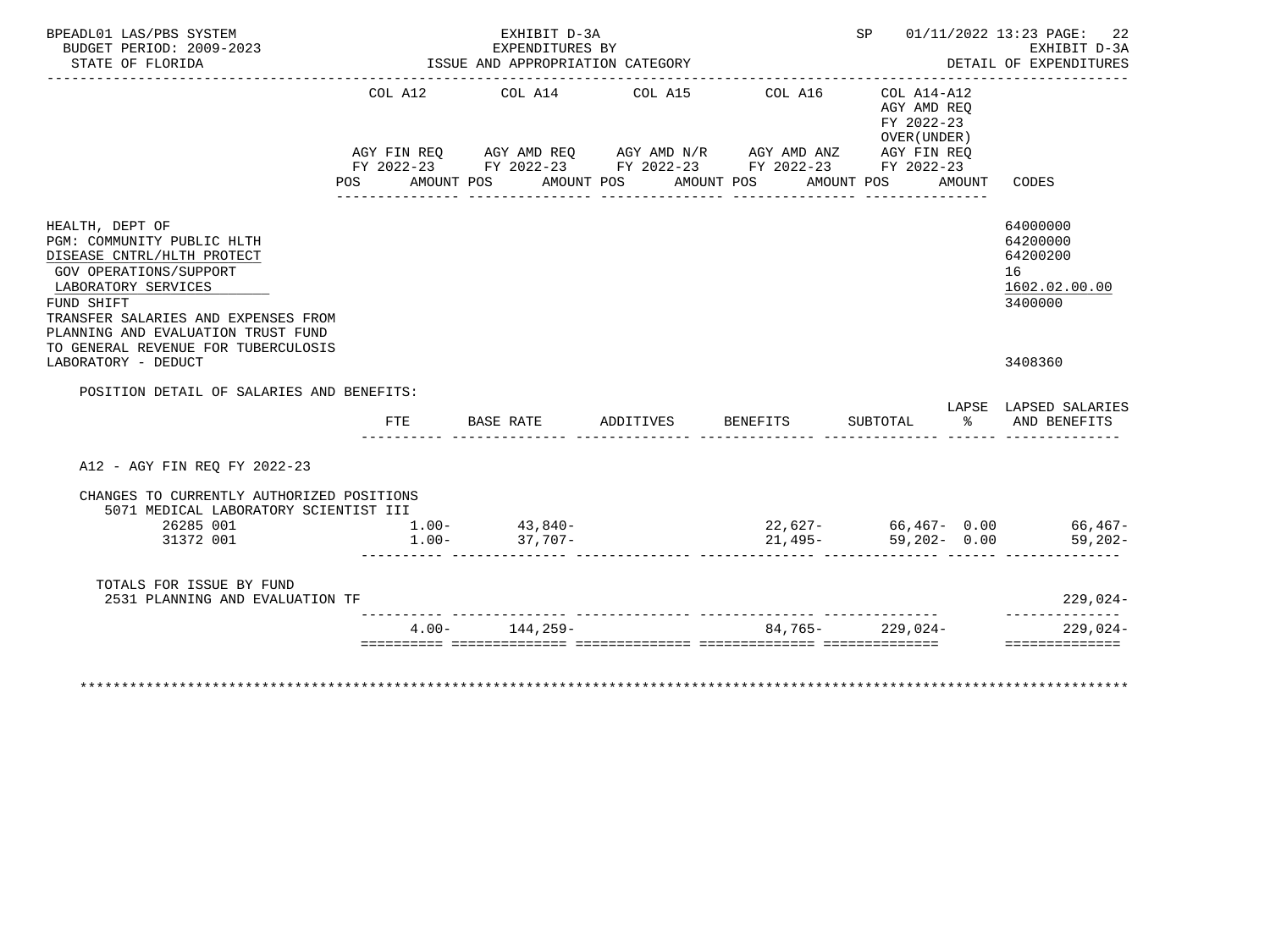| BPEADL01 LAS/PBS SYSTEM<br>BUDGET PERIOD: 2009-2023<br>STATE OF FLORIDA                                                                                                                                                          | EXHIBIT D-3A<br>EXPENDITURES BY<br>ISSUE AND APPROPRIATION CATEGORY |  |  |  |  |                                                                                                                                                          |  |  | SP |                                                           | 01/11/2022 13:23 PAGE: 23<br>EXHIBIT D-3A<br>DETAIL OF EXPENDITURES                               |  |
|----------------------------------------------------------------------------------------------------------------------------------------------------------------------------------------------------------------------------------|---------------------------------------------------------------------|--|--|--|--|----------------------------------------------------------------------------------------------------------------------------------------------------------|--|--|----|-----------------------------------------------------------|---------------------------------------------------------------------------------------------------|--|
|                                                                                                                                                                                                                                  |                                                                     |  |  |  |  | COL A12 COL A14 COL A15 COL A16<br>AGY FIN REO AGY AMD REO AGY AMD N/R AGY AMD ANZ AGY FIN REO<br>FY 2022-23 FY 2022-23 FY 2022-23 FY 2022-23 FY 2022-23 |  |  |    | COL A14-A12<br>AGY AMD REO<br>FY 2022-23<br>OVER (UNDER ) |                                                                                                   |  |
|                                                                                                                                                                                                                                  |                                                                     |  |  |  |  |                                                                                                                                                          |  |  |    | POS AMOUNT POS AMOUNT POS AMOUNT POS AMOUNT POS AMOUNT    | CODES                                                                                             |  |
| HEALTH, DEPT OF<br>PGM: COMMUNITY PUBLIC HLTH<br>DISEASE CNTRL/HLTH PROTECT<br>GOV OPERATIONS/SUPPORT<br>LABORATORY SERVICES<br>CAPITAL IMPROVEMENT PLAN<br>SPECIAL PURPOSE<br>FIXED CAPITAL OUTLAY<br>HLTH FAC REPAIR/MAINT-STW |                                                                     |  |  |  |  |                                                                                                                                                          |  |  |    |                                                           | 64000000<br>64200000<br>64200200<br>16<br>1602.02.00.00<br>9900000<br>990S000<br>080000<br>081108 |  |
| GENERAL REVENUE FUND -STATE 1,431,500                                                                                                                                                                                            |                                                                     |  |  |  |  |                                                                                                                                                          |  |  |    | 1,431,500-1000 1                                          |                                                                                                   |  |
|                                                                                                                                                                                                                                  |                                                                     |  |  |  |  |                                                                                                                                                          |  |  |    |                                                           |                                                                                                   |  |

AGENCY NARRATIVE:

 2022-2023 BUDGET YEAR NARRATIVE: HLTH FAC REPAIR/MAINT-STW IT COMPONENT? NO ISSUE TITLE: Fixed Capital Outlay - Construction, Renovation, and Equipment - County Health Departments

 ISSUE SUMMARY: The Department of Health (Department) requests \$4,126,500 in General Revenue fund (1000), Disease Control and Health Protection budget entity (64200200); \$57,895,200 in General Revenue fund (1000) County Health Department Local Health Needs (64200700) budget entity for the 2022-2023 through 2025-2026 fiscal year.

 ISSUE DETAIL: The Department provides services from several facility types. County Health Departments (CHDs) provide public health services in the State of Florida. CHDs provide access to basic family health services, infectious disease control through early detection, and environmental health protection statewide. Per Chapter 154, Florida Statutes, CHDs are constructed utilizing state funding managed by the Florida Department of Health and may be owned and maintained by the counties. The Department provides quality facilities to support public health through management of the taxpayer's capital investment funding. The department's priority setting, as determined through the Long Range Program Plan (LRPP) process, is designed to build the most critical needs by addressing building code compliance issues and safety concerns first. Further consideration is given to facilities that extend areas and for the replacement of facilities that are beyond their useful life and contribute to inefficient service delivery.

 BUDGET SUMMARY: The Department is requesting a total of \$62,021,800 in General Revenue fund (1000) for the 2022-2023 through 2025-2026 fiscal year as listed below.

\*FY 2022-2023

 Disease Control and Health Protection Budget Entity (64200200) General Revenue Fund (1000) Laboratory Services Program Component (1602020000) Health Facilities Repairs and Maintenance Category (081108)

Duval (Jacksonville) Lab Porter Building 1st Floor Renovation \$1,431,500

FY 2022-2023 TOTAL: \$1,431,500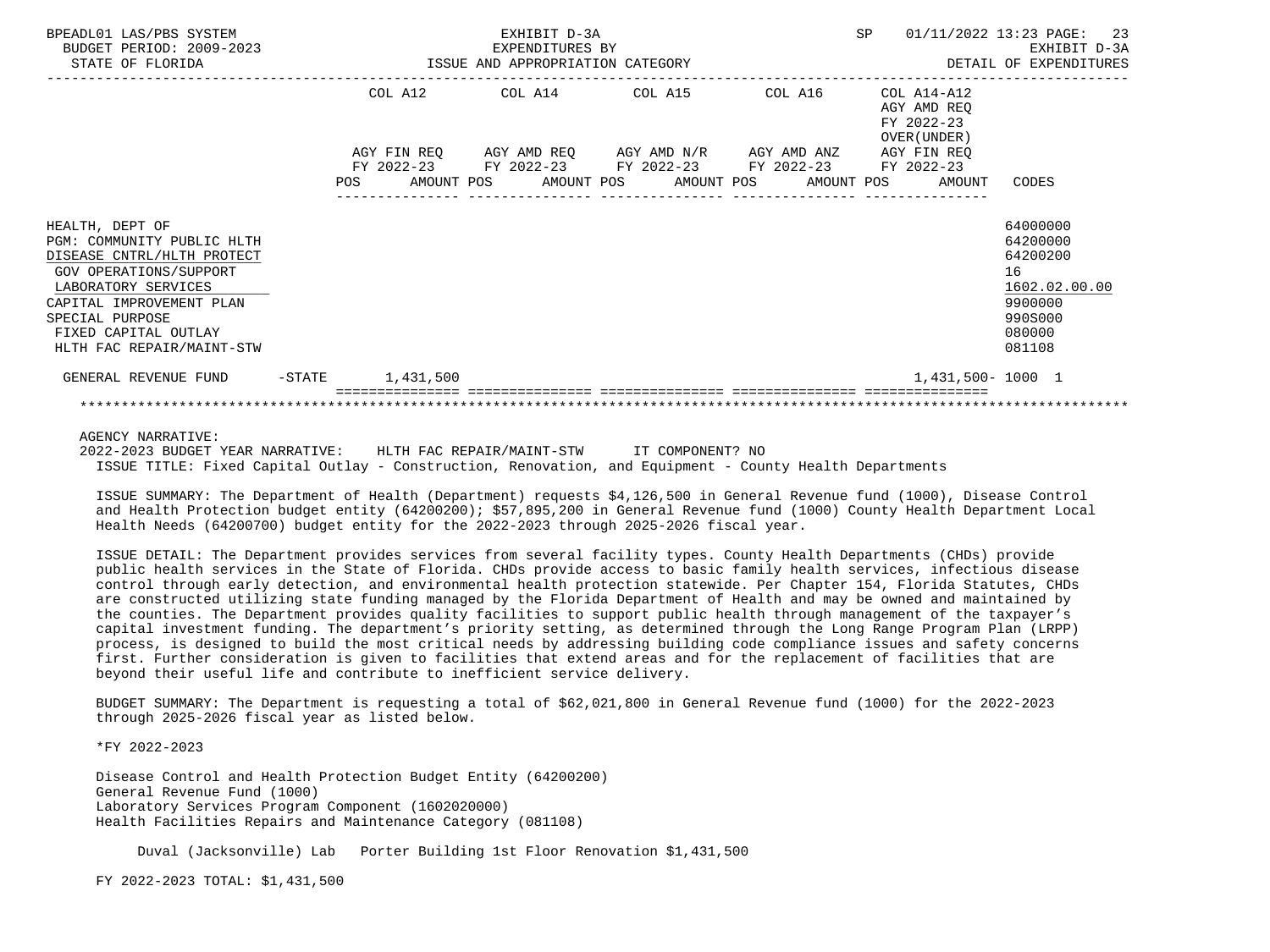| BPEADL01 LAS/PBS SYSTEM<br>EXPENDITURES BY<br>BUDGET PERIOD: 2009-2023<br>STATE OF FLORIDA STATE OF STATED                                                                                                                                                                                                                                                                                                                                                                                     | EXHIBIT D-3A |                                                                                                                                                                                                                                                                                                                                                                                              | SP<br>DETAIL OF EXPENDITURES                                                                         | 01/11/2022 13:23 PAGE:<br>-24<br>EXHIBIT D-3A                                 |
|------------------------------------------------------------------------------------------------------------------------------------------------------------------------------------------------------------------------------------------------------------------------------------------------------------------------------------------------------------------------------------------------------------------------------------------------------------------------------------------------|--------------|----------------------------------------------------------------------------------------------------------------------------------------------------------------------------------------------------------------------------------------------------------------------------------------------------------------------------------------------------------------------------------------------|------------------------------------------------------------------------------------------------------|-------------------------------------------------------------------------------|
|                                                                                                                                                                                                                                                                                                                                                                                                                                                                                                |              | COL A12 $COL$ A14 $COL$ A15 $COL$ A16 $COL$ A14-A12<br>$\begin{array}{lllllll} {\text{AGY}} & {\text{FIN}} & {\text{REG}} & {\text{AGY}} & {\text{AMP}} & {\text{AGY}} & {\text{AMP}} & {\text{MY}} & {\text{MID}} & {\text{ANY}} & {\text{AGY}} & {\text{FIN}} & {\text{REG}} \\ {\text{FY}} & 2022-23 & {\text{FY}} & 2022-23 & {\text{FY}} & 2022-23 & {\text{FY}} & 2022-23 \end{array}$ | AGY AMD REQ<br>FY 2022-23<br>OVER (UNDER )<br>POS AMOUNT POS AMOUNT POS AMOUNT POS AMOUNT POS AMOUNT | CODES                                                                         |
| HEALTH, DEPT OF<br>PGM: COMMUNITY PUBLIC HLTH<br>DISEASE CNTRL/HLTH PROTECT<br>GOV OPERATIONS/SUPPORT<br>LABORATORY SERVICES<br>CAPITAL IMPROVEMENT PLAN<br>SPECIAL PURPOSE                                                                                                                                                                                                                                                                                                                    |              |                                                                                                                                                                                                                                                                                                                                                                                              |                                                                                                      | 64000000<br>64200000<br>64200200<br>16<br>1602.02.00.00<br>9900000<br>990S000 |
| *FY 2023-2024<br>Disease Control and Health Protection Budget Entity (64200200)<br>General Revenue Fund (1000)<br>Laboratory Services Program Component (1602020000)<br>Health Facilities Repairs and Maintenance Category (081108)<br>Palm Beach (45th Street Facility) CHD Roof Replacement (State Owned) \$568,900<br>Orange (HQ Facility) CHD - Roof Replacement (State Owned) \$1,132,400<br>Palm Beach (Clematis St) CHD - Exterior Paint and Sealant Renovation (State Owned) \$993,700 |              |                                                                                                                                                                                                                                                                                                                                                                                              |                                                                                                      |                                                                               |
| FY 2023-2024 TOTAL: \$2,695,000                                                                                                                                                                                                                                                                                                                                                                                                                                                                |              |                                                                                                                                                                                                                                                                                                                                                                                              |                                                                                                      |                                                                               |
| *FY 2024-2025                                                                                                                                                                                                                                                                                                                                                                                                                                                                                  |              |                                                                                                                                                                                                                                                                                                                                                                                              |                                                                                                      |                                                                               |
| County Health Department Local Health Needs (64200700)<br>General Revenue Fund (1000)<br>County Health Departments Program Component (1306000000)<br>Construction, Renovation, and Equipment - County Health Departments (084093)<br>Nassau (Yulee) CHD - Health Program Replacement Facility \$4,121,300<br>Liberty (Bristol) CHD - Replacement Facility \$5,432,200<br>Desoto (Arcadia) CHD - Replacement Facility \$10,716,000                                                              |              |                                                                                                                                                                                                                                                                                                                                                                                              |                                                                                                      |                                                                               |
| FY 2024-2025 TOTAL: \$20,269,500                                                                                                                                                                                                                                                                                                                                                                                                                                                               |              |                                                                                                                                                                                                                                                                                                                                                                                              |                                                                                                      |                                                                               |
| *FY 2025-2026                                                                                                                                                                                                                                                                                                                                                                                                                                                                                  |              |                                                                                                                                                                                                                                                                                                                                                                                              |                                                                                                      |                                                                               |
| County Health Department Local Health Needs (64200700)<br>General Revenue Fund (1000)<br>County Health Departments Program Component (1306000000)<br>Construction, Renovation, and Equipment - County Health Departments (084093)                                                                                                                                                                                                                                                              |              |                                                                                                                                                                                                                                                                                                                                                                                              |                                                                                                      |                                                                               |
| Clay (Orange Park) CHD - New Facility \$12,412,800<br>Gadsden (Quincy) CHD Renovation \$6,966,000                                                                                                                                                                                                                                                                                                                                                                                              |              |                                                                                                                                                                                                                                                                                                                                                                                              |                                                                                                      |                                                                               |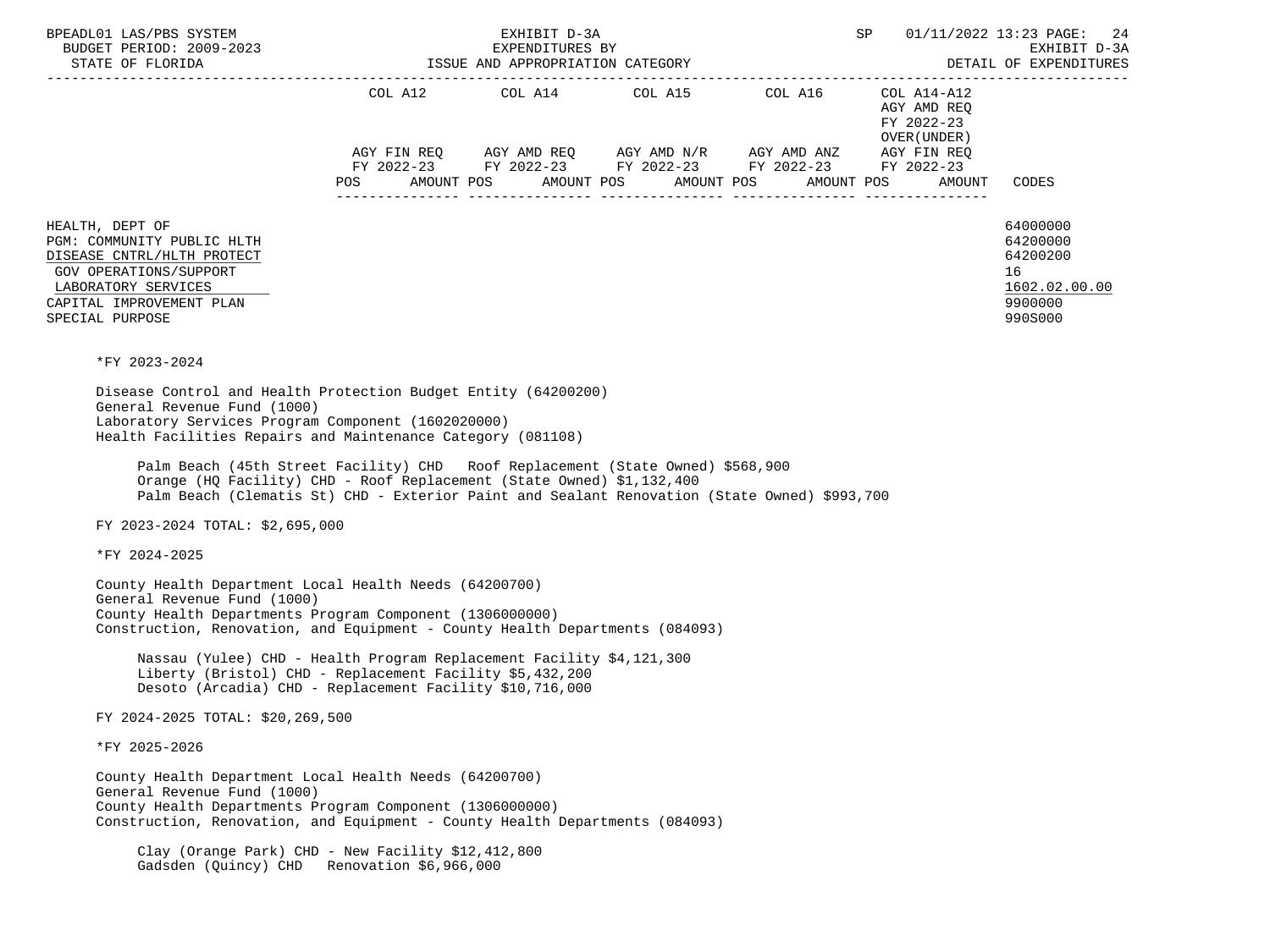| STATE OF FLORIDA                                                                                                                                                                                                                                                                                                                                                                 |        | EXPENDITURES BY<br>ISSUE AND APPROPRIATION CATEGORY                                                                                                                                                      |  | 01/11/2022 13:23 PAGE:<br>EXHIBIT D-3A<br>DETAIL OF EXPENDITURES  |                                                                               |
|----------------------------------------------------------------------------------------------------------------------------------------------------------------------------------------------------------------------------------------------------------------------------------------------------------------------------------------------------------------------------------|--------|----------------------------------------------------------------------------------------------------------------------------------------------------------------------------------------------------------|--|-------------------------------------------------------------------|-------------------------------------------------------------------------------|
|                                                                                                                                                                                                                                                                                                                                                                                  | POS DO | COL A12 COL A14 COL A15 COL A16 COL A14-A12<br>AGY FIN REQ AGY AMD REQ AGY AMD N/R AGY AMD ANZ AGY FIN REQ<br>FY 2022-23 FY 2022-23 FY 2022-23 FY 2022-23 FY 2022-23<br>AMOUNT POS AMOUNT POS AMOUNT POS |  | AGY AMD REO<br>FY 2022-23<br>OVER (UNDER)<br>AMOUNT POS<br>AMOUNT | CODES                                                                         |
| HEALTH, DEPT OF<br>PGM: COMMUNITY PUBLIC HLTH<br>DISEASE CNTRL/HLTH PROTECT<br><b>GOV OPERATIONS/SUPPORT</b><br>LABORATORY SERVICES<br>CAPITAL IMPROVEMENT PLAN<br>SPECIAL PURPOSE                                                                                                                                                                                               |        |                                                                                                                                                                                                          |  |                                                                   | 64000000<br>64200000<br>64200200<br>16<br>1602.02.00.00<br>9900000<br>990S000 |
| FY 2025-2026 TOTAL: \$19,378,800<br>*FY 2026-2027                                                                                                                                                                                                                                                                                                                                |        |                                                                                                                                                                                                          |  |                                                                   |                                                                               |
| County Health Department Local Health Needs (64200700)<br>General Revenue Fund (1000)<br>County Health Departments Program Component (1306000000)<br>Construction, Renovation, and Equipment - County Health Departments (084093)<br>Miami-Dade CHD - Parking Garage & Office Building \$17,512,000<br>Manatee (Bradenton) CHD - Community Meeting Facility Renovation \$734,900 |        |                                                                                                                                                                                                          |  |                                                                   |                                                                               |
| FY 2026-2027 TOTAL: \$18,246,900                                                                                                                                                                                                                                                                                                                                                 |        |                                                                                                                                                                                                          |  |                                                                   |                                                                               |
| LINKAGE TO THE GOVERNOR'S PRIORITIES: 3. Economic Development and Job Creation - Prioritize infrastructure development to<br>meaningful projects that provide regional and statewide impact, especially focused on safety and improved mobility.                                                                                                                                 |        |                                                                                                                                                                                                          |  |                                                                   |                                                                               |
| FLORIDA STRATEGIC PLAN: (G3) Lead the nation in quality of life and quality places for residents, communities and<br>visitors.                                                                                                                                                                                                                                                   |        |                                                                                                                                                                                                          |  |                                                                   |                                                                               |
| ** AMENDED 2022-2023 NARRATIVE AFTER DECEMBER 15, 2021**                                                                                                                                                                                                                                                                                                                         |        |                                                                                                                                                                                                          |  |                                                                   |                                                                               |

----------------------------------------------------------------------------------------------------------------------

 Summary: This request was approved in the Deferred Building Maintenance Statewide Plan during the November 2021 Joint Legislative Budget Commission. Therefore, the Department is withdrawing this issue. \*\*\*\*\*\*\*\*\*\*\*\*\*\*\*\*\*\*\*\*\*\*\*\*\*\*\*\*\*\*\*\*\*\*\*\*\*\*\*\*\*\*\*\*\*\*\*\*\*\*\*\*\*\*\*\*\*\*\*\*\*\*\*\*\*\*\*\*\*\*\*\*\*\*\*\*\*\*\*\*\*\*\*\*\*\*\*\*\*\*\*\*\*\*\*\*\*\*\*\*\*\*\*\*\*\*\*\*\*\*\*\*\*\*\*\*\*\*\*\*\*\*\*\*\*\*\*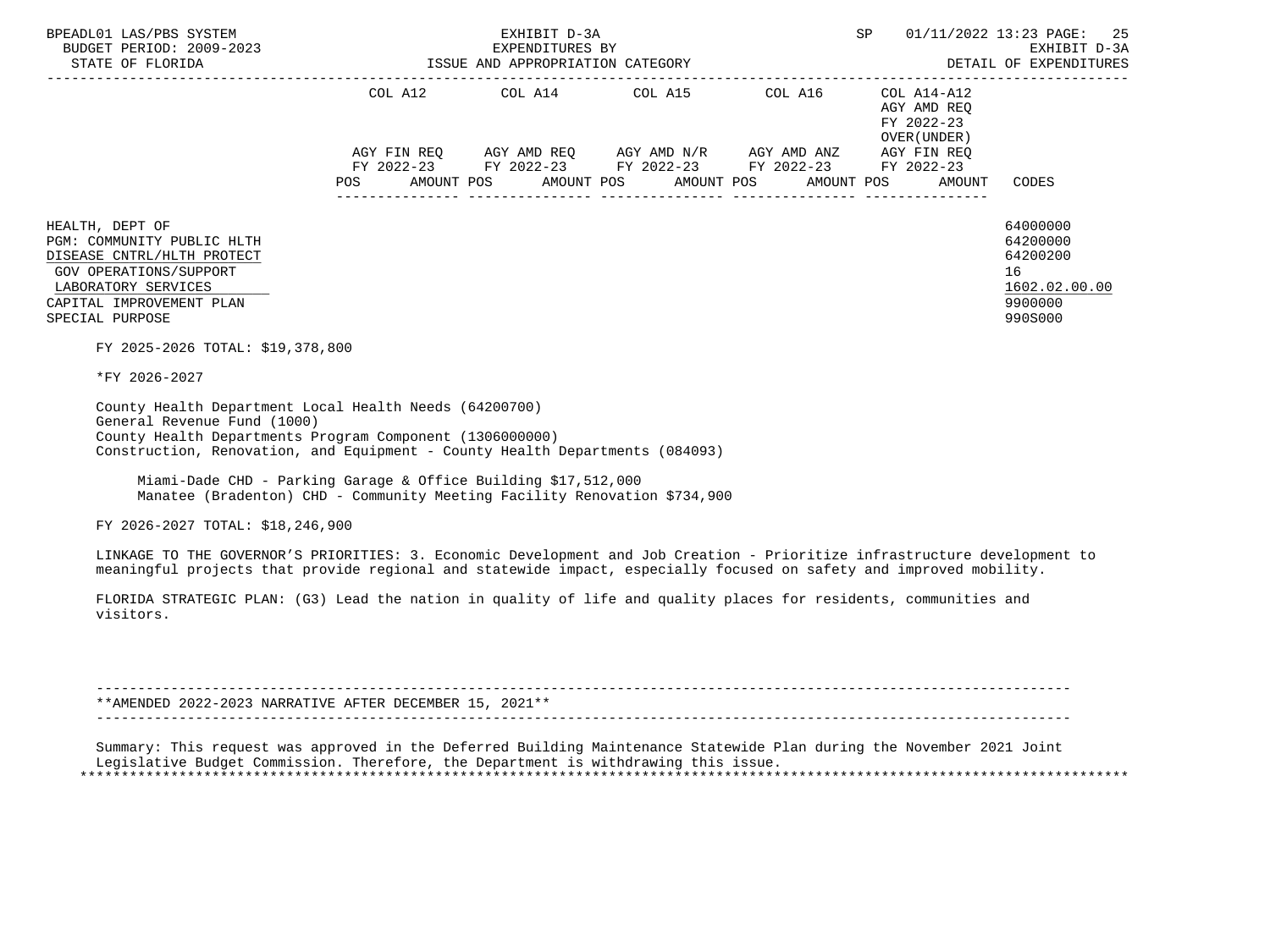| BPEADL01 LAS/PBS SYSTEM<br>BUDGET PERIOD: 2009-2023<br>STATE OF FLORIDA                                                                                                                                                            | EXHIBIT D-3A<br>EXPENDITURES BY<br>ISSUE AND APPROPRIATION CATEGORY |         |  |                                                                                        |  |  |  |            |  | 01/11/2022 13:23 PAGE:                                   | EXHIBIT D-3A<br>DETAIL OF EXPENDITURES                                                            | 26 |
|------------------------------------------------------------------------------------------------------------------------------------------------------------------------------------------------------------------------------------|---------------------------------------------------------------------|---------|--|----------------------------------------------------------------------------------------|--|--|--|------------|--|----------------------------------------------------------|---------------------------------------------------------------------------------------------------|----|
|                                                                                                                                                                                                                                    |                                                                     | COL A12 |  | COL A14 COL A15 COL A16<br>AGY FIN REQ AGY AMD REQ AGY AMD N/R AGY AMD ANZ AGY FIN REQ |  |  |  |            |  | COL A14-A12<br>AGY AMD REO<br>FY 2022-23<br>OVER (UNDER) |                                                                                                   |    |
|                                                                                                                                                                                                                                    | POS                                                                 |         |  | FY 2022-23 FY 2022-23 FY 2022-23 FY 2022-23<br>AMOUNT POS AMOUNT POS AMOUNT POS        |  |  |  | AMOUNT POS |  | FY 2022-23<br>AMOUNT                                     | CODES                                                                                             |    |
| HEALTH, DEPT OF<br>PGM: COMMUNITY PUBLIC HLTH<br>DISEASE CNTRL/HLTH PROTECT<br>GOV OPERATIONS/SUPPORT<br>LABORATORY SERVICES<br>CAPITAL IMPROVEMENT PLAN<br>DEFERRED BUILDING MAINTENANCE<br>FIXED CAPITAL OUTLAY<br>ADA-STATEWIDE |                                                                     |         |  |                                                                                        |  |  |  |            |  |                                                          | 64000000<br>64200000<br>64200200<br>16<br>1602.02.00.00<br>9900000<br>990Z000<br>080000<br>081015 |    |
| GENERAL REVENUE FUND<br>$-\mathtt{STATE}$                                                                                                                                                                                          |                                                                     | 555,000 |  |                                                                                        |  |  |  |            |  | 555,000-1000 1                                           |                                                                                                   |    |
|                                                                                                                                                                                                                                    |                                                                     |         |  |                                                                                        |  |  |  |            |  |                                                          |                                                                                                   |    |

## AGENCY NARRATIVE:

2022-2023 BUDGET YEAR NARRATIVE: ADA-STATEWIDE **IT COMPONENT?** NO ISSUE TITLE: Fixed Capital Outlay - Construction, Renovation, and Equipment - County Health Departments

 ISSUE SUMMARY: The Department of Health (Department) requests \$15,958,500 in General Revenue fund (1000), Disease Control and Health Protection budget entity (64200200); \$573,000 in General Revenue fund (1000) County Health Department Local Health Needs (64200700) budget entity for the 2022-2023 fiscal year.

 ISSUE DETAIL: The Department provides services from several facility types. County Health Departments (CHDs) provide public health services in the State of Florida. CHDs provide access to basic family health services, infectious disease control through early detection, and environmental health protection statewide. Per Chapter 154, Florida Statutes, CHDs are constructed utilizing state funding managed by the Florida Department of Health and may be owned and maintained by the counties. The Department provides quality facilities to support public health through management of the taxpayer's capital investment funding. The Department's priority setting, as determined through the Long Range Program Plan (LRPP) process, is designed to build the most critical needs by addressing building code compliance issues and safety concerns first. Further consideration is given to facilities that extend areas and for the replacement of facilities that are beyond their useful life and contribute to inefficient service delivery.

BUDGET SUMMARY: The Department is requesting a total of \$16,531,500 in General Revenue fund (1000) as listed below.

 Disease Control and Health Protection Budget Entity (64200200) General Revenue Fund (1000) Laboratory Services Program Component (1602020000) Health Facilities Repairs and Maintenance Category (081108)

 Duval (Jacksonville) Lab- Jacksonville Campus Renovations \$656,800 Duval (Jacksonville) Lab- Maintenance shop Repair or Replacement \$923,400 Duval (Jacksonville) Lab- Pearl Street Complex Flood Control \$1,328,300 Duval (Jacksonville) Lab- Porter Bldg. 2nd Floor Renovation \$4,452,100 Duval(Jacksonville) Lab- Central Energy Plant Renovations and cooling Tower Replacement \$1,118,800 Dade (Miami) Lab - Mechanical Renovations \$3,050,700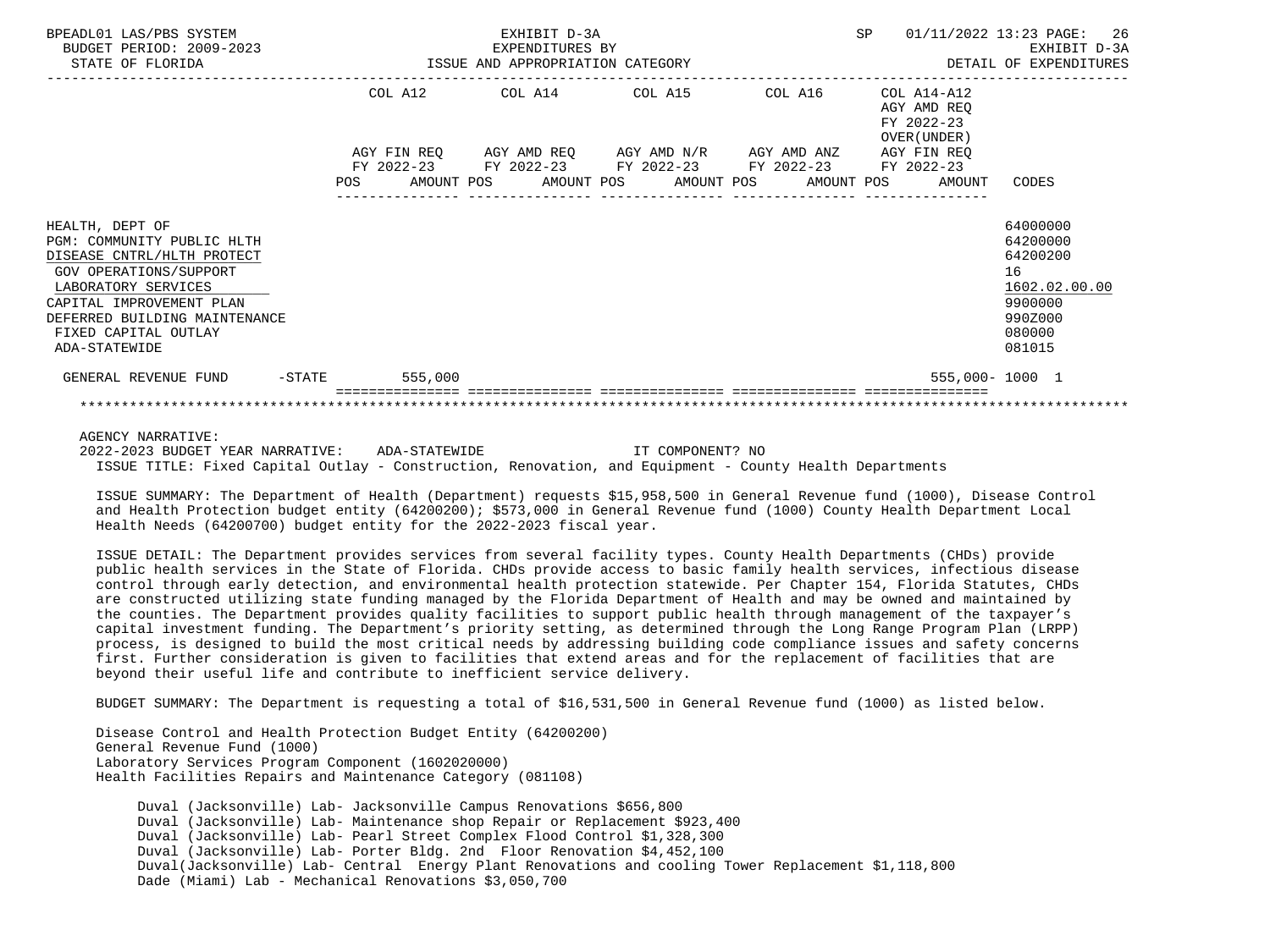| BPEADL01 LAS/PBS SYSTEM<br>BUDGET PERIOD: 2009-2023                                                                                                                                                                                                                                               |                          | EXHIBIT D-3A<br>EXPENDITURES BY | ISSUE AND APPROPRIATION CATEGORY              |                                                                                                                                                                                                       | SP                                                                               | 01/11/2022 13:23 PAGE: 27<br>EXHIBIT D-3A<br>DETAIL OF EXPENDITURES           |
|---------------------------------------------------------------------------------------------------------------------------------------------------------------------------------------------------------------------------------------------------------------------------------------------------|--------------------------|---------------------------------|-----------------------------------------------|-------------------------------------------------------------------------------------------------------------------------------------------------------------------------------------------------------|----------------------------------------------------------------------------------|-------------------------------------------------------------------------------|
|                                                                                                                                                                                                                                                                                                   |                          |                                 |                                               |                                                                                                                                                                                                       |                                                                                  |                                                                               |
|                                                                                                                                                                                                                                                                                                   | AMOUNT POS<br><b>POS</b> |                                 | COL A12 COL A14 COL A15 COL A16<br>AMOUNT POS | $AGY \text{ FIN REQ} \qquad \text{AGY AMD REQ} \qquad \text{AGY AMD N/R} \qquad \text{AGY AMD ANZ} \qquad \text{AGY FIN REQ}$<br>FY 2022-23 FY 2022-23 FY 2022-23 FY 2022-23 FY 2022-23<br>AMOUNT POS | COL A14-A12<br>AGY AMD REQ<br>FY 2022-23<br>OVER (UNDER)<br>AMOUNT POS<br>AMOUNT | CODES                                                                         |
| HEALTH, DEPT OF<br>PGM: COMMUNITY PUBLIC HLTH<br>DISEASE CNTRL/HLTH PROTECT<br>GOV OPERATIONS/SUPPORT<br>LABORATORY SERVICES<br>CAPITAL IMPROVEMENT PLAN<br>DEFERRED BUILDING MAINTENANCE                                                                                                         |                          |                                 |                                               |                                                                                                                                                                                                       |                                                                                  | 64000000<br>64200000<br>64200200<br>16<br>1602.02.00.00<br>9900000<br>990Z000 |
| Hillsborough (Tampa) Lab- Chiller replacement and Mechanical Upgrades \$1,246,300<br>Statewide Laboratory- Chemical Fume Hood Replacement \$1,889,400<br>Statewide Laboratory-Incubator Renovations \$201,200<br>Duval (Jacksonville) Lab- Andrade Building HVAC Controls & Renovations \$536,500 |                          |                                 |                                               |                                                                                                                                                                                                       |                                                                                  |                                                                               |
| Health Facilities Repairs and Maintenance TOTAL: \$15,403,500                                                                                                                                                                                                                                     |                          |                                 |                                               |                                                                                                                                                                                                       |                                                                                  |                                                                               |
| Disease Control and Health Protection Budget Entity (64200200)<br>General Revenue Fund (1000)<br>Laboratory Services Program Component (1602020000)<br>ADA Statewide Category (081015)                                                                                                            |                          |                                 |                                               |                                                                                                                                                                                                       |                                                                                  |                                                                               |
| Statewide Laboratory- ADA Accessibility Renovations \$555,000                                                                                                                                                                                                                                     |                          |                                 |                                               |                                                                                                                                                                                                       |                                                                                  |                                                                               |
| ADA Statewide TOTAL: \$555,000                                                                                                                                                                                                                                                                    |                          |                                 |                                               |                                                                                                                                                                                                       |                                                                                  |                                                                               |
| County Health Department Local Health Needs (64200700)<br>General Revenue Fund (1000)<br>County Health Departments Program Component (1306000000)<br>Construction, Renovation, and Equipment - County Health Departments (084093)                                                                 |                          |                                 |                                               |                                                                                                                                                                                                       |                                                                                  |                                                                               |
| Jefferson (Monticello) CHD- Renovation \$573,000                                                                                                                                                                                                                                                  |                          |                                 |                                               |                                                                                                                                                                                                       |                                                                                  |                                                                               |
| Construction, Renovation, and Equipment TOTAL: \$573,000                                                                                                                                                                                                                                          |                          |                                 |                                               |                                                                                                                                                                                                       |                                                                                  |                                                                               |
| LINKAGE TO THE GOVERNOR'S PRIORITIES: 3. Economic Development and Job Creation - Prioritize infrastructure development to<br>meaningful projects that provide regional and statewide impact, especially focused on safety and improved mobility.                                                  |                          |                                 |                                               |                                                                                                                                                                                                       |                                                                                  |                                                                               |
| FLORIDA STRATEGIC PLAN: (G3) Lead the nation in quality of life and quality places for residents, communities and<br>visitors.                                                                                                                                                                    |                          |                                 |                                               |                                                                                                                                                                                                       |                                                                                  |                                                                               |
| **AMENDED 2022-2023 NARRATIVE AFTER DECEMBER 15, 2021**                                                                                                                                                                                                                                           |                          |                                 |                                               |                                                                                                                                                                                                       |                                                                                  |                                                                               |
|                                                                                                                                                                                                                                                                                                   |                          |                                 |                                               | Summary: This request was approved in the Deferred Building Maintenance Statewide Plan during the November 2021 Joint                                                                                 |                                                                                  |                                                                               |

 Legislative Budget Commission. Therefore, the Department is withdrawing this issue. \*\*\*\*\*\*\*\*\*\*\*\*\*\*\*\*\*\*\*\*\*\*\*\*\*\*\*\*\*\*\*\*\*\*\*\*\*\*\*\*\*\*\*\*\*\*\*\*\*\*\*\*\*\*\*\*\*\*\*\*\*\*\*\*\*\*\*\*\*\*\*\*\*\*\*\*\*\*\*\*\*\*\*\*\*\*\*\*\*\*\*\*\*\*\*\*\*\*\*\*\*\*\*\*\*\*\*\*\*\*\*\*\*\*\*\*\*\*\*\*\*\*\*\*\*\*\*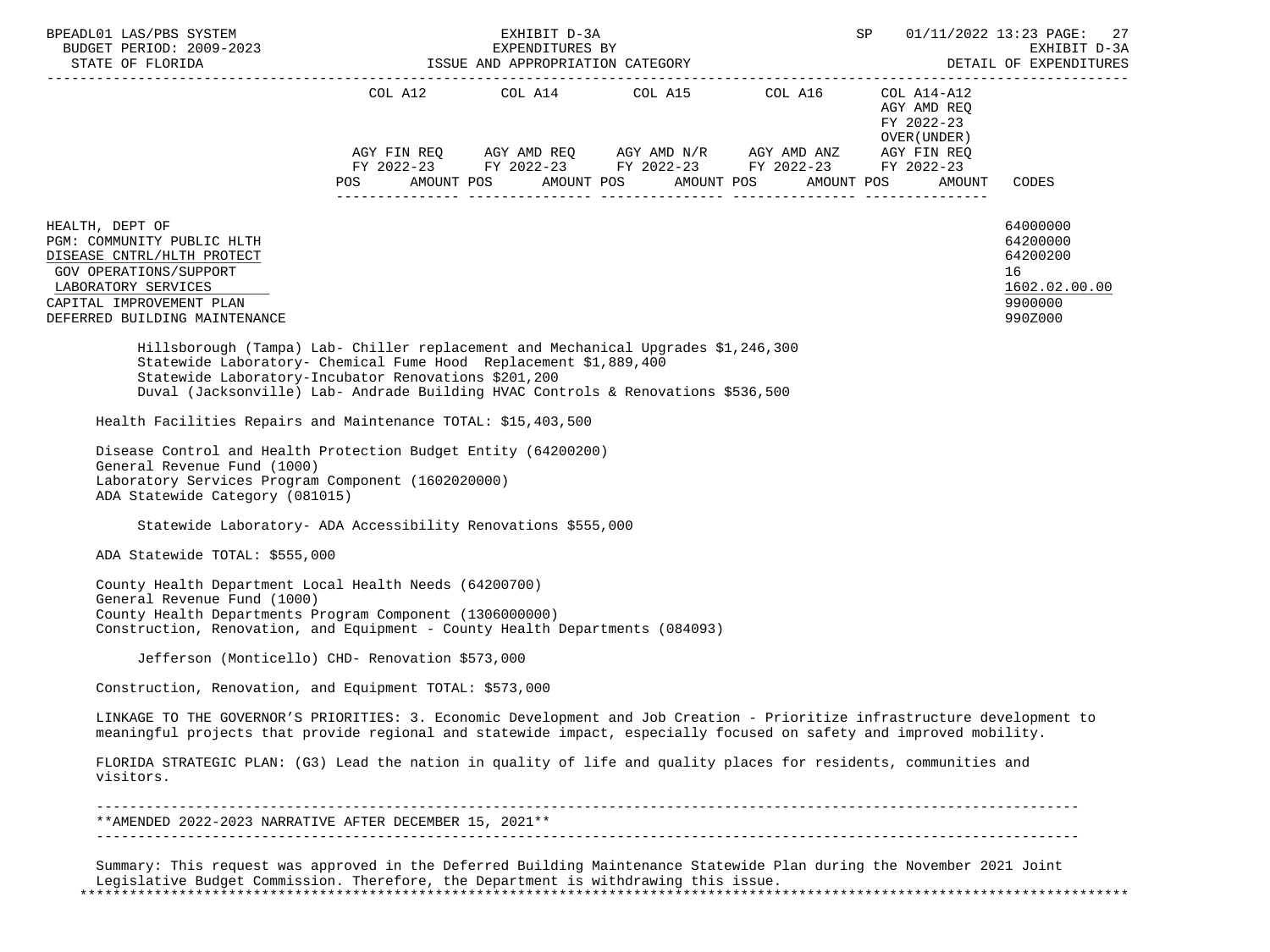| BPEADL01 LAS/PBS SYSTEM<br>BUDGET PERIOD: 2009-2023<br>STATE OF FLORIDA                                                                                                                                                                        | EXHIBIT D-3A<br>EXPENDITURES BY<br>ISSUE AND APPROPRIATION CATEGORY |  |  |                                                                                                                                                          |  |  |  |  | SP |                                                           | 01/11/2022 13:23 PAGE: 28<br>EXHIBIT D-3A<br>DETAIL OF EXPENDITURES                               |  |
|------------------------------------------------------------------------------------------------------------------------------------------------------------------------------------------------------------------------------------------------|---------------------------------------------------------------------|--|--|----------------------------------------------------------------------------------------------------------------------------------------------------------|--|--|--|--|----|-----------------------------------------------------------|---------------------------------------------------------------------------------------------------|--|
|                                                                                                                                                                                                                                                |                                                                     |  |  | COL A12 COL A14 COL A15 COL A16<br>AGY FIN REO AGY AMD REO AGY AMD N/R AGY AMD ANZ AGY FIN REO<br>FY 2022-23 FY 2022-23 FY 2022-23 FY 2022-23 FY 2022-23 |  |  |  |  |    | COL A14-A12<br>AGY AMD REO<br>FY 2022-23<br>OVER (UNDER ) |                                                                                                   |  |
|                                                                                                                                                                                                                                                |                                                                     |  |  |                                                                                                                                                          |  |  |  |  |    | POS AMOUNT POS AMOUNT POS AMOUNT POS AMOUNT POS AMOUNT    | CODES                                                                                             |  |
| HEALTH, DEPT OF<br>PGM: COMMUNITY PUBLIC HLTH<br>DISEASE CNTRL/HLTH PROTECT<br>GOV OPERATIONS/SUPPORT<br>LABORATORY SERVICES<br>CAPITAL IMPROVEMENT PLAN<br>DEFERRED BUILDING MAINTENANCE<br>FIXED CAPITAL OUTLAY<br>HLTH FAC REPAIR/MAINT-STW |                                                                     |  |  |                                                                                                                                                          |  |  |  |  |    |                                                           | 64000000<br>64200000<br>64200200<br>16<br>1602.02.00.00<br>9900000<br>990Z000<br>080000<br>081108 |  |
| GENERAL REVENUE FUND -STATE 15,403,500                                                                                                                                                                                                         |                                                                     |  |  |                                                                                                                                                          |  |  |  |  |    | 15,403,500-1000 1                                         |                                                                                                   |  |
|                                                                                                                                                                                                                                                |                                                                     |  |  |                                                                                                                                                          |  |  |  |  |    |                                                           |                                                                                                   |  |

## AGENCY NARRATIVE:

 2022-2023 BUDGET YEAR NARRATIVE: HLTH FAC REPAIR/MAINT-STW IT COMPONENT? NO ISSUE TITLE: Fixed Capital Outlay - Construction, Renovation, and Equipment - County Health Departments

 ISSUE SUMMARY: The Department of Health (Department) requests \$15,958,500 in General Revenue fund (1000), Disease Control and Health Protection budget entity (64200200); \$573,000 in General Revenue fund (1000) County Health Department Local Health Needs (64200700) budget entity for the 2022-2023 fiscal year.

 ISSUE DETAIL: The Department provides services from several facility types. County Health Departments (CHDs) provide public health services in the State of Florida. CHDs provide access to basic family health services, infectious disease control through early detection, and environmental health protection statewide. Per Chapter 154, Florida Statutes, CHDs are constructed utilizing state funding managed by the Florida Department of Health and may be owned and maintained by the counties. The Department provides quality facilities to support public health through management of the taxpayer's capital investment funding. The department's priority setting, as determined through the Long Range Program Plan (LRPP) process, is designed to build the most critical needs by addressing building code compliance issues and safety concerns first. Further consideration is given to facilities that extend areas and for the replacement of facilities that are beyond their useful life and contribute to inefficient service delivery.

BUDGET SUMMARY: The Department is requesting a total of \$16,531,500 in General Revenue fund (1000) as listed below.

Disease Control and Health Protection Budget Entity (64200200)

General Revenue Fund (1000)

Laboratory Services Program Component (1602020000)

Health Facilities Repairs and Maintenance Category (081108)

Duval (Jacksonville) Lab- Jacksonville Campus Renovations \$656,800

Duval (Jacksonville) Lab- Maintenance shop Repair or Replacement \$923,400

 Duval (Jacksonville) Lab- Pearl Street Complex Flood Control \$1,328,300 Duval (Jacksonville) Lab- Porter Bldg. 2nd Floor Renovation \$4,452,100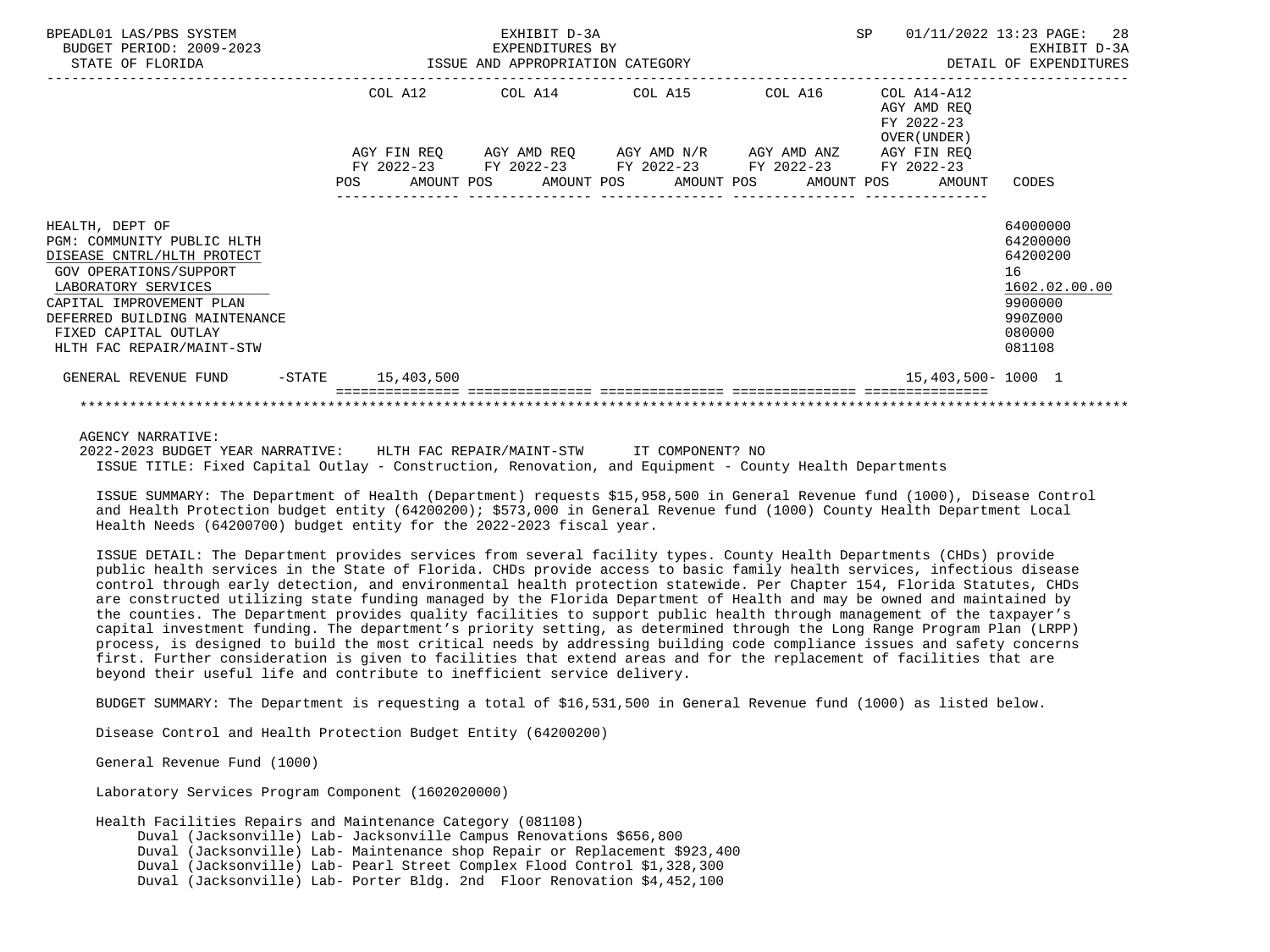| BPEADL01 LAS/PBS SYSTEM                                                                                                                                                                                                                                                                                                                                                                                                                                           |            | EXHIBIT D-3A | SP                                                                                                                                                                                                                                                                                                                                                                                                                                                                                                                              | 01/11/2022 13:23 PAGE:<br>-29<br>EXHIBIT D-3A<br>DETAIL OF EXPENDITURES |                                                                               |
|-------------------------------------------------------------------------------------------------------------------------------------------------------------------------------------------------------------------------------------------------------------------------------------------------------------------------------------------------------------------------------------------------------------------------------------------------------------------|------------|--------------|---------------------------------------------------------------------------------------------------------------------------------------------------------------------------------------------------------------------------------------------------------------------------------------------------------------------------------------------------------------------------------------------------------------------------------------------------------------------------------------------------------------------------------|-------------------------------------------------------------------------|-------------------------------------------------------------------------------|
|                                                                                                                                                                                                                                                                                                                                                                                                                                                                   | <b>POS</b> |              | $COL A12 \hspace{1.2cm} COL A14 \hspace{1.2cm} COL A15 \hspace{1.2cm} COL A16 \hspace{1.2cm} COL A14-A12$<br>$\begin{array}{lllllll} {\text{AGY}} & {\text{FIN}} & {\text{REG}} & {\text{AGY}} & {\text{AMP}} & {\text{AGY}} & {\text{AMP}} & {\text{MY}} & {\text{MID}} & {\text{AND}} & {\text{AND}} & {\text{AND}} & {\text{ARY}} & {\text{FIN}} & {\text{REG}} \\ {\text{FY}} & 2022-23 & {\text{FY}} & 2022-23 & {\text{FY}} & 2022-23 & {\text{FY}} & 2022-23 \end{array}$<br>AMOUNT POS AMOUNT POS AMOUNT POS AMOUNT POS | AGY AMD REQ<br>FY 2022-23<br>OVER (UNDER )<br>AMOUNT                    | CODES                                                                         |
| HEALTH, DEPT OF<br>PGM: COMMUNITY PUBLIC HLTH<br>DISEASE CNTRL/HLTH PROTECT<br>GOV OPERATIONS/SUPPORT<br>LABORATORY SERVICES<br>CAPITAL IMPROVEMENT PLAN<br>DEFERRED BUILDING MAINTENANCE                                                                                                                                                                                                                                                                         |            |              |                                                                                                                                                                                                                                                                                                                                                                                                                                                                                                                                 |                                                                         | 64000000<br>64200000<br>64200200<br>16<br>1602.02.00.00<br>9900000<br>990Z000 |
| Duval(Jacksonville) Lab- Central Energy Plant Renovations and cooling Tower Replacement \$1,118,800<br>Dade (Miami) Lab - Mechanical Renovations \$3,050,700<br>Hillsborough (Tampa) Lab- Chiller replacement and Mechanical Upgrades \$1,246,300<br>Statewide Laboratory- Chemical Fume Hood Replacement \$1,889,400<br>Statewide Laboratory-Incubator Renovations \$201,200<br>Duval (Jacksonville) Lab- Andrade Building HVAC Controls & Renovations \$536,500 |            |              |                                                                                                                                                                                                                                                                                                                                                                                                                                                                                                                                 |                                                                         |                                                                               |
| Disease Control and Health Protection Budget Entity (64200200)                                                                                                                                                                                                                                                                                                                                                                                                    |            |              |                                                                                                                                                                                                                                                                                                                                                                                                                                                                                                                                 |                                                                         |                                                                               |
| General Revenue Fund (1000)                                                                                                                                                                                                                                                                                                                                                                                                                                       |            |              |                                                                                                                                                                                                                                                                                                                                                                                                                                                                                                                                 |                                                                         |                                                                               |
| Laboratory Services Program Component (1602020000)                                                                                                                                                                                                                                                                                                                                                                                                                |            |              |                                                                                                                                                                                                                                                                                                                                                                                                                                                                                                                                 |                                                                         |                                                                               |
| ADA Statewide Category (081015)                                                                                                                                                                                                                                                                                                                                                                                                                                   |            |              |                                                                                                                                                                                                                                                                                                                                                                                                                                                                                                                                 |                                                                         |                                                                               |
| Statewide Laboratory- ADA Accessibility Renovations \$555,000                                                                                                                                                                                                                                                                                                                                                                                                     |            |              |                                                                                                                                                                                                                                                                                                                                                                                                                                                                                                                                 |                                                                         |                                                                               |
| County Health Department Local Health Needs (64200700)                                                                                                                                                                                                                                                                                                                                                                                                            |            |              |                                                                                                                                                                                                                                                                                                                                                                                                                                                                                                                                 |                                                                         |                                                                               |
| General Revenue Fund (1000)                                                                                                                                                                                                                                                                                                                                                                                                                                       |            |              |                                                                                                                                                                                                                                                                                                                                                                                                                                                                                                                                 |                                                                         |                                                                               |
| County Health Departments Program Component (1306000000)                                                                                                                                                                                                                                                                                                                                                                                                          |            |              |                                                                                                                                                                                                                                                                                                                                                                                                                                                                                                                                 |                                                                         |                                                                               |
| Construction, Renovation, and Equipment - County Health Departments (084093)                                                                                                                                                                                                                                                                                                                                                                                      |            |              |                                                                                                                                                                                                                                                                                                                                                                                                                                                                                                                                 |                                                                         |                                                                               |
| Jefferson (Monticello) CHD- Renovation \$573,000                                                                                                                                                                                                                                                                                                                                                                                                                  |            |              |                                                                                                                                                                                                                                                                                                                                                                                                                                                                                                                                 |                                                                         |                                                                               |
| LINKAGE TO THE GOVERNOR'S PRIORITIES: 3. Economic Development and Job Creation - Prioritize infrastructure development to<br>meaningful projects that provide regional and statewide impact, especially focused on safety and improved mobility.                                                                                                                                                                                                                  |            |              |                                                                                                                                                                                                                                                                                                                                                                                                                                                                                                                                 |                                                                         |                                                                               |
| FLORIDA STRATEGIC PLAN: (G3) Lead the nation in quality of life and quality places for residents, communities and<br>visitors.                                                                                                                                                                                                                                                                                                                                    |            |              |                                                                                                                                                                                                                                                                                                                                                                                                                                                                                                                                 |                                                                         |                                                                               |

-----------------------------------------------------------------------------------------------------------------------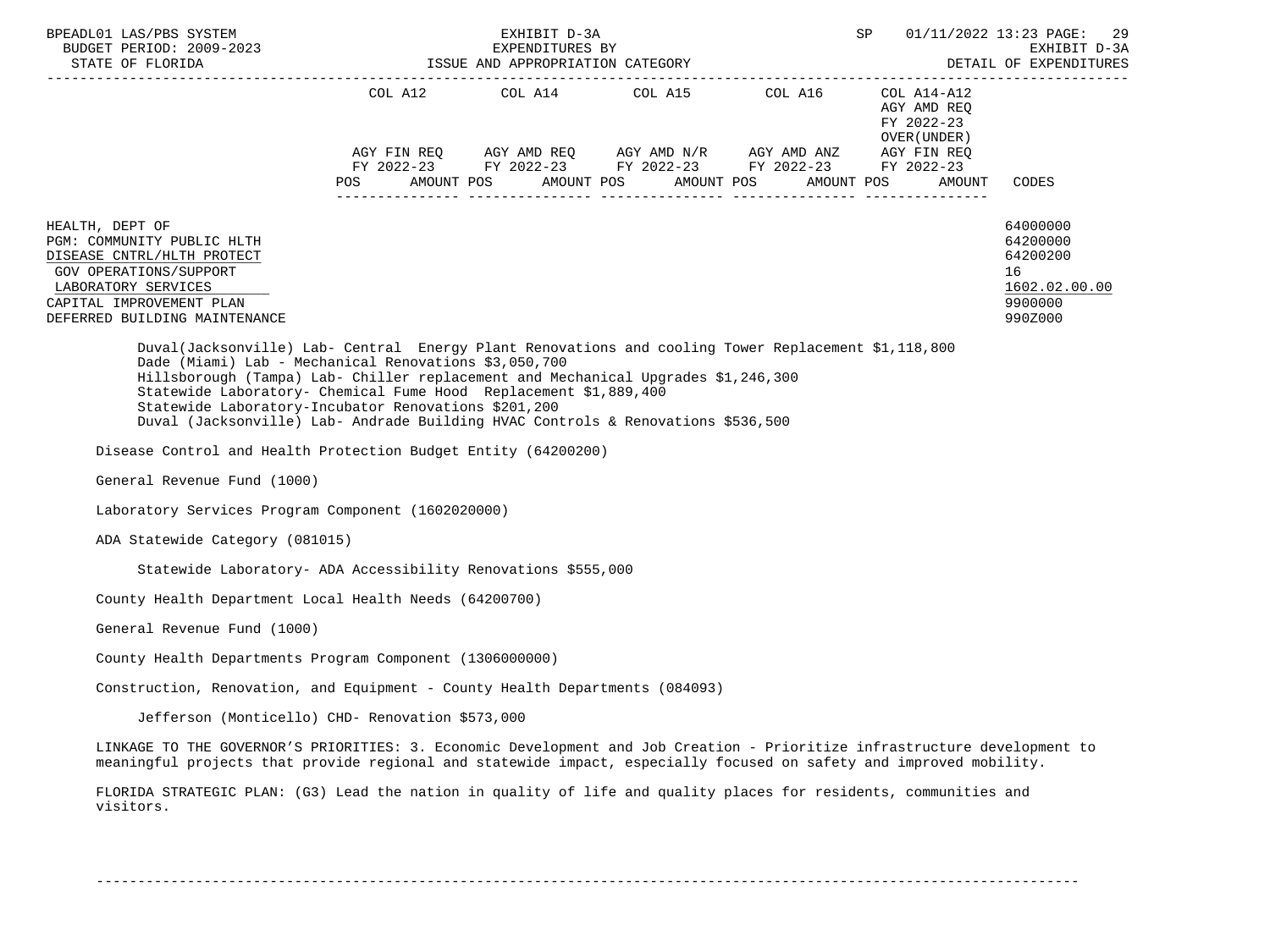| COL A12<br>COL A14<br>COL A15<br>COL A16<br>$COL A14 - A12$<br>AGY AMD REO<br>FY 2022-23<br>OVER (UNDER)                                                                                                                                                                |                                                                         |
|-------------------------------------------------------------------------------------------------------------------------------------------------------------------------------------------------------------------------------------------------------------------------|-------------------------------------------------------------------------|
| AGY FIN REQ 6GY AMD REQ 6GY AMD N/R 6GY AMD ANZ<br>AGY FIN REQ                                                                                                                                                                                                          |                                                                         |
| FY 2022-23 FY 2022-23 FY 2022-23 FY 2022-23 FY 2022-23<br>AMOUNT POS<br>AMOUNT POS<br>AMOUNT POS<br>POS<br>AMOUNT POS<br><b>AMOUNT</b>                                                                                                                                  | CODES                                                                   |
| HEALTH, DEPT OF<br>PGM: COMMUNITY PUBLIC HLTH<br>DISEASE CNTRL/HLTH PROTECT<br><b>GOV OPERATIONS/SUPPORT</b><br>16<br>LABORATORY SERVICES<br>CAPITAL IMPROVEMENT PLAN<br>DEFERRED BUILDING MAINTENANCE                                                                  | 64000000<br>64200000<br>64200200<br>1602.02.00.00<br>9900000<br>990Z000 |
| **AMENDED 2022-2023 NARRATIVE AFTER DECEMBER 15, 2021**<br>Summary: This request was approved in the Deferred Building Maintenance Statewide Plan during the November 2021 Joint<br>Legislative Budget Commission. Therefore, the Department is withdrawing this issue. |                                                                         |
| TOTAL: DEFERRED BUILDING MAINTENANCE                                                                                                                                                                                                                                    | 990Z000                                                                 |
| $15.958.500 -$<br>TOTAL ISSUE<br>15,958,500                                                                                                                                                                                                                             |                                                                         |
| TOTAL: LABORATORY SERVICES<br>BY FUND TYPE                                                                                                                                                                                                                              | 1602.02.00.00                                                           |
| GENERAL REVENUE FUND<br>17,643,659<br>17,643,659-1000<br>253,659-<br>253,659 2000<br>TRUST FUNDS                                                                                                                                                                        |                                                                         |
| TOTAL PROG COMP 17,390,000<br>$17,390,000 -$                                                                                                                                                                                                                            |                                                                         |
| TOTAL: DISEASE CNTRL/HLTH PROTECT<br>BY FUND TYPE                                                                                                                                                                                                                       | 64200200                                                                |
| 21,466,942<br>21,466,942-1000<br>GENERAL REVENUE FUND<br>TRUST FUNDS<br>3,746,341<br>3,746,341- 2000                                                                                                                                                                    |                                                                         |
| 25, 213, 283<br>$25, 213, 283 -$<br>TOTAL BUREAU                                                                                                                                                                                                                        |                                                                         |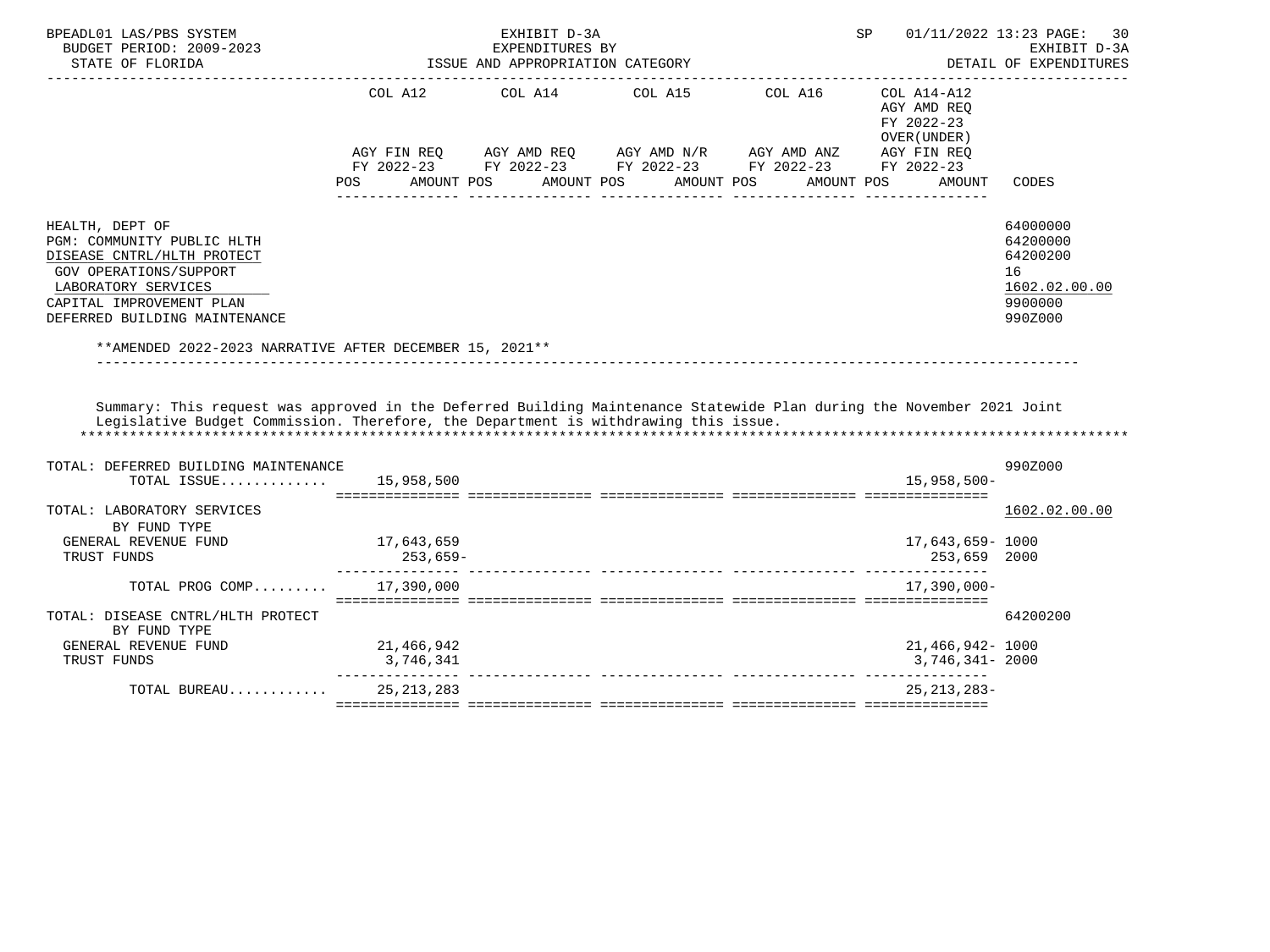| BPEADL01 LAS/PBS SYSTEM<br>BUDGET PERIOD: 2009-2023<br>STATE OF FLORIDA                                                                                                                                                                       |     |         | EXHIBIT D-3A<br>EXPENDITURES BY | ISSUE AND APPROPRIATION CATEGORY                                                                                                      | <b>SP</b>                                                              | 01/11/2022 13:23 PAGE: 31<br>EXHIBIT D-3A<br>DETAIL OF EXPENDITURES                               |  |
|-----------------------------------------------------------------------------------------------------------------------------------------------------------------------------------------------------------------------------------------------|-----|---------|---------------------------------|---------------------------------------------------------------------------------------------------------------------------------------|------------------------------------------------------------------------|---------------------------------------------------------------------------------------------------|--|
|                                                                                                                                                                                                                                               |     | COL A12 |                                 | COL A14 COL A15 COL A16<br>AGY FIN REQ AGY AMD REQ AGY AMD N/R AGY AMD ANZ AGY FIN REQ<br>FY 2022-23 FY 2022-23 FY 2022-23 FY 2022-23 | COL A14-A12<br>AGY AMD REO<br>FY 2022-23<br>OVER (UNDER)<br>FY 2022-23 |                                                                                                   |  |
|                                                                                                                                                                                                                                               | POS |         |                                 | AMOUNT POS AMOUNT POS AMOUNT POS                                                                                                      | AMOUNT POS<br>AMOUNT                                                   | CODES                                                                                             |  |
| HEALTH, DEPT OF<br>PGM: COMMUNITY PUBLIC HLTH<br>CTY HLTH LOC HLTH NEED<br>HEALTH AND HUMAN SERVICES<br>COUNTY HEALTH DEPARTMENTS<br>CAPITAL IMPROVEMENT PLAN<br>DEFERRED BUILDING MAINTENANCE<br>FIXED CAPITAL OUTLAY<br>CNST/RENO/EOUIP-CHU |     |         |                                 |                                                                                                                                       |                                                                        | 64000000<br>64200000<br>64200700<br>13<br>1306.00.00.00<br>9900000<br>990Z000<br>080000<br>084093 |  |
| GENERAL REVENUE FUND<br>$-$ STATE                                                                                                                                                                                                             |     | 573,000 |                                 |                                                                                                                                       | 573,000-1000 1                                                         |                                                                                                   |  |
|                                                                                                                                                                                                                                               |     |         |                                 |                                                                                                                                       |                                                                        |                                                                                                   |  |

AGENCY NARRATIVE:

 2022-2023 BUDGET YEAR NARRATIVE: CNST/RENO/EQUIP-CHU IT COMPONENT? NO ISSUE TITLE: Fixed Capital Outlay - Construction, Renovation, and Equipment - County Health Departments

 ISSUE SUMMARY: The Department of Health (Department) requests \$15,958,500 in General Revenue fund (1000), Disease Control and Health Protection budget entity (64200200); \$573,000 in General Revenue fund (1000) County Health Department Local Health Needs (64200700) budget entity for the 2022-2023 fiscal year.

 ISSUE DETAIL: The Department provides services from several facility types. County Health Departments (CHDs) provide public health services in the State of Florida. CHDs provide access to basic family health services, infectious disease control through early detection, and environmental health protection statewide. Per Chapter 154, Florida Statutes, CHDs are constructed utilizing state funding managed by the Florida Department of Health and may be owned and maintained by the counties. The Department provides quality facilities to support public health through management of the taxpayer's capital investment funding. The Department's priority setting, as determined through the Long Range Program Plan (LRPP) process, is designed to build the most critical needs by addressing building code compliance issues and safety concerns first. Further consideration is given to facilities that extend areas and for the replacement of facilities that are beyond their useful life and contribute to inefficient service delivery.

BUDGET SUMMARY: The Department is requesting a total of \$16,531,500 in General Revenue fund (1000) as listed below.

 Disease Control and Health Protection Budget Entity (64200200) General Revenue Fund (1000) Laboratory Services Program Component (1602020000) Health Facilities Repairs and Maintenance Category (081108)

 Duval (Jacksonville) Lab- Jacksonville Campus Renovations \$656,800 Duval (Jacksonville) Lab- Maintenance shop Repair or Replacement \$923,400 Duval (Jacksonville) Lab- Pearl Street Complex Flood Control \$1,328,300 Duval (Jacksonville) Lab- Porter Bldg. 2nd Floor Renovation \$4,452,100 Duval(Jacksonville) Lab- Central Energy Plant Renovations and cooling Tower Replacement \$1,118,800 Dade (Miami) Lab - Mechanical Renovations \$3,050,700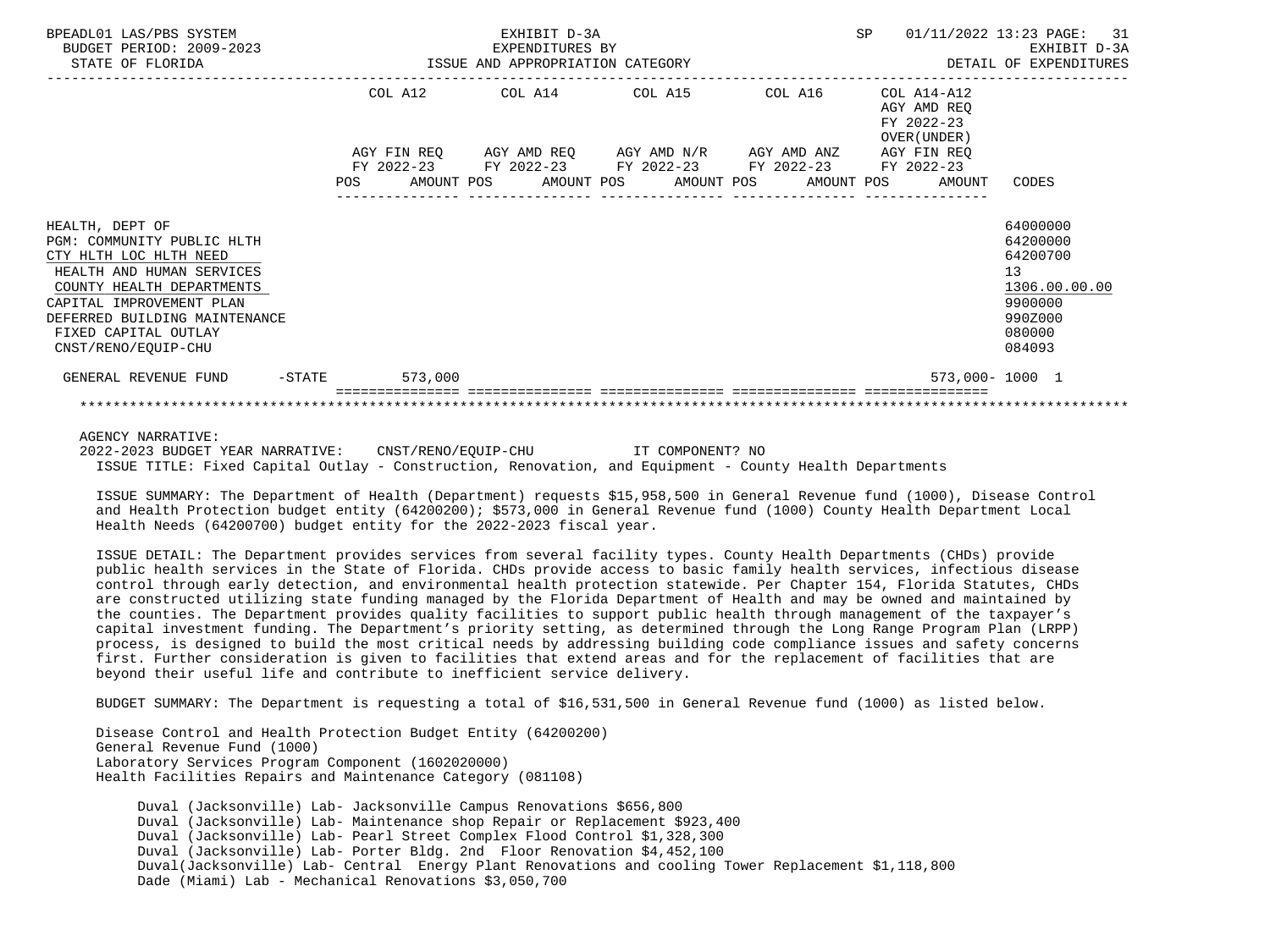| BUDGET PERIOD: 2009-2023                                                                                                                                                                                                                                                                          |                      | EXHIBIT D-3A<br>EXPENDITURES BY | ISSUE AND APPROPRIATION CATEGORY                                                                                                                                      | SP                                                        | 01/11/2022 13:23 PAGE: 32<br>EXHIBIT D-3A                                     |
|---------------------------------------------------------------------------------------------------------------------------------------------------------------------------------------------------------------------------------------------------------------------------------------------------|----------------------|---------------------------------|-----------------------------------------------------------------------------------------------------------------------------------------------------------------------|-----------------------------------------------------------|-------------------------------------------------------------------------------|
| STATE OF FLORIDA                                                                                                                                                                                                                                                                                  |                      |                                 |                                                                                                                                                                       |                                                           | DETAIL OF EXPENDITURES<br>------------------                                  |
|                                                                                                                                                                                                                                                                                                   |                      |                                 | COL A12 COL A14 COL A15 COL A16<br>$AGY \text{ FIN REQ} \qquad AGY \text{ AMD REQ} \qquad AGY \text{ AMD } N/R \qquad AGY \text{ AMD ANZ} \qquad AGY \text{ FIN REQ}$ | COL A14-A12<br>AGY AMD REO<br>FY 2022-23<br>OVER (UNDER ) |                                                                               |
|                                                                                                                                                                                                                                                                                                   | AMOUNT POS<br>POS DO |                                 | FY 2022-23 FY 2022-23 FY 2022-23 FY 2022-23 FY 2022-23<br>AMOUNT POS AMOUNT POS                                                                                       | AMOUNT POS<br>AMOUNT                                      | CODES                                                                         |
|                                                                                                                                                                                                                                                                                                   |                      |                                 |                                                                                                                                                                       |                                                           |                                                                               |
| HEALTH, DEPT OF<br>PGM: COMMUNITY PUBLIC HLTH<br>CTY HLTH LOC HLTH NEED<br>HEALTH AND HUMAN SERVICES<br>COUNTY HEALTH DEPARTMENTS<br>CAPITAL IMPROVEMENT PLAN<br>DEFERRED BUILDING MAINTENANCE                                                                                                    |                      |                                 |                                                                                                                                                                       |                                                           | 64000000<br>64200000<br>64200700<br>13<br>1306.00.00.00<br>9900000<br>990Z000 |
| Hillsborough (Tampa) Lab- Chiller replacement and Mechanical Upgrades \$1,246,300<br>Statewide Laboratory- Chemical Fume Hood Replacement \$1,889,400<br>Statewide Laboratory-Incubator Renovations \$201,200<br>Duval (Jacksonville) Lab- Andrade Building HVAC Controls & Renovations \$536,500 |                      |                                 |                                                                                                                                                                       |                                                           |                                                                               |
| Health Facilities Repairs and Maintenance TOTAL: \$15,403,500                                                                                                                                                                                                                                     |                      |                                 |                                                                                                                                                                       |                                                           |                                                                               |
| Disease Control and Health Protection Budget Entity (64200200)<br>General Revenue Fund (1000)<br>Laboratory Services Program Component (1602020000)<br>ADA Statewide Category (081015)                                                                                                            |                      |                                 |                                                                                                                                                                       |                                                           |                                                                               |
|                                                                                                                                                                                                                                                                                                   |                      |                                 |                                                                                                                                                                       |                                                           |                                                                               |
| Statewide Laboratory- ADA Accessibility Renovations \$555,000                                                                                                                                                                                                                                     |                      |                                 |                                                                                                                                                                       |                                                           |                                                                               |
| ADA Statewide TOTAL: \$555,000                                                                                                                                                                                                                                                                    |                      |                                 |                                                                                                                                                                       |                                                           |                                                                               |
| County Health Department Local Health Needs (64200700)<br>General Revenue Fund (1000)<br>County Health Departments Program Component (1306000000)<br>Construction, Renovation, and Equipment - County Health Departments (084093)                                                                 |                      |                                 |                                                                                                                                                                       |                                                           |                                                                               |
| Jefferson (Monticello) CHD- Renovation \$573,000                                                                                                                                                                                                                                                  |                      |                                 |                                                                                                                                                                       |                                                           |                                                                               |
| Construction, Renovation, and Equipment TOTAL: \$573,000                                                                                                                                                                                                                                          |                      |                                 |                                                                                                                                                                       |                                                           |                                                                               |
| LINKAGE TO THE GOVERNOR'S PRIORITIES: 3. Economic Development and Job Creation - Prioritize infrastructure development to<br>meaningful projects that provide regional and statewide impact, especially focused on safety and improved mobility.                                                  |                      |                                 |                                                                                                                                                                       |                                                           |                                                                               |
| FLORIDA STRATEGIC PLAN: (G3) Lead the nation in quality of life and quality places for residents, communities and<br>visitors.                                                                                                                                                                    |                      |                                 |                                                                                                                                                                       |                                                           |                                                                               |

 Legislative Budget Commission. Therefore, the Department is withdrawing this issue. \*\*\*\*\*\*\*\*\*\*\*\*\*\*\*\*\*\*\*\*\*\*\*\*\*\*\*\*\*\*\*\*\*\*\*\*\*\*\*\*\*\*\*\*\*\*\*\*\*\*\*\*\*\*\*\*\*\*\*\*\*\*\*\*\*\*\*\*\*\*\*\*\*\*\*\*\*\*\*\*\*\*\*\*\*\*\*\*\*\*\*\*\*\*\*\*\*\*\*\*\*\*\*\*\*\*\*\*\*\*\*\*\*\*\*\*\*\*\*\*\*\*\*\*\*\*\*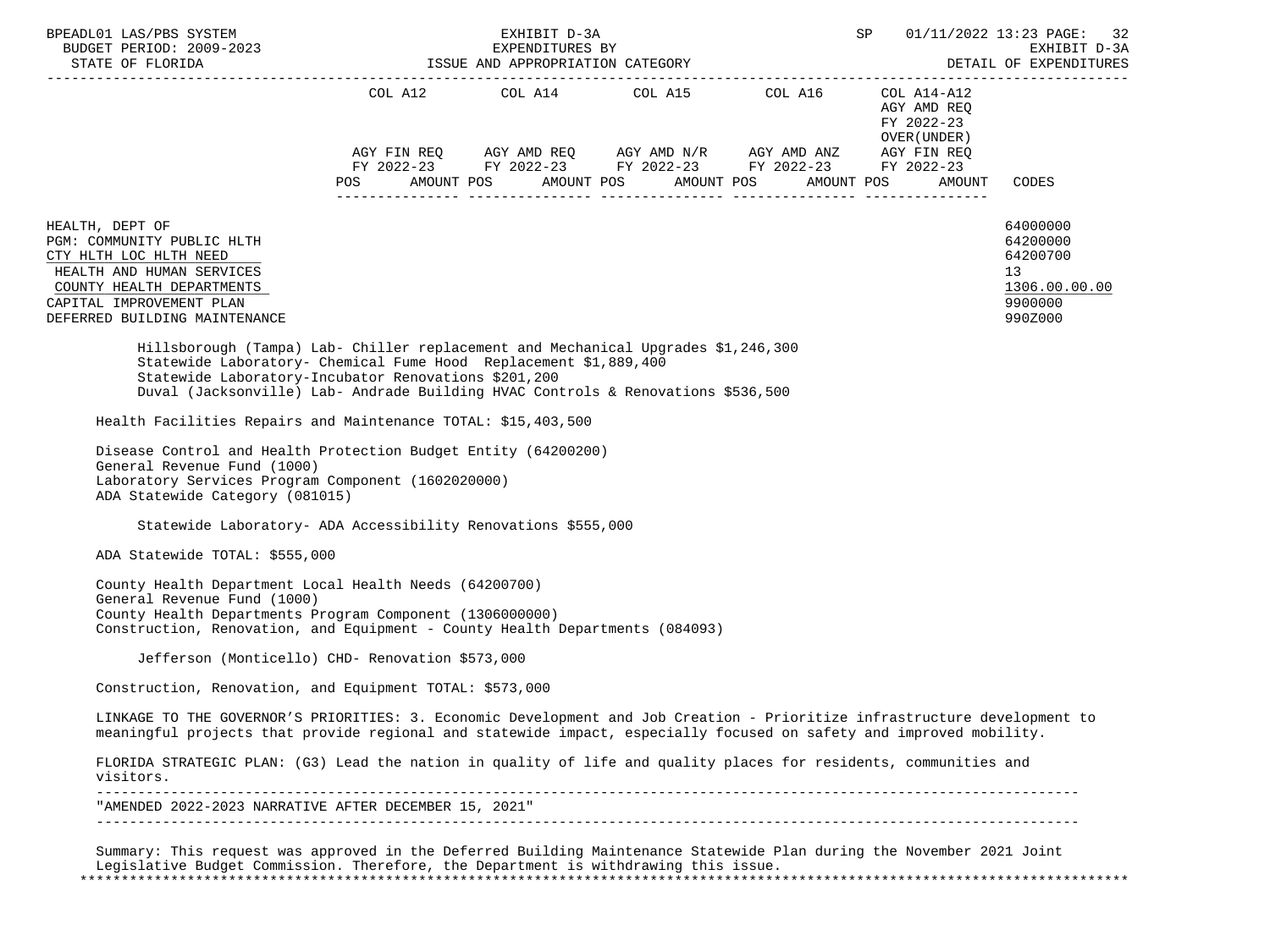| BPEADL01 LAS/PBS SYSTEM<br>BUDGET PERIOD: 2009-2023<br>STATE OF FLORIDA                                                                                                                          |  |  | EXHIBIT D-3A<br>9-2023 EXPENDITURES BY<br>ISSUE AND APPROPRIATION CATEGORY |  |  | SP |                                                          | 01/11/2022 13:23 PAGE: 33<br>EXHIBIT D-3A<br>DETAIL OF EXPENDITURES             |
|--------------------------------------------------------------------------------------------------------------------------------------------------------------------------------------------------|--|--|----------------------------------------------------------------------------|--|--|----|----------------------------------------------------------|---------------------------------------------------------------------------------|
|                                                                                                                                                                                                  |  |  | COL A12 COL A14 COL A15 COL A16                                            |  |  |    | COL A14-A12<br>AGY AMD REO<br>FY 2022-23<br>OVER (UNDER) |                                                                                 |
|                                                                                                                                                                                                  |  |  | AGY FIN REQ 6 AGY AMD REQ 6 AGY AMD N/R 6 AGY AMD ANZ 6 AGY FIN REQ        |  |  |    |                                                          |                                                                                 |
|                                                                                                                                                                                                  |  |  | FY 2022-23 FY 2022-23 FY 2022-23 FY 2022-23 FY 2022-23                     |  |  |    | POS AMOUNT POS AMOUNT POS AMOUNT POS AMOUNT POS AMOUNT   | CODES                                                                           |
| HEALTH, DEPT OF<br>PGM: CHILDREN'S MED SVCS<br>CHILD SPECL HLTH CARE<br>HEALTH AND HUMAN SERVICES<br>HEALTH SVCS/INDIVIDUALS<br>CHILDREN'S MEDICAL SERVICES<br>FLORIDA POISON INFORMATION CENTER |  |  |                                                                            |  |  |    |                                                          | 64000000<br>64300000<br>64300100<br>13 <sup>°</sup><br>1301.00.00.00<br>5300000 |
| NETWORK (FPICN)<br>SPECIAL CATEGORIES<br>POISON CONTROL CENTER                                                                                                                                   |  |  |                                                                            |  |  |    |                                                          | 5300170<br>100000<br>102936                                                     |
| GENERAL REVENUE FUND -STATE 700,000 350,000                                                                                                                                                      |  |  |                                                                            |  |  |    | 350,000-1000 1                                           |                                                                                 |
|                                                                                                                                                                                                  |  |  |                                                                            |  |  |    |                                                          |                                                                                 |

 AGENCY ISSUE NARRATIVE: 2022-2023 BUDGET YEAR NARRATIVE: IT COMPONENT? NO ISSUE TITLE: Florida Poison Control Centers

 CURRENT SITUATION: The Department of Health (Department), Division of Children's Medical Services (CMS) contracts with the three (3) Florida Poison Control Centers (Poison Centers) within the Florida Poison Information Center Network (FPICN) in accordance with Section 395.1027, Florida Statutes. The Poison Centers provide an invaluable service to the citizens of Florida and the U.S. Virgin Islands by offering poison prevention and confidential management information through a nationwide, toll-free 1-800-222-1222 hotline available twenty-four hours a day, 365 days a year. Poisoning has become a leading cause of preventable injury in the state of Florida. Deaths by poisoning/noxious substance exposure has increased significantly over time, impacting all age groups throughout the lifespan, specifically the elder population.

 The three (3) Poison Centers are staffed with specially trained physicians, nurses, pharmacists, physician assistants, toxicology fellows, and board-certified toxicologists who have immediate access to the latest, in-depth poison assessment and prevention techniques. Poison specialist staff are uniquely trained to assess, triage, and manage poison information, manage calls reporting events of exposure, and provide rapid response during public health outbreaks and epidemics. Poison Centers also provide a full spectrum of poison prevention educational programs at no charge for the general public and healthcare professionals.

 The Data Center within the FPICN provides operational support to the three (3) FPICN Poison Centers and the Department via housing of medical records, operational data and analysis, and participation in public health surveillance via monitoring public health threats and producing alerts in real time. The Data Center is also responsible for ensuring current and future cybersecurity goals are met by proactively protecting data systems from natural/man made threats that would prevent unfettered, real time surveillance recognition and mitigation activities for the state. Additional efforts by the Data Center include maintaining mandated operational capabilities which include surge readiness and critical systems to meet escalating complexity and demands for real-time surveillance, data collection, analysis and reporting in relation to public health threats.

 REQUEST: The Department requests \$700,000 in recurring General Revenue funds to allow the FPICN to maintain current mandated operations in addition to the expansion of existing services for state requested short-term and long-term surge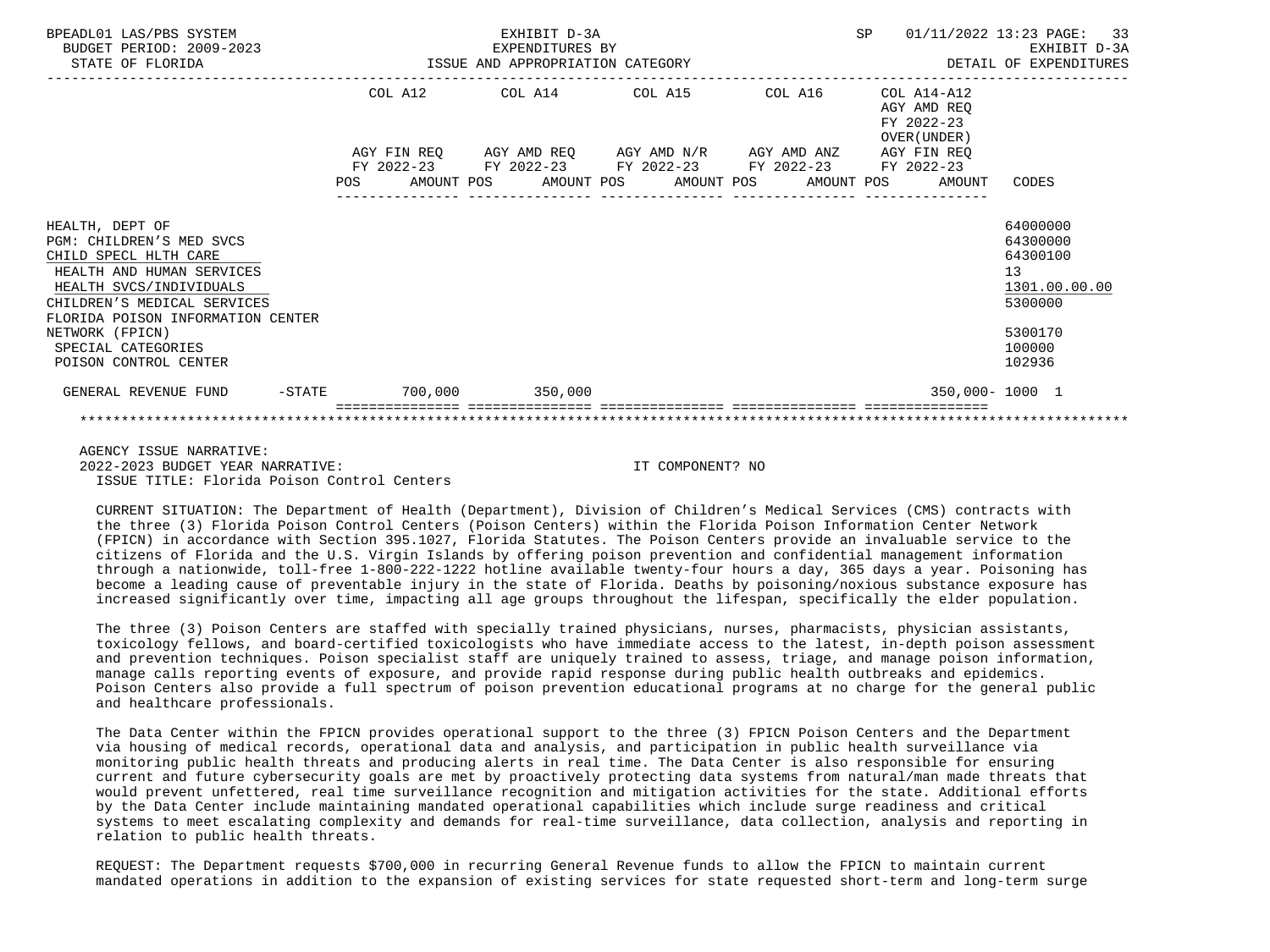| BPEADL01 LAS/PBS SYSTEM<br>BUDGET PERIOD: 2009-2023<br>STATE OF FLORIDA                                                                                                                          | ISSUE AND APPROPRIATION CATEGORY | EXHIBIT D-3A<br>EXPENDITURES BY                                                                                                                                 |         | <b>SP</b><br>01/11/2022 13:23 PAGE: 34<br>DETAIL OF EXPENDITURES |                                                                    |  |
|--------------------------------------------------------------------------------------------------------------------------------------------------------------------------------------------------|----------------------------------|-----------------------------------------------------------------------------------------------------------------------------------------------------------------|---------|------------------------------------------------------------------|--------------------------------------------------------------------|--|
|                                                                                                                                                                                                  |                                  | COL A12 COL A14 COL A15                                                                                                                                         | COL A16 | COL A14-A12<br>AGY AMD REQ<br>FY 2022-23<br>OVER (UNDER)         |                                                                    |  |
|                                                                                                                                                                                                  | POS                              | AGY FIN REO AGY AMD REO AGY AMD N/R AGY AMD ANZ<br>FY 2022-23 FY 2022-23 FY 2022-23 FY 2022-23 FY 2022-23<br>AMOUNT POS AMOUNT POS AMOUNT POS AMOUNT POS AMOUNT |         | AGY FIN REO                                                      | CODES                                                              |  |
| HEALTH, DEPT OF<br>PGM: CHILDREN'S MED SVCS<br>CHILD SPECL HLTH CARE<br>HEALTH AND HUMAN SERVICES<br>HEALTH SVCS/INDIVIDUALS<br>CHILDREN'S MEDICAL SERVICES<br>FLORIDA POISON INFORMATION CENTER |                                  |                                                                                                                                                                 |         |                                                                  | 64000000<br>64300000<br>64300100<br>13<br>1301.00.00.00<br>5300000 |  |
| NETWORK (FPICN)                                                                                                                                                                                  |                                  |                                                                                                                                                                 |         |                                                                  | 5300170                                                            |  |

 readiness efforts associated with public health dilemmas. Examples include intentional abuse and overdose of opioids, public use/instruction of naloxone, synthetic cannabinoids/other abused compounds, potential viral health threats, flu, algal blooms, and medical/recreational marijuana use. This request will also expand educational efforts to healthcare providers, the underserved Hispanic community, and improve communication capabilities to Poison Control Centers via website chat function and texting capabilities.

 Further, the funds will also provide the FPCIN Data Center systems the ability to prepare for current and future cybersecurity needs and in preparation for either natural or manmade threats that could compromise or prevent access to data systems.

 Lastly, the funds will allow the FPICN to remain competitive with market salary for health professionals, such as nurses, pharmacists, and physicians thereby facilitating retention, and replacement of existing highly trained and nationally certified staff. These professionals are increasingly relied upon for public health threats, such as COVID-19, Red Tide, Blue Green Algae, and Zika. Additionally, considering the acuity and complexity of calls, healthcare professionals seek consultations from poison centers and the follow-up calls required for continuity of care.

 BUDGET SUMMARY: The Department requests a total of \$700,000 in recurring General Revenue funds (1000), within the Children's Special Health Care budget entity (64300100), in the Poison Control Center category (102936), in the Health Services/Individuals program component (1301000000).

 The estimated recurring cost for surge readiness and expanding educational efforts split between the three (3) Poison Centers is \$100,000.

 \*Expand existing short-term surge capability to fulfill requests for long-term state requested efforts associated with public health dilemmas. - \$25,000

 \*Expand existing educational efforts to train healthcare providers on the management of trending intentional exposures to increase recognition of toxicity, optimize patient care and decrease healthcare expenditure dollars. - \$15,000

 \*Expand educational efforts on poisoning and medication misuse to the underserved Hispanic community within the state of Florida through various modalities, including social media. - \$15,000

 \*Enable alternative patient to Poison Control Centers connection capabilities by instituting website chat function and texting capabilities to supplement/compliment direct phone contact and allow FPICN to remain effective by conforming to trending public social communication norms. - \$20,000

 \*Enable FPICN to maintain normal operational capabilities and surge readiness when facing escalating operational costs for infrastructure, vendors, contracts, capital equipment, and materials. - \$25,000

 The approximate recurring costs for the FPCIN Data Center is \$250,000 based on the following estimates: \*Server host replacement and redundancy for operational readiness/surge for the Network. - \$28,331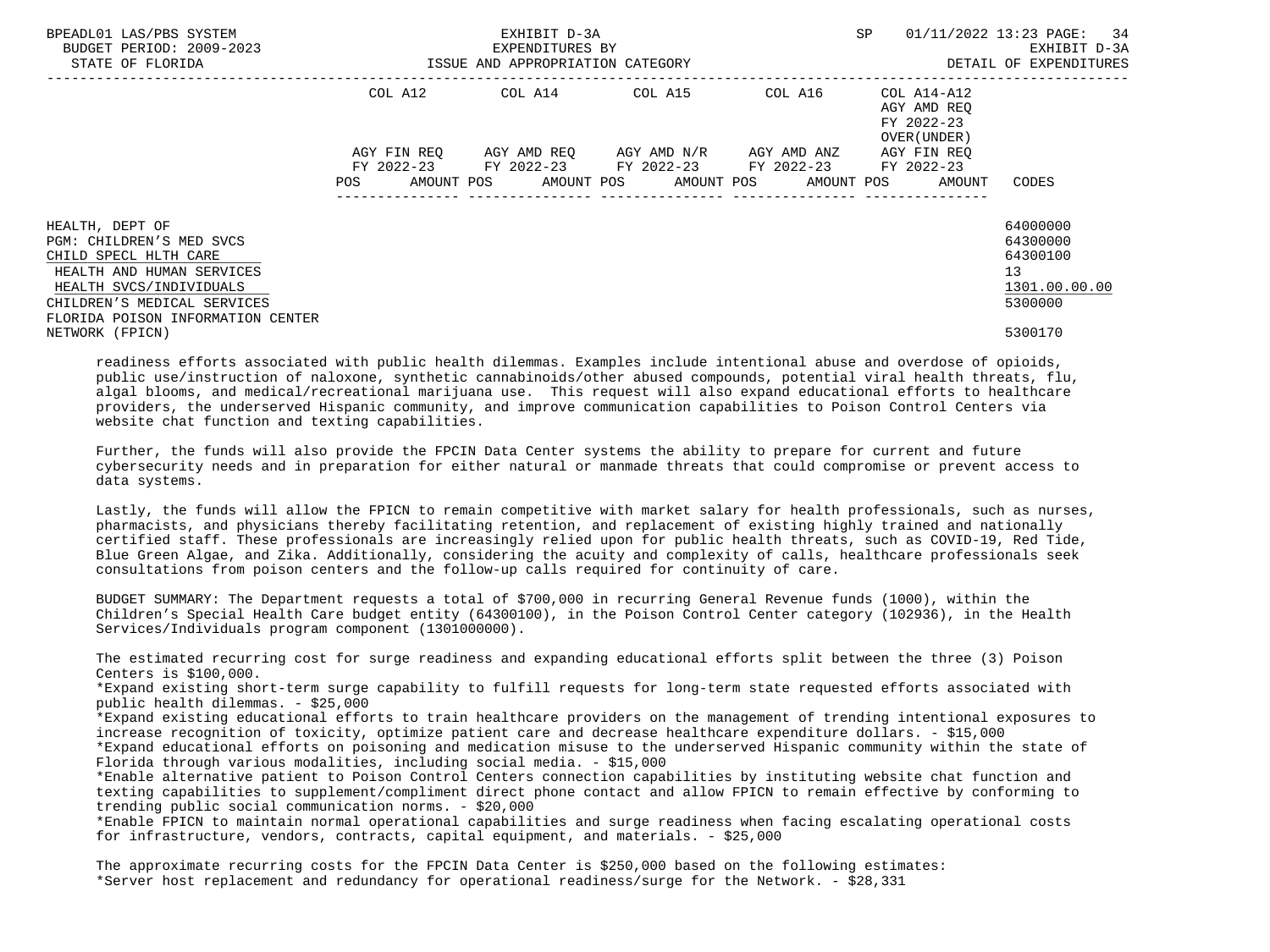| BPEADL01 LAS/PBS SYSTEM<br>BUDGET PERIOD: 2009-2023<br>STATE OF FLORIDA                                                                                                                                                                                                                                            | EXHIBIT D-3A<br>EXPENDITURES BY<br>ISSUE AND APPROPRIATION CATEGORY |             |  |  |  |                                                                                                       |  | SP. |                                                          | 01/11/2022 13:23 PAGE: 35<br>EXHIBIT D-3A<br>DETAIL OF EXPENDITURES           |
|--------------------------------------------------------------------------------------------------------------------------------------------------------------------------------------------------------------------------------------------------------------------------------------------------------------------|---------------------------------------------------------------------|-------------|--|--|--|-------------------------------------------------------------------------------------------------------|--|-----|----------------------------------------------------------|-------------------------------------------------------------------------------|
|                                                                                                                                                                                                                                                                                                                    |                                                                     | AGY FIN REO |  |  |  | COL A12 COL A14 COL A15 COL A16<br>AGY AMD REQ      AGY AMD N/R      AGY AMD ANZ      AGY FIN REQ     |  |     | COL A14-A12<br>AGY AMD REO<br>FY 2022-23<br>OVER (UNDER) |                                                                               |
|                                                                                                                                                                                                                                                                                                                    | <b>POS</b>                                                          |             |  |  |  | FY 2022-23 FY 2022-23 FY 2022-23 FY 2022-23 FY 2022-23<br>AMOUNT POS AMOUNT POS AMOUNT POS AMOUNT POS |  |     | AMOUNT                                                   | CODES                                                                         |
| HEALTH, DEPT OF<br>PGM: CHILDREN'S MED SVCS<br>CHILD SPECL HLTH CARE<br>HEALTH AND HUMAN SERVICES<br>HEALTH SVCS/INDIVIDUALS<br>CHILDREN'S MEDICAL SERVICES<br>FLORIDA POISON INFORMATION CENTER<br>NETWORK (FPICN)                                                                                                |                                                                     |             |  |  |  |                                                                                                       |  |     |                                                          | 64000000<br>64300000<br>64300100<br>13<br>1301.00.00.00<br>5300000<br>5300170 |
| *DUO 2 factor authentication for VPNs to Data Center. - \$3,690<br>*SentinelOne anti-ransomware protection on all servers and endpoints in Data Center. - \$27,439<br>*Antivirus/Malwarebytes subscriptions (Data Center Component). - \$6,790<br>*Increases in vendor costs (anticipated approx. 10%). - \$22,500 |                                                                     |             |  |  |  |                                                                                                       |  |     |                                                          |                                                                               |

\*Data Center Director. - \$161,250

 The estimated recurring costs of \$350,000 split among the three (3) Poison Centers is to allow the FPICN to remain competitive with market salary rates among health care professionals, which includes nurses, pharmacists, and physicians trained under this discipline. The approximate timeframe to become a Certified Specialist in Poison Information (CSPI) and answer calls unsupervised is about two-years. The average annual salary of a poison specialist in Florida is \$72,000, not including 28 - 30% benefits. Increasing the average salary of certified poison specialists will increase retention rates of highly qualified staff, reduce turnover rates, and administrative burden associated with the replacement of existing highly trained and nationally certified staff in order to remain compliant with accreditation criteria.

 LINKAGE TO THE GOVERNOR'S PRIORITIES: HEALTH CARE: Promote innovation in healthcare that reduces the cost of medical procedures and services and increases access to care for Floridians.

 FLORIDA STRATEGIC PLAN: (G3) Lead the nation in quality of life and quality places for residents, communities and visitors.

 ----------------------------------------------------------------------------------------------------------------------- \*\*AMENDED 2022-2023 NARRATIVE AFTER DECEMBER 15, 2021\*\* -----------------------------------------------------------------------------------------------------------------------

 This issue is for the Florida Poison Control Centers (Poison Centers) under contract with Department of Health, Division of Children's Medical Services (CMS), to allow the Florida Poison Information Center Network (FPICN) to maintain current operations in addition to the expansion of existing services for state requested short-term and long-term surge readiness efforts associated with public health dilemmas in accordance with Section 395.1027, Florida Statute.

 Summary: The Department is revising this issue to only request \$100,000 for the estimated recurring cost for surge readiness and expanding education efforts and \$250,000 for the FPCIN Data Center. The total request for this issue is \$350,000 in recurring General Revenue (1000), in the Florida Poison Control Center category (102936), in the Children's Special Health Care budget entity (64300100).

\*\*\*\*\*\*\*\*\*\*\*\*\*\*\*\*\*\*\*\*\*\*\*\*\*\*\*\*\*\*\*\*\*\*\*\*\*\*\*\*\*\*\*\*\*\*\*\*\*\*\*\*\*\*\*\*\*\*\*\*\*\*\*\*\*\*\*\*\*\*\*\*\*\*\*\*\*\*\*\*\*\*\*\*\*\*\*\*\*\*\*\*\*\*\*\*\*\*\*\*\*\*\*\*\*\*\*\*\*\*\*\*\*\*\*\*\*\*\*\*\*\*\*\*\*\*\*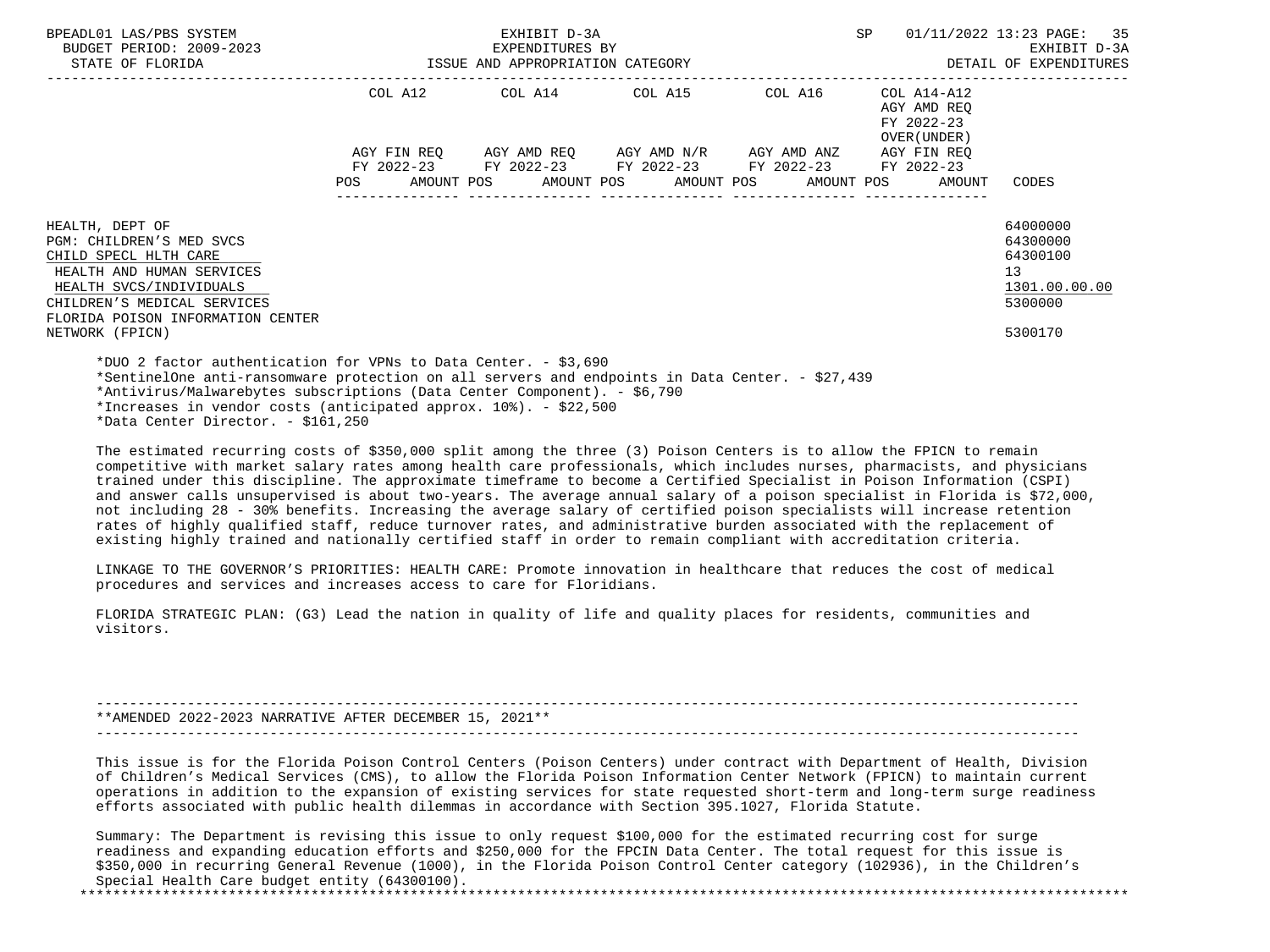| BPEADL01 LAS/PBS SYSTEM<br>BUDGET PERIOD: 2009-2023                                                                                                                                                                                                                                                                      |                   | EXHIBIT D-3A<br>EXPENDITURES BY  |                                               |                                                                                                                                                   | SP                                                                 | 01/11/2022 13:23 PAGE: 36<br>EXHIBIT D-3A                                                         |
|--------------------------------------------------------------------------------------------------------------------------------------------------------------------------------------------------------------------------------------------------------------------------------------------------------------------------|-------------------|----------------------------------|-----------------------------------------------|---------------------------------------------------------------------------------------------------------------------------------------------------|--------------------------------------------------------------------|---------------------------------------------------------------------------------------------------|
| STATE OF FLORIDA                                                                                                                                                                                                                                                                                                         |                   | ISSUE AND APPROPRIATION CATEGORY |                                               |                                                                                                                                                   |                                                                    | DETAIL OF EXPENDITURES                                                                            |
|                                                                                                                                                                                                                                                                                                                          | POS<br>AMOUNT POS |                                  | COL A12 COL A14 COL A15 COL A16<br>AMOUNT POS | AGY FIN REQ AGY AMD REQ AGY AMD N/R AGY AMD ANZ AGY FIN REQ<br>FY 2022-23 FY 2022-23 FY 2022-23 FY 2022-23 FY 2022-23<br>AMOUNT POS<br>AMOUNT POS | COL A14-A12<br>AGY AMD REO<br>FY 2022-23<br>OVER (UNDER)<br>AMOUNT | CODES                                                                                             |
|                                                                                                                                                                                                                                                                                                                          |                   |                                  |                                               |                                                                                                                                                   |                                                                    |                                                                                                   |
| HEALTH, DEPT OF<br>PGM: HLTH CARE PRAC/ACCESS<br>MEDICAL QUALITY ASSURANCE<br>PUBLIC PROTECTION<br>REGULATION AND LICENSING<br>ADJUSTMENTS TO COST RECOVERY FUNDS<br>DIRECT BILLING FOR<br>ADMINISTRATIVE HEARINGS<br>SPECIAL CATEGORIES<br>TRANS TO DIV ADM HEARINGS                                                    |                   |                                  |                                               |                                                                                                                                                   |                                                                    | 64000000<br>64400000<br>64400100<br>12<br>1204.00.00.00<br>2500000<br>2503080<br>100000<br>100565 |
| MEDICAL OLTY ASSURANCE TF -STATE                                                                                                                                                                                                                                                                                         |                   | 244,663                          |                                               |                                                                                                                                                   |                                                                    | 244,663 2352 1                                                                                    |
| **************************************                                                                                                                                                                                                                                                                                   |                   |                                  |                                               |                                                                                                                                                   |                                                                    |                                                                                                   |
| AGENCY ISSUE NARRATIVE:<br>2022-2023 BUDGET YEAR NARRATIVE:                                                                                                                                                                                                                                                              |                   |                                  | IT COMPONENT? NO                              |                                                                                                                                                   |                                                                    |                                                                                                   |
| **AMENDED 2022-2023 NARRATIVE AFTER DECEMBER 15, 2021**                                                                                                                                                                                                                                                                  |                   |                                  |                                               |                                                                                                                                                   |                                                                    |                                                                                                   |
| This issue provides \$244,663 in base budget for the Department of Health's allocated payment to the Division of<br>Administrative Hearings. The Department's allocated share is based on the actual number of hours of hearing utilized by<br>the Department in Fiscal Year 2020-2021.<br>Summary: This is a new issue. |                   |                                  |                                               |                                                                                                                                                   |                                                                    |                                                                                                   |
| MEDICAL OUALITY ASSURANCE<br>COMPETITIVE PAY ADJUSTMENT TO<br>ATTRACT AND RETAIN QUALIFIED AND<br>EXPERIENCED ATTORNEYS AND SENIOR<br>ATTORNEYS                                                                                                                                                                          |                   |                                  |                                               |                                                                                                                                                   |                                                                    | 4600000<br>4600A10                                                                                |
| SALARIES AND BENEFITS                                                                                                                                                                                                                                                                                                    |                   |                                  |                                               |                                                                                                                                                   |                                                                    | 010000                                                                                            |
| MEDICAL QLTY ASSURANCE TF -STATE                                                                                                                                                                                                                                                                                         | 379,255           | 590,994                          |                                               |                                                                                                                                                   |                                                                    | 211,739 2352 1                                                                                    |
|                                                                                                                                                                                                                                                                                                                          |                   |                                  |                                               |                                                                                                                                                   |                                                                    |                                                                                                   |
| AGENCY ISSUE NARRATIVE:<br>2022-2023 BUDGET YEAR NARRATIVE:<br>ISSUE TITLE: Medical Quality Assurance - Competitive Pay Adjustment To Attract And Retain Qualified And Experienced<br>Attorneys And Senior Attorneys                                                                                                     |                   |                                  | IT COMPONENT? NO                              |                                                                                                                                                   |                                                                    |                                                                                                   |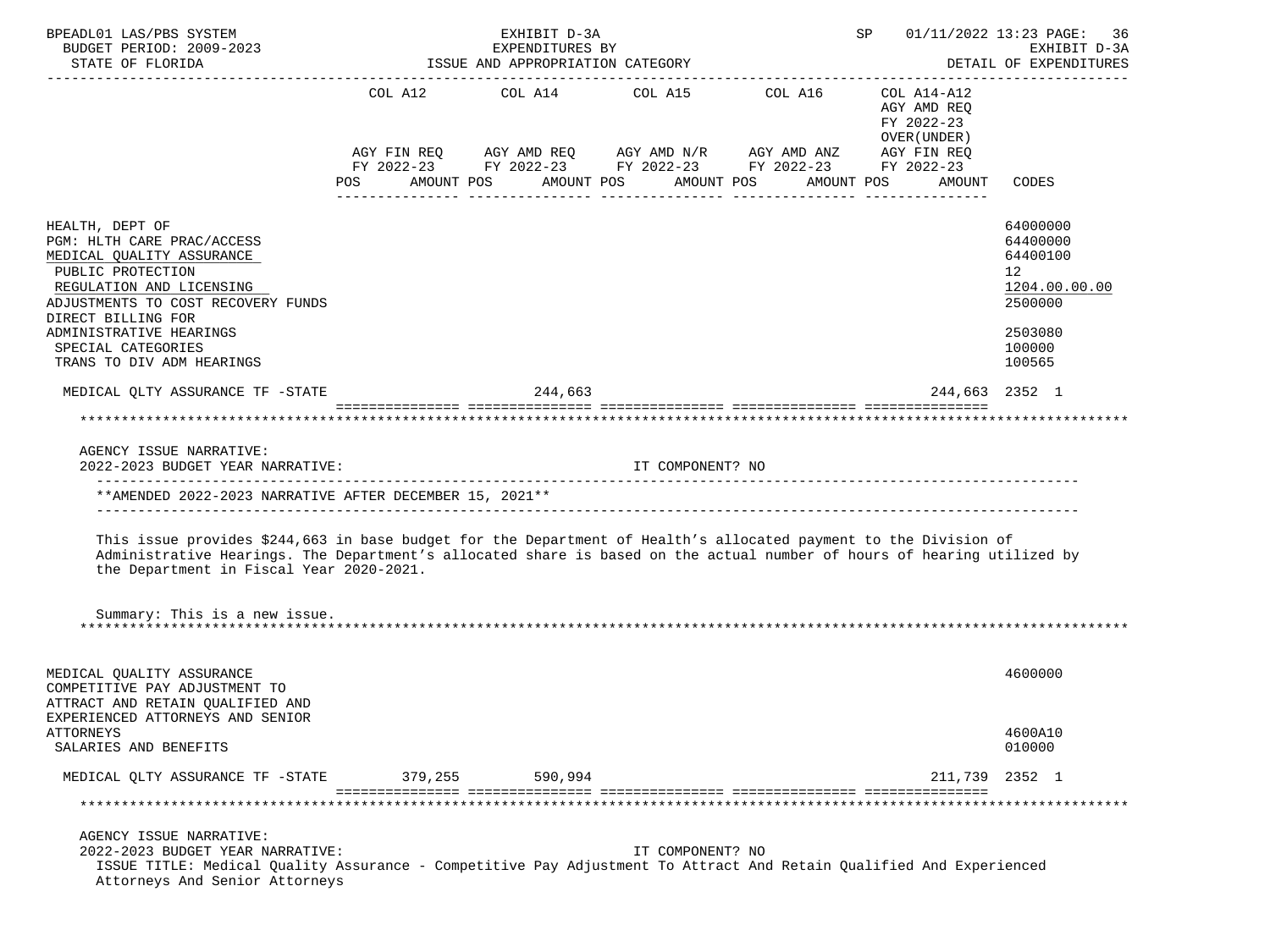| BPEADL01 LAS/PBS SYSTEM<br>BUDGET PERIOD: 2009-2023<br>STATE OF FLORIDA                                                                                                                                                                                           | ISSUE AND APPROPRIATION CATEGORY | EXHIBIT D-3A<br>EXPENDITURES BY                                                                | <b>SP</b>             | 01/11/2022 13:23 PAGE: 37<br>EXHIBIT D-3A<br>DETAIL OF EXPENDITURES |                                           |                                                                                   |
|-------------------------------------------------------------------------------------------------------------------------------------------------------------------------------------------------------------------------------------------------------------------|----------------------------------|------------------------------------------------------------------------------------------------|-----------------------|---------------------------------------------------------------------|-------------------------------------------|-----------------------------------------------------------------------------------|
|                                                                                                                                                                                                                                                                   |                                  | COL A12 COL A14 COL A15 COL A16 COL A14-A12                                                    |                       | -------------------------                                           | AGY AMD REO<br>FY 2022-23<br>OVER (UNDER) |                                                                                   |
|                                                                                                                                                                                                                                                                   | FY 2022-23<br>POS                | AGY FIN REQ AGY AMD REQ AGY AMD N/R AGY AMD ANZ<br>AMOUNT POS AMOUNT POS AMOUNT POS AMOUNT POS | FY 2022-23 FY 2022-23 | FY 2022-23                                                          | AGY FIN REO<br>FY 2022-23<br>AMOUNT       | CODES                                                                             |
| HEALTH, DEPT OF<br>PGM: HLTH CARE PRAC/ACCESS<br>MEDICAL QUALITY ASSURANCE<br>PUBLIC PROTECTION<br>REGULATION AND LICENSING<br>MEDICAL OUALITY ASSURANCE<br>COMPETITIVE PAY ADJUSTMENT TO<br>ATTRACT AND RETAIN OUALIFIED AND<br>EXPERIENCED ATTORNEYS AND SENIOR |                                  |                                                                                                |                       |                                                                     |                                           | 64000000<br>64400000<br>64400100<br>$12 \overline{ }$<br>1204.00.00.00<br>4600000 |
| ATTORNEYS                                                                                                                                                                                                                                                         |                                  |                                                                                                |                       |                                                                     |                                           | 4600A10                                                                           |

 Current Situation: The Department of Health (Department), Division of Medical Quality Assurance (MQA), Prosecution Services Unit (PSU) attorneys litigate a variety of public safety issues including excessive prescription of opioid medications, gluteoplasty deaths due to medical malpractice, fraudulent stem cell therapies, labor and delivery deaths due to medical malpractice, and the sexual assault of patients by medical professionals. In order to promote the Department's mission to protect, promote, and improve the health of all people in Florida, PSU must provide competent representation in these critical areas.

 Over the past four (4) years, PSU has experienced increasing difficulty recruiting and retaining the attorney workforce necessary to efficiently prosecute MQA's disciplinary cases, which has directly impacted PSU's ability to meet statutory requirements under Chapter 456, Florida Statutes, and achieve strategic goals for the agency and regulatory boards. PSU's average annual attorney turnover rate is 30%. PSU currently has thirteen (13) vacant attorney positions. A general review of comparable salaries has revealed that PSU attorney salaries are capped well below the mean and median pay of comparable government lawyers. PSU salaries ranked 16th out of 17 agencies reviewed.

 Resolving disciplinary cases within one year of receiving a complaint is a key efficiency metric and statutory goal for PSU. Due to recurring staffing shortfalls, the number of active PSU cases unresolved within one year has increased by 68% between 2017 and 2020. PSU currently holds over one hundred cases that have not been resolved within five years of receiving the complaint. Additional resources are needed to reverse this trend.

 REQUEST: In order to ensure effective representation, additional funding is needed to hire and retain attorneys who are qualified and experienced to represent the Department. This request includes the amount needed to fill vacant positions at the proposed new minimums and bring currently filled positions to the new minimums.

 MQA/PSU is requesting additional salary rate and budget authority to provide an annual minimum salary of \$50,000 for Attorneys, an annual minimum salary of \$65,000 for Senior Attorneys, an annual minimum salary of \$70,000 for Emergency Action Unit (EAU) Senior Attorneys, and an annual minimum salary of \$75,000 for Attorney Supervisors.

 BUDGET SUMMARY: The Department requests \$379,255 in recurring budget authority within the Medical Quality Assurance budget entity (64400100), Medical Quality Assurance Trust Fund (2352), in the Salaries and Benefits appropriation category (010000), in the Regulation and Licensing program component (1204000000) and the associated units of salary rate of 380,714.

MQA PSU CLASS SUM OF CURRENT SUM OF REQUESTED REQUESTED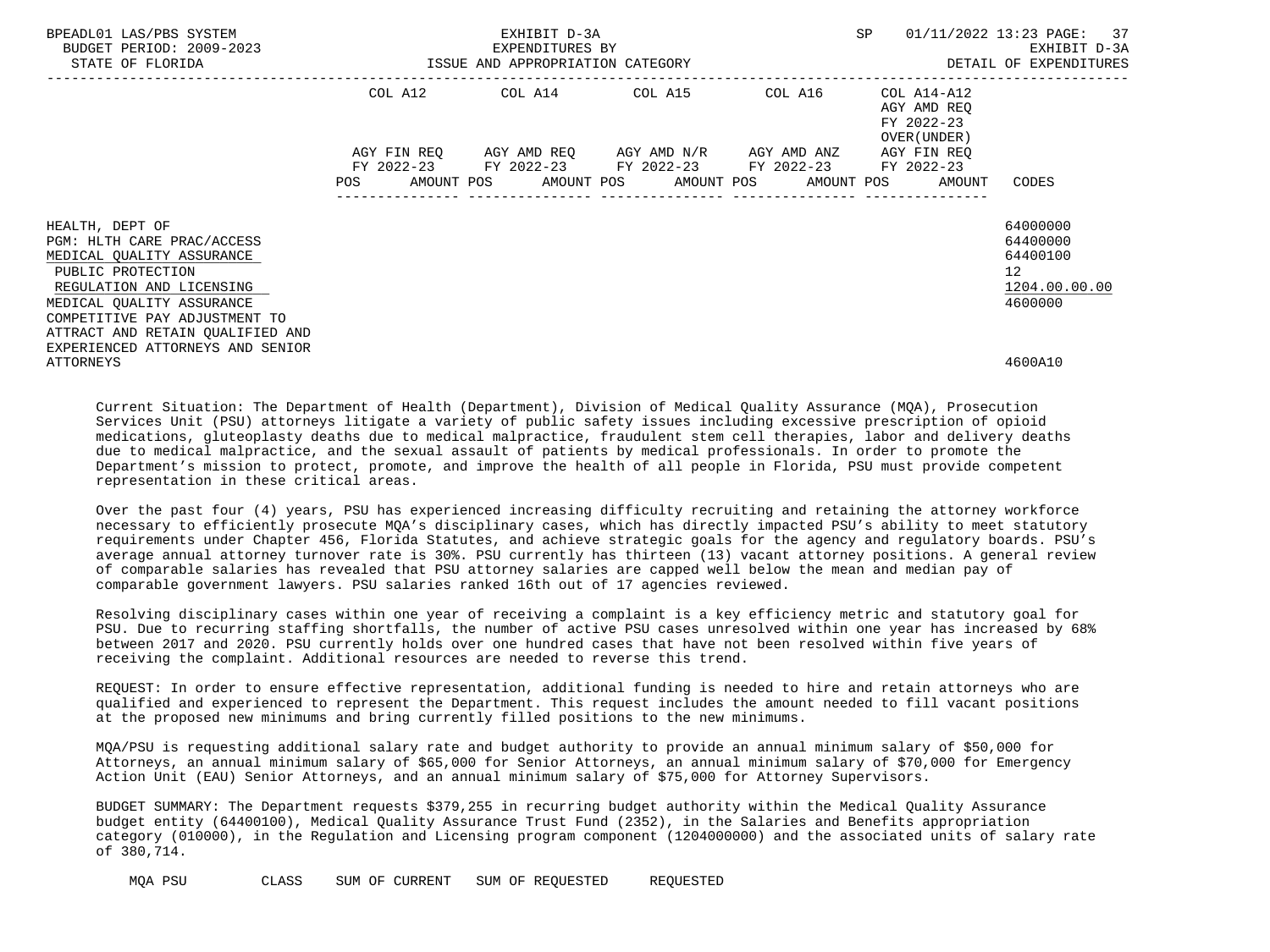| BPEADL01 LAS/PBS SYSTEM<br>BUDGET PERIOD: 2009-2023<br>STATE OF FLORIDA                                                                                                                                                                                                               |      | ISSUE AND APPROPRIATION CATEGORY                  | EXHIBIT D-3A<br>EXPENDITURES BY |                                                                                                                                                                                                         | SP                                                                 | 01/11/2022 13:23 PAGE: 38<br>EXHIBIT D-3A<br>DETAIL OF EXPENDITURES           |
|---------------------------------------------------------------------------------------------------------------------------------------------------------------------------------------------------------------------------------------------------------------------------------------|------|---------------------------------------------------|---------------------------------|---------------------------------------------------------------------------------------------------------------------------------------------------------------------------------------------------------|--------------------------------------------------------------------|-------------------------------------------------------------------------------|
|                                                                                                                                                                                                                                                                                       |      | POS                                               |                                 | COL A12 COL A14 COL A15 COL A16<br>AGY FIN REQ AGY AMD REQ AGY AMD N/R AGY AMD ANZ AGY FIN REQ<br>FY 2022-23 FY 2022-23 FY 2022-23 FY 2022-23 FY 2022-23<br>AMOUNT POS AMOUNT POS AMOUNT POS AMOUNT POS | COL A14-A12<br>AGY AMD REO<br>FY 2022-23<br>OVER (UNDER)<br>AMOUNT | CODES                                                                         |
| HEALTH, DEPT OF<br>PGM: HLTH CARE PRAC/ACCESS<br>MEDICAL QUALITY ASSURANCE<br>PUBLIC PROTECTION<br>REGULATION AND LICENSING<br>MEDICAL OUALITY ASSURANCE<br>COMPETITIVE PAY ADJUSTMENT TO<br>ATTRACT AND RETAIN OUALIFIED AND<br>EXPERIENCED ATTORNEYS AND SENIOR<br><b>ATTORNEYS</b> |      |                                                   |                                 |                                                                                                                                                                                                         |                                                                    | 64000000<br>64400000<br>64400100<br>12<br>1204.00.00.00<br>4600000<br>4600A10 |
| POSITIONS                                                                                                                                                                                                                                                                             | CODE | SALARY                                            | <b>SALARY</b>                   | DIFFERENCE                                                                                                                                                                                              |                                                                    |                                                                               |
| ATTORNEY<br>4 FILLED<br>7 VACANT                                                                                                                                                                                                                                                      | 7736 | \$178,608    \$200,000<br>\$272,536               | \$350,000                       | \$21,392<br>\$77,464                                                                                                                                                                                    |                                                                    |                                                                               |
| SENIOR ATTORNEY<br>18 FILLED<br>5 VACANT                                                                                                                                                                                                                                              | 7738 | $$1,044,713$ $$1,170,000$ $$125,287$<br>\$258,135 | \$325,000                       | \$66,865                                                                                                                                                                                                |                                                                    |                                                                               |
| SENIOR ATTORNEY EAU 7738<br>5 FILLED<br>0 VACANT                                                                                                                                                                                                                                      |      | \$314,149<br>\$0                                  | \$350,000<br>\$0                | \$35,851<br>\$0                                                                                                                                                                                         |                                                                    |                                                                               |
| ATTORNEY SUPERVISOR 7743<br>9 FILLED<br>1 VACANT                                                                                                                                                                                                                                      |      | \$64,534                                          | \$633,070 \$675,000<br>\$75,000 | \$41,930<br>\$10,466<br>TOTAL: \$379,255                                                                                                                                                                |                                                                    |                                                                               |

 LINKAGE TO THE GOVERNOR'S PRIORITIES: Health Care - Promote innovation in healthcare that reduces the cost of medical procedures and services and increases access to care for Floridians.

FLORIDA STRATEGIC PLAN: #5.2 - Improve the efficiency and effectiveness of government agencies at all levels.

 ----------------------------------------------------------------------------------------------------------------------- "AMENDED 2022-2023 NARRATIVE AFTER DECEMBER 15, 2021" -----------------------------------------------------------------------------------------------------------------------

 This issue is for Division of Medical Quality Assurance (MQA) to attract and retain qualified and experienced Attorneys and Senior Attorneys.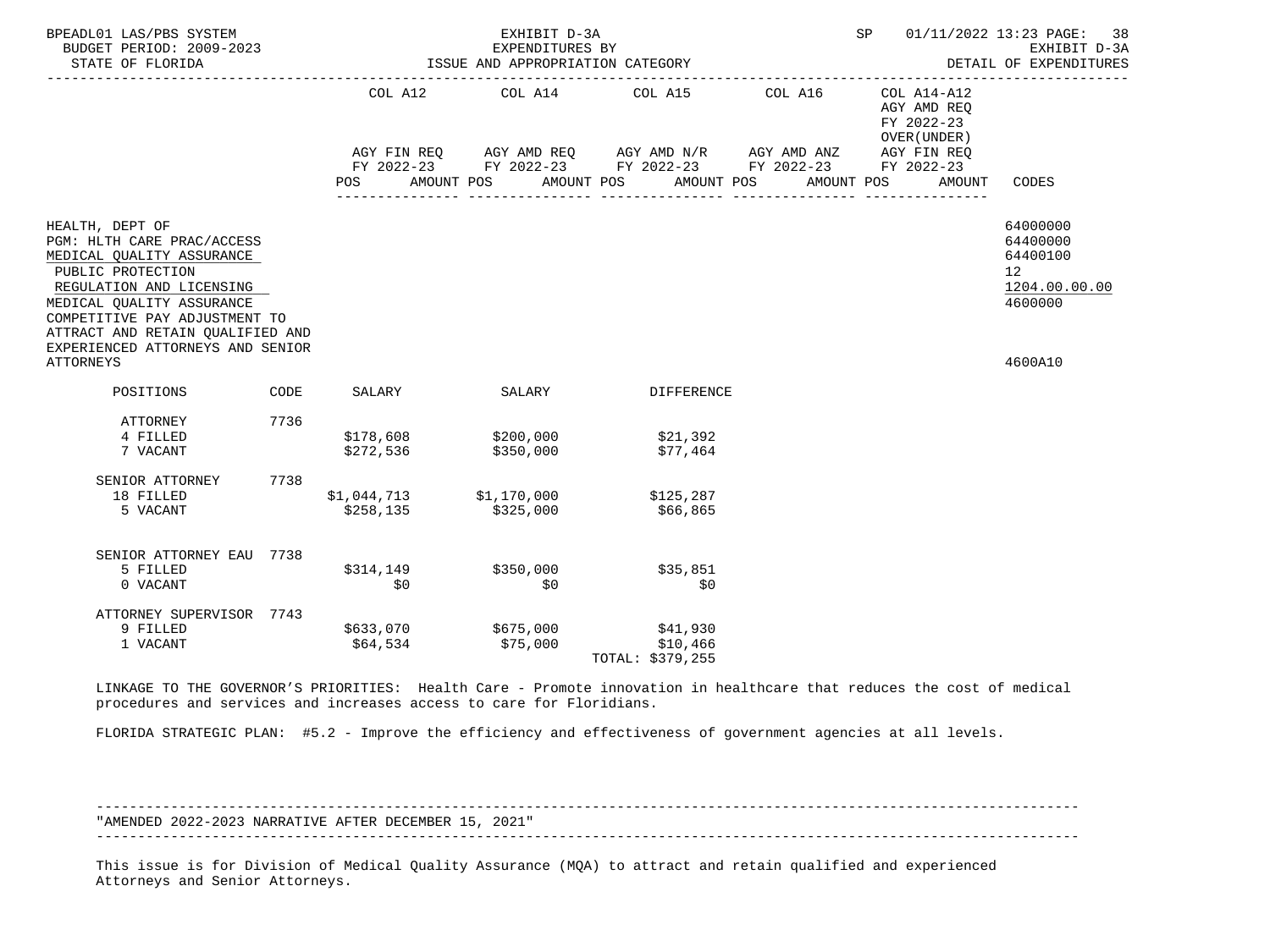| BPEADL01 LAS/PBS SYSTEM<br>BUDGET PERIOD: 2009-2023<br>STATE OF FLORIDA                                                                                                                                                                                                                                                                                                                                                                                                                                                                                                                                                                                                                                                                                                                                                                 |     | EXHIBIT D-3A<br>EXPENDITURES BY<br>ISSUE AND APPROPRIATION CATEGORY                                                                                                    |            |                          | SP                                                                  | 01/11/2022 13:23 PAGE:<br>39<br>EXHIBIT D-3A<br>DETAIL OF EXPENDITURES          |
|-----------------------------------------------------------------------------------------------------------------------------------------------------------------------------------------------------------------------------------------------------------------------------------------------------------------------------------------------------------------------------------------------------------------------------------------------------------------------------------------------------------------------------------------------------------------------------------------------------------------------------------------------------------------------------------------------------------------------------------------------------------------------------------------------------------------------------------------|-----|------------------------------------------------------------------------------------------------------------------------------------------------------------------------|------------|--------------------------|---------------------------------------------------------------------|---------------------------------------------------------------------------------|
|                                                                                                                                                                                                                                                                                                                                                                                                                                                                                                                                                                                                                                                                                                                                                                                                                                         | POS | COL A12 COL A14 COL A15 COL A16<br>AGY FIN REQ AGY AMD REQ AGY AMD N/R AGY AMD ANZ AGY FIN REQ<br>FY 2022-23 FY 2022-23 FY 2022-23 FY 2022-23 FY 2022-23<br>AMOUNT POS | AMOUNT POS | AMOUNT POS<br>AMOUNT POS | COL A14-A12<br>AGY AMD REO<br>FY 2022-23<br>OVER (UNDER )<br>AMOUNT | CODES                                                                           |
| HEALTH, DEPT OF<br>PGM: HLTH CARE PRAC/ACCESS<br>MEDICAL QUALITY ASSURANCE<br>PUBLIC PROTECTION<br>REGULATION AND LICENSING<br>MEDICAL OUALITY ASSURANCE<br>COMPETITIVE PAY ADJUSTMENT TO<br>ATTRACT AND RETAIN QUALIFIED AND                                                                                                                                                                                                                                                                                                                                                                                                                                                                                                                                                                                                           |     |                                                                                                                                                                        |            |                          |                                                                     | 64000000<br>64400000<br>64400100<br>12 <sup>°</sup><br>1204.00.00.00<br>4600000 |
| EXPERIENCED ATTORNEYS AND SENIOR<br><b>ATTORNEYS</b>                                                                                                                                                                                                                                                                                                                                                                                                                                                                                                                                                                                                                                                                                                                                                                                    |     |                                                                                                                                                                        |            |                          |                                                                     | 4600A10                                                                         |
| SUMMARY: The Department requests an additional \$211,739 in recurring budget authority and 63,642 in additional associated<br>units of salary rate, within the Medical Quality Assurance budget entity (64400100), Medical Quality Assurance Trust Fund<br>(2352), in the Salaries and Benefits appropriation category (010000), in the Regulation and Licensing program component<br>(1204000000). Total requested amount is now \$590,994 and 444,356 in associated units of salary rate.<br>This request includes an annual minimum salary of \$52,500 for 11 Attorney positions, \$67,500 for 23 Senior Attorney<br>Positions, \$72,500 for 5 Senior Attorney EAU, \$77,500 for 9 Attorney Supervisor positions, \$77,690 for 1 Attorney<br>Supervisor, \$91,080 for 4 Chief Legal Counsel, and \$90,050 for 1 Chief Legal Counsel. |     |                                                                                                                                                                        |            |                          |                                                                     |                                                                                 |
| POSITION DETAIL OF SALARIES AND BENEFITS:                                                                                                                                                                                                                                                                                                                                                                                                                                                                                                                                                                                                                                                                                                                                                                                               |     |                                                                                                                                                                        |            |                          |                                                                     |                                                                                 |
|                                                                                                                                                                                                                                                                                                                                                                                                                                                                                                                                                                                                                                                                                                                                                                                                                                         |     | FTE BASE RATE ADDITIVES BENEFITS                                                                                                                                       |            |                          | ိ<br>SUBTOTAL                                                       | LAPSE LAPSED SALARIES<br>AND BENEFITS                                           |
| A12 - AGY FIN REQ FY 2022-23                                                                                                                                                                                                                                                                                                                                                                                                                                                                                                                                                                                                                                                                                                                                                                                                            |     |                                                                                                                                                                        |            |                          |                                                                     |                                                                                 |
| CHANGES TO CURRENTLY AUTHORIZED POSITIONS                                                                                                                                                                                                                                                                                                                                                                                                                                                                                                                                                                                                                                                                                                                                                                                               |     |                                                                                                                                                                        |            |                          |                                                                     |                                                                                 |
| OTHER SALARY AMOUNT<br>2352 MEDICAL QLTY ASSURANCE TF                                                                                                                                                                                                                                                                                                                                                                                                                                                                                                                                                                                                                                                                                                                                                                                   |     |                                                                                                                                                                        |            |                          |                                                                     | 379,255                                                                         |
|                                                                                                                                                                                                                                                                                                                                                                                                                                                                                                                                                                                                                                                                                                                                                                                                                                         |     |                                                                                                                                                                        |            |                          |                                                                     | ------------<br>379,255                                                         |

-------------------------------------------------------------------------------------------------------------------------------

==============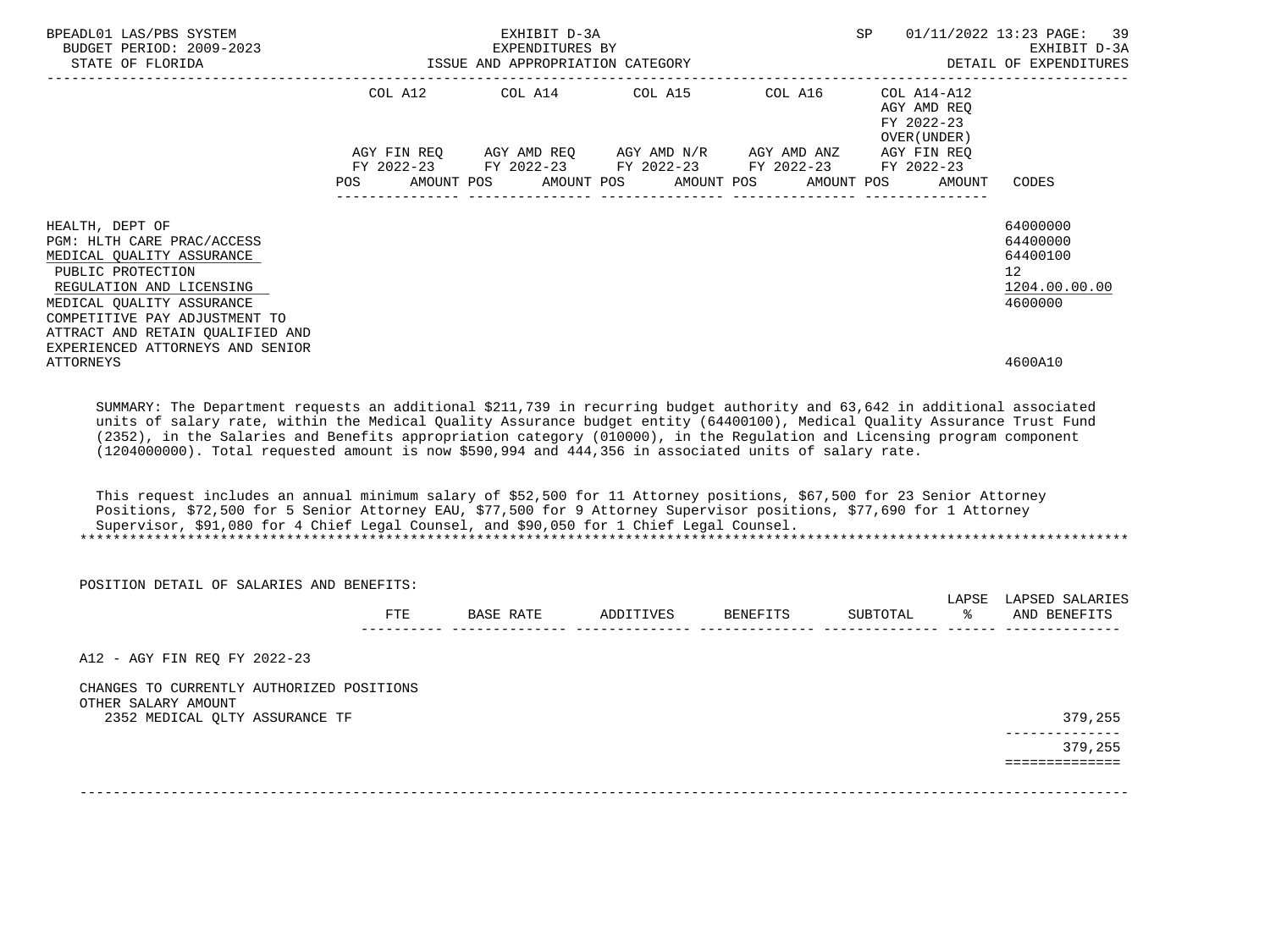| BPEADL01 LAS/PBS SYSTEM<br>BUDGET PERIOD: 2009-2023<br>STATE OF FLORIDA                                                                                                                                                                                           |                | EXHIBIT D-3A<br>EXPENDITURES BY<br>ISSUE AND APPROPRIATION CATEGORY<br>____________________________________ |                    |                                                                                                                                     | SP 01/11/2022 13:23 PAGE: 40                             | EXHIBIT D-3A<br>DETAIL OF EXPENDITURES                             |
|-------------------------------------------------------------------------------------------------------------------------------------------------------------------------------------------------------------------------------------------------------------------|----------------|-------------------------------------------------------------------------------------------------------------|--------------------|-------------------------------------------------------------------------------------------------------------------------------------|----------------------------------------------------------|--------------------------------------------------------------------|
|                                                                                                                                                                                                                                                                   | COL A12        | COL A14                                                                                                     | COL A15            | COL A16                                                                                                                             | COL A14-A12<br>AGY AMD REQ<br>FY 2022-23<br>OVER (UNDER) |                                                                    |
|                                                                                                                                                                                                                                                                   | POS AMOUNT POS |                                                                                                             | AMOUNT POS         | AGY FIN REQ AGY AMD REQ AGY AMD N/R AGY AMD ANZ AGY FIN REQ<br>FY 2022-23 FY 2022-23 FY 2022-23 FY 2022-23 FY 2022-23<br>AMOUNT POS | AMOUNT POS<br>AMOUNT                                     | CODES                                                              |
| HEALTH, DEPT OF<br>PGM: HLTH CARE PRAC/ACCESS<br>MEDICAL QUALITY ASSURANCE<br>PUBLIC PROTECTION<br>REGULATION AND LICENSING<br>MEDICAL QUALITY ASSURANCE<br>COMPETITIVE PAY ADJUSTMENT TO<br>ATTRACT AND RETAIN QUALIFIED AND<br>EXPERIENCED ATTORNEYS AND SENIOR |                |                                                                                                             |                    |                                                                                                                                     |                                                          | 64000000<br>64400000<br>64400100<br>12<br>1204.00.00.00<br>4600000 |
| <b>ATTORNEYS</b>                                                                                                                                                                                                                                                  |                |                                                                                                             |                    |                                                                                                                                     |                                                          | 4600A10                                                            |
| POSITION DETAIL OF SALARIES AND BENEFITS:                                                                                                                                                                                                                         | FTE            | BASE RATE                                                                                                   | ADDITIVES BENEFITS |                                                                                                                                     | SUBTOTAL<br>$\frac{1}{2}$                                | LAPSE LAPSED SALARIES<br>AND BENEFITS                              |
|                                                                                                                                                                                                                                                                   |                |                                                                                                             |                    |                                                                                                                                     |                                                          |                                                                    |
| A12 - AGY FIN REO FY 2022-23                                                                                                                                                                                                                                      |                |                                                                                                             |                    |                                                                                                                                     |                                                          |                                                                    |
| NEW POSITIONS<br>RA06 RATE ADJ - NO FTE - NO SALARY - NO BENEFITS<br>C0001 001                                                                                                                                                                                    |                | 380,714                                                                                                     |                    |                                                                                                                                     |                                                          |                                                                    |
| TOTAL SALARY RATE                                                                                                                                                                                                                                                 |                | ___________ _______________<br>380,714                                                                      |                    |                                                                                                                                     |                                                          |                                                                    |
|                                                                                                                                                                                                                                                                   |                |                                                                                                             |                    |                                                                                                                                     |                                                          | ==============                                                     |
|                                                                                                                                                                                                                                                                   |                |                                                                                                             |                    |                                                                                                                                     |                                                          |                                                                    |
| A14 - AGY AMD REO FY 2022-23                                                                                                                                                                                                                                      |                |                                                                                                             |                    |                                                                                                                                     |                                                          |                                                                    |
| CHANGES TO CURRENTLY AUTHORIZED POSITIONS<br>OTHER SALARY AMOUNT                                                                                                                                                                                                  |                |                                                                                                             |                    |                                                                                                                                     |                                                          |                                                                    |
| 2352 MEDICAL QLTY ASSURANCE TF                                                                                                                                                                                                                                    |                |                                                                                                             |                    |                                                                                                                                     |                                                          | 515,597                                                            |
|                                                                                                                                                                                                                                                                   |                |                                                                                                             |                    |                                                                                                                                     |                                                          | 515,597<br>==============                                          |
|                                                                                                                                                                                                                                                                   |                |                                                                                                             |                    |                                                                                                                                     |                                                          |                                                                    |